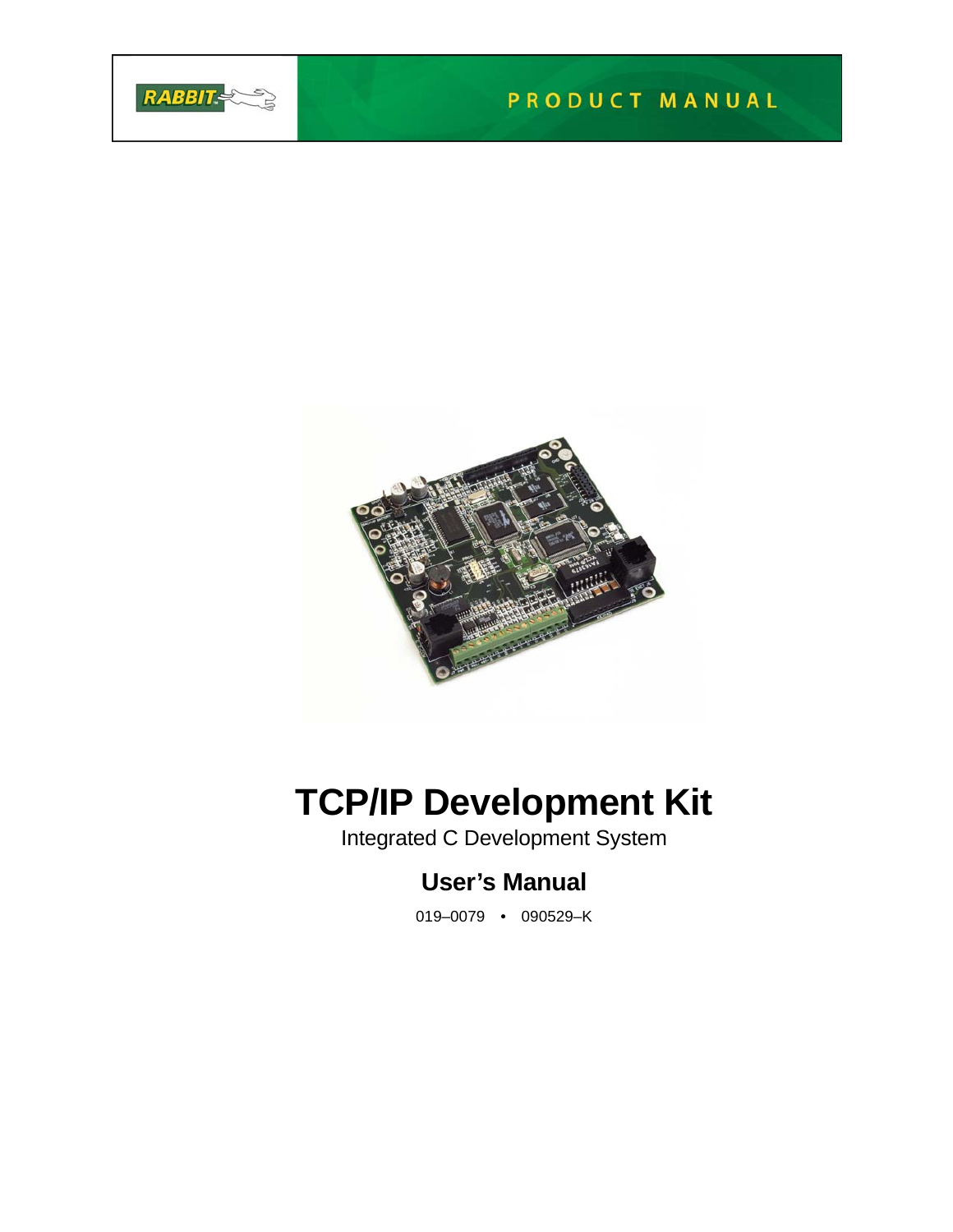## **TCP/IP Development Kit User's Manual**

Part Number 019-0079 • 090529–K • Printed in U.S.A.

©2000–2009 Digi International Inc. • All rights reserved.

No part of the contents of this manual may be reproduced or transmitted in any form or by any means without the express written permission of Digi International.

Permission is granted to make one or more copies as long as the copyright page contained therein is included. These copies of the manuals may not be let or sold for any reason without the express written permission of Digi International.

> Digi International reserves the right to make changes and improvements to its products without providing notice.

#### **Trademarks**

Rabbit and Dynamic C are registered trademarks of Digi International Inc. Rabbit 2000 is a trademark of Digi International Inc.

The latest revision of this manual is available on the Rabbit Web site, [www.rabbit.com,](http://www.rabbit.com/) for free, unregistered download.

#### **Digi International Inc.**

[w](http://www.rabbit.com/)ww.rabbit.com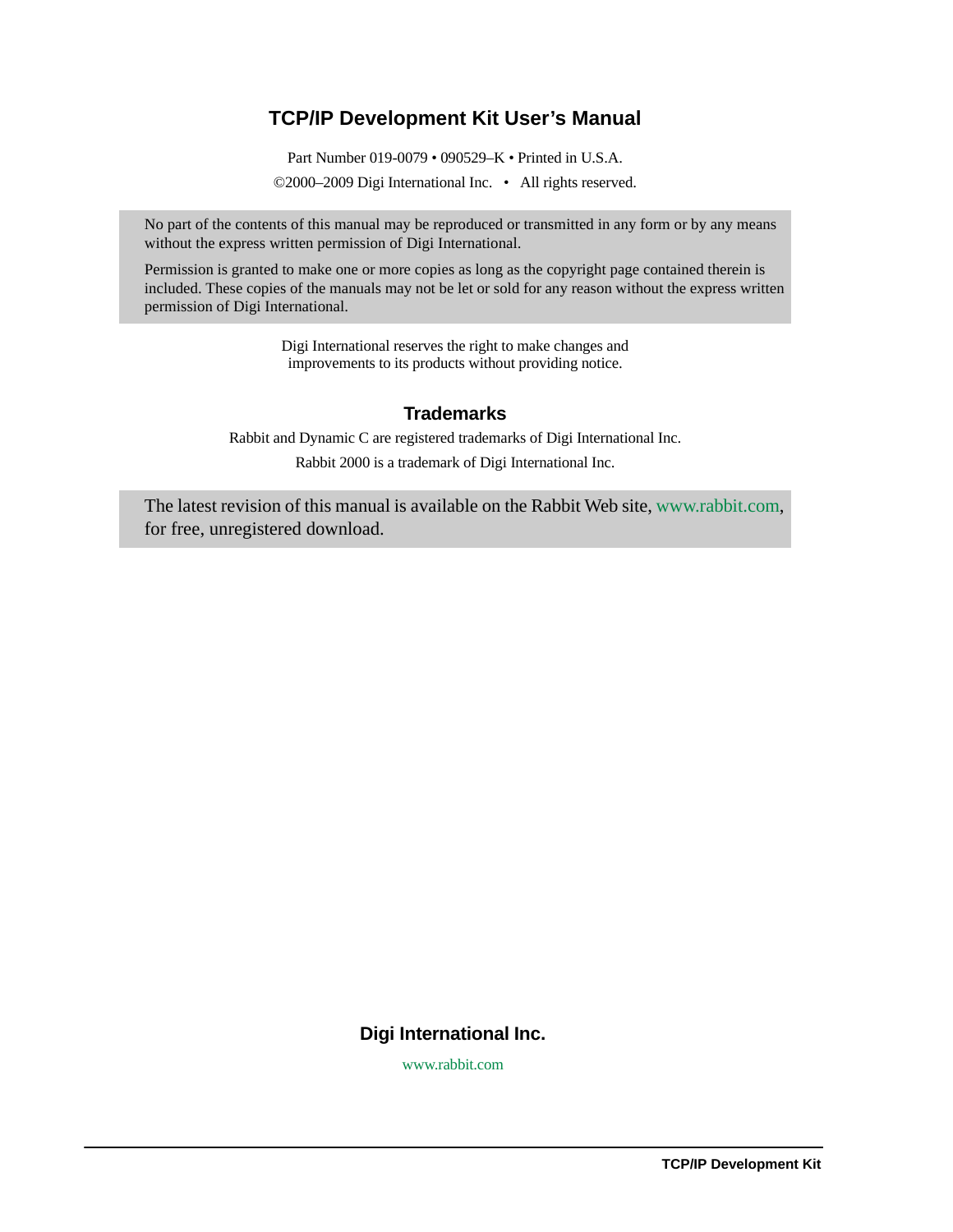# **TABLE OF CONTENTS**

| <b>Chapter 1. Overview</b>             | 1  |
|----------------------------------------|----|
|                                        |    |
|                                        |    |
|                                        |    |
|                                        |    |
|                                        |    |
|                                        |    |
|                                        |    |
|                                        |    |
|                                        |    |
|                                        |    |
|                                        |    |
|                                        |    |
| <b>Chapter 2. Hardware Connections</b> | 9  |
|                                        |    |
|                                        |    |
|                                        |    |
|                                        |    |
|                                        |    |
|                                        |    |
|                                        |    |
| Chapter 3. Dynamic C                   | 15 |
|                                        |    |
|                                        |    |
|                                        |    |
|                                        |    |
|                                        |    |
|                                        |    |
|                                        |    |
|                                        |    |
|                                        |    |
|                                        |    |
|                                        |    |
|                                        |    |
|                                        |    |
|                                        |    |
|                                        |    |
|                                        |    |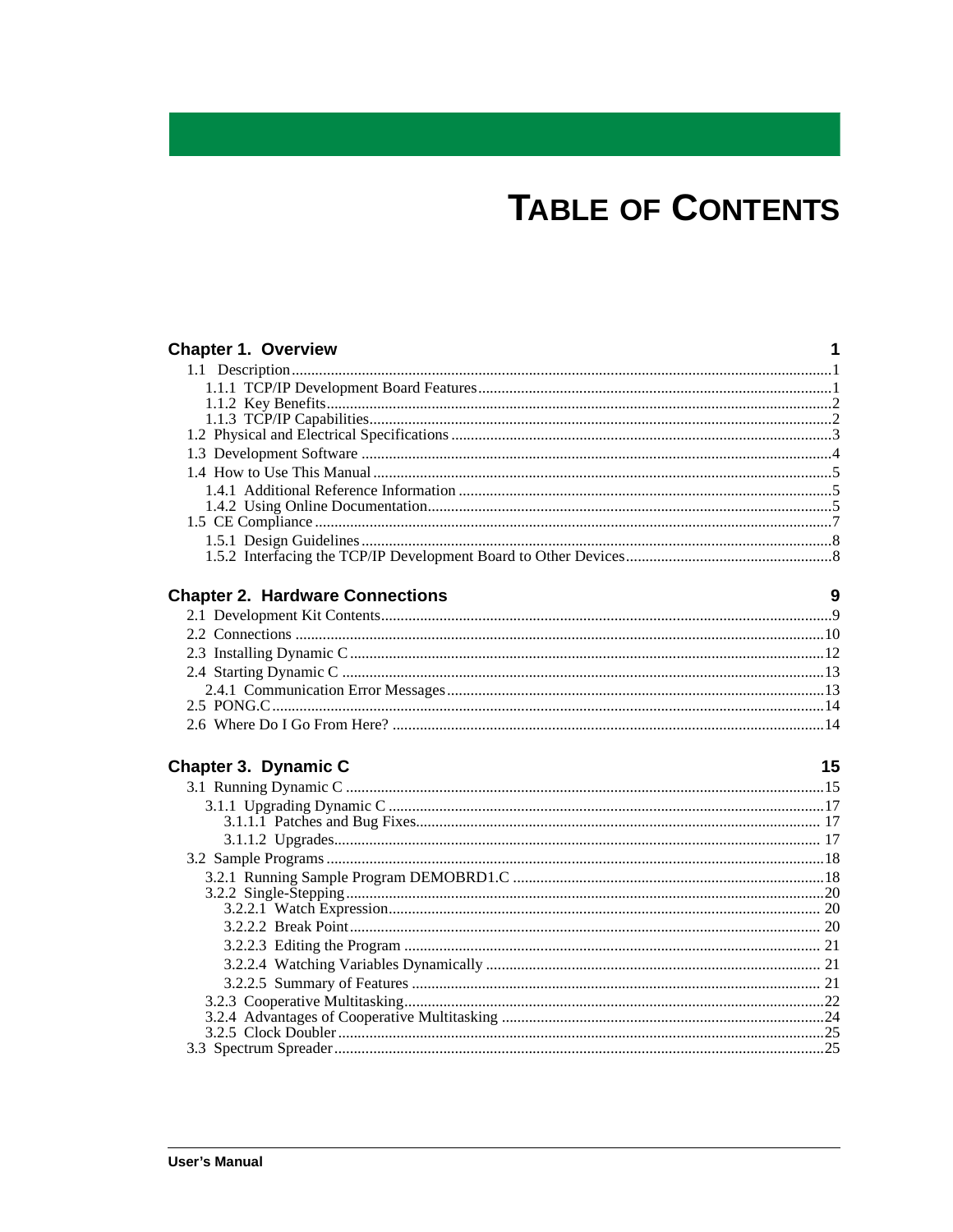| <b>Chapter 4. Serial Ports and Digital I/O</b>             | 27 |
|------------------------------------------------------------|----|
|                                                            |    |
|                                                            |    |
|                                                            |    |
|                                                            |    |
|                                                            |    |
|                                                            |    |
|                                                            |    |
|                                                            |    |
|                                                            |    |
|                                                            |    |
| <b>Chapter 5. Using the TCP/IP Features</b>                | 39 |
|                                                            |    |
|                                                            |    |
|                                                            |    |
|                                                            |    |
|                                                            |    |
|                                                            |    |
|                                                            |    |
|                                                            |    |
|                                                            |    |
|                                                            |    |
|                                                            |    |
|                                                            |    |
| <b>Appendix A. TCP/IP Development Board Specifications</b> | 53 |
|                                                            |    |
|                                                            |    |
|                                                            |    |
|                                                            |    |
| <b>Appendix B. Power Management</b>                        | 59 |
|                                                            |    |
|                                                            |    |
|                                                            |    |
|                                                            |    |
|                                                            |    |
|                                                            |    |
| <b>Index</b>                                               | 67 |
| <b>Schematics</b>                                          | 69 |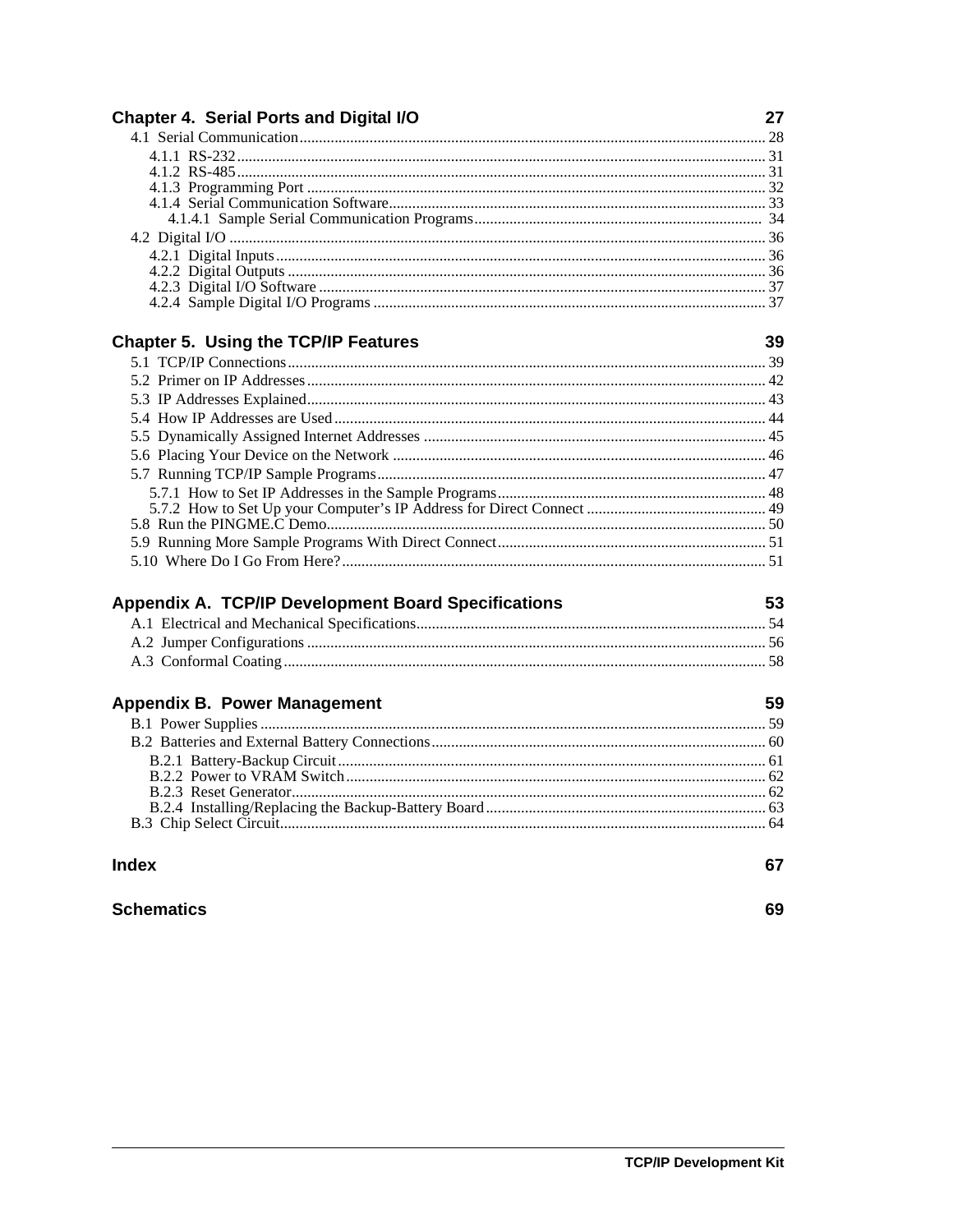# **1. OVERVIEW**

<span id="page-4-0"></span>The TCP/IP Development Kit provides a hardware platform based on the Rabbit<sup>®</sup> 2000 microprocessor, Dynamic  $C^{®}$ , and the tools necessary to develop a robust 10Base-T Ethernet application.

## <span id="page-4-1"></span>**1.1 Description**

The TCP/IP Development Kit includes a TCP/IP Development Board (with a Rabbit 2000® microprocessor, flash memory, SRAM, Ethernet hardware, serial ports, digital I/O), Dynamic C development software with TCP/IP stack and documentation on CD-ROM (not a trial version!), a demonstration board, a power supply, and a serial programming cable.

The TCP/IP Development Board included in the kit allows for immediate evaluation and development of TCP/IP applications using the Rabbit 2000 microprocessor. Executable code can be downloaded into flash memory or SRAM (an optional battery backup board for SRAM and the real-time clock is available). Two communication ports are available an RS-232 port and a RS-485 port. Other features of the TCP/IP Development Board include four high-current outputs, four digital inputs, seven timers, a real-time batterybackable clock, and a 10Base-T Ethernet interface.

### <span id="page-4-2"></span>**1.1.1 TCP/IP Development Board Features**

- **•** 18.432 MHz Rabbit 2000 Processor
- **•** 10Base-T Ethernet interface
- **•** 4 high-current outputs (200 mA @ 40 V DC)
- **•** 4 digital input points (0–5 V DC nominal)
- **•** RS-232 serial port
- RS-485 serial port (may be factory configured to second RS-232)
- 512K flash memory  $(2 \times 256K)$
- **•** 128K SRAM
- **•** 7 built-in timers
- **•** Time/date real-time clock (requires battery-backup board, available separately)
- **•** Watchdog timer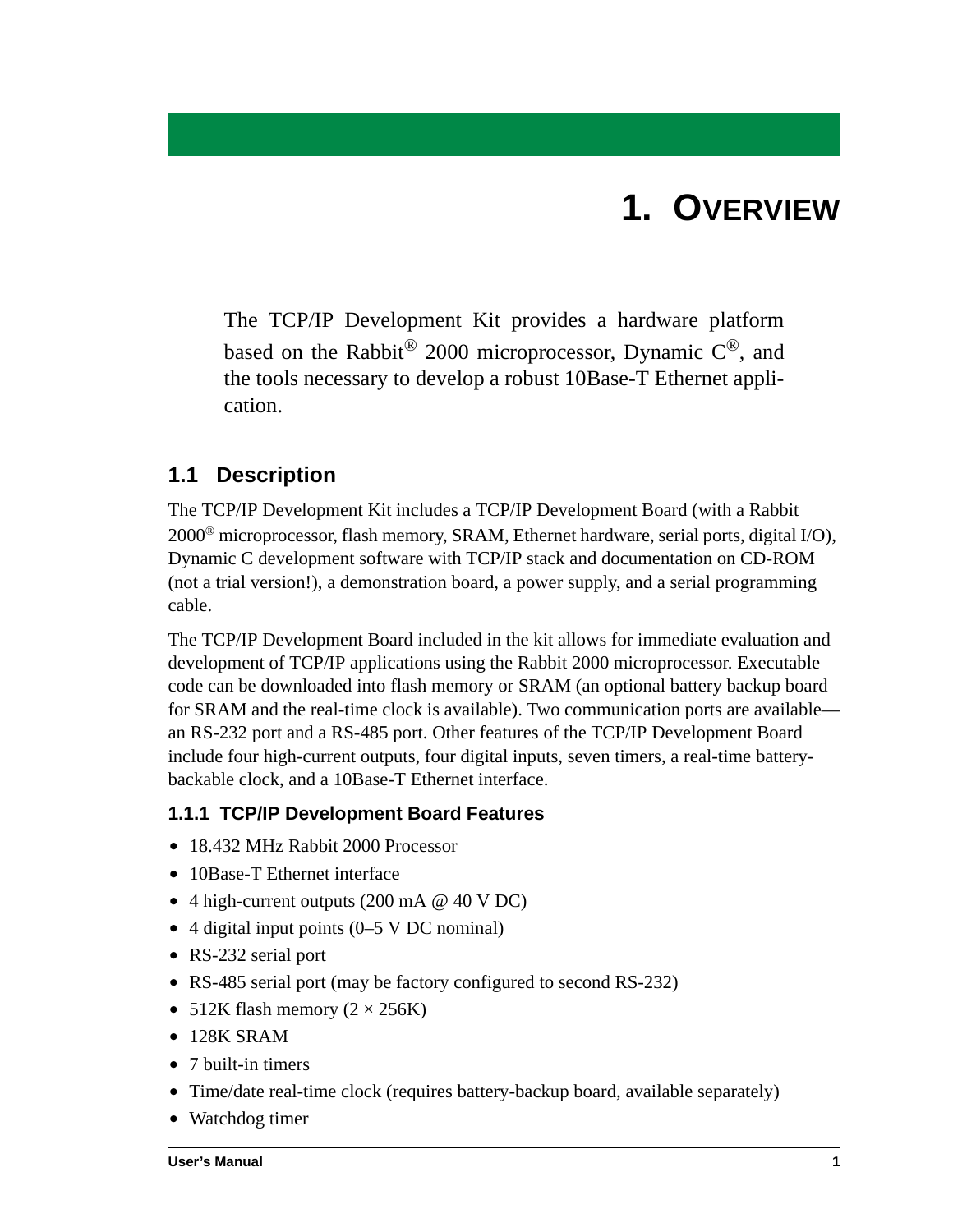## <span id="page-5-0"></span>**1.1.2 Key Benefits**

- Ethernet ready—port to an Ethernet chip is done for the Rabbit 2000 chip.
- **•** Cost-effective—no run-time royalties.
- Simplified development—a complete Dynamic C software package (with integrated editor, compiler and debugger) is provided. No in-circuit emulator is required.
- **•** A head start—sample programs, including HTTP Web server and SMTP mail client, provide an advanced starting point for development.
- **•** Quick development time—full hardware reference schematics help reduce development efforts.

## <span id="page-5-1"></span>**1.1.3 TCP/IP Capabilities**

- Socket-Level TCP (Transmission Control Protocol) provides reliable full-duplex data transmission.
- **•** Socket-Level UDP(User Datagram Protocol)—simple protocol exchanges datagrams without acknowledgements or guaranteed delivery.
- **•** ICMP (Internet Control Message Protocol)—network-layer Internet protocol that reports errors and provides other information relevant to IP packet processing.
- DNS (Domain Name System) client—a distributed Internet directory service that is used mostly to translate between domain names and IP addresses, and to control Internet e-mail delivery.
- **•** DHCP (Dynamic Host Configuration Protocol) client—provides a framework for passing configuration information to hosts on a TCP/IP network. DHCP is based on the Bootstrap Protocol (BOOTP), adding the capability of automatic allocation of reusable network addresses and additional configuration options.
- **•** HTTP (Hypertext Transfer Protocol) server—the protocol used by Web browsers and Web servers to transfer files, such as text and graphic files. Includes facilities for Server Side Includes (SSI) and CGI routines.
- **•** SMTP (Simple Mail Transfer Protocol) client—Internet protocol providing e-mail services.
- **•** FTP (File Transfer Protocol) server and client—application protocol, part of the TCP/IP protocol stack, used for transferring files between network nodes. Server with password support for file transfers between network nodes available on the Rabbit 2000.
- **•** TFTP (Trivial File Transfer Protocol) server and client—simplified version of FTP that allows files to be transferred from one computer to another over a network.
- **•** POP3 (Post Office Protocol) client.
- Serial-to-Telnet gateway.

Additional TCP/IP capabilities are added on an ongoing basis.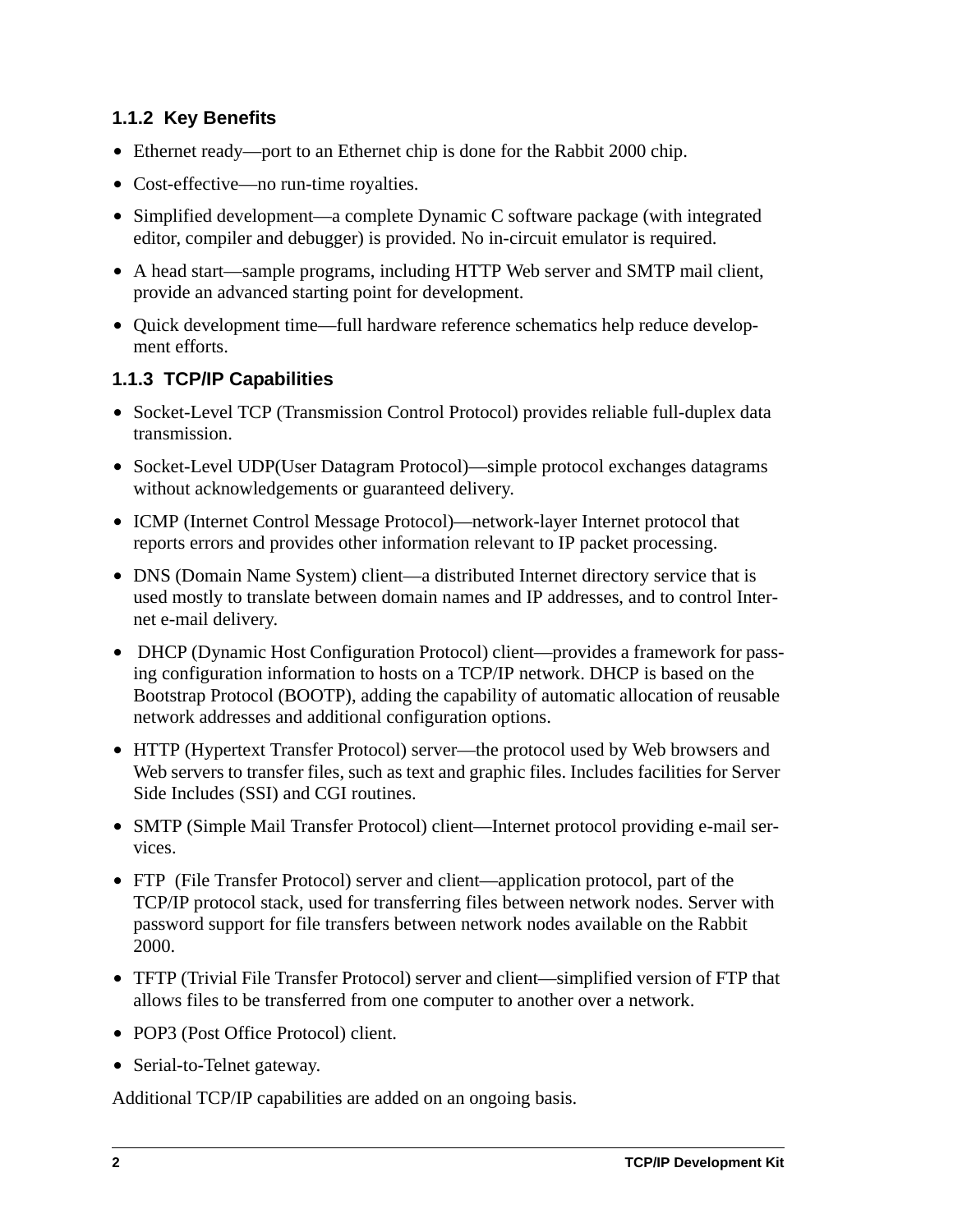# <span id="page-6-0"></span>**1.2 Physical and Electrical Specifications**

<span id="page-6-2"></span>[Table 1](#page-6-2) lists the basic specifications for the TCP/IP Development Board.

| <b>Specification</b>                               | Data                                                                                                  |
|----------------------------------------------------|-------------------------------------------------------------------------------------------------------|
| Power Supply                                       | 9 V to 40 V DC                                                                                        |
| Board Size (with optional<br>backup-battery board) | $4.30'' \times 4.71'' \times 0.79''$<br>$(109 \text{ mm} \times 120 \text{ mm} \times 20 \text{ mm})$ |
| Environmental                                      | $-40^{\circ}$ C to 70 <sup>o</sup> C, 5–95% humidity, noncondensing                                   |

*Table 1. TCP/IP Development Board Specifications*

The TCP/IP Development Board has 15 pins on header J7, one RJ-12 jack for RS-232 or RS-485 serial communication, and one RJ-45 Ethernet jack. The pinouts are shown in [Figure 1](#page-6-1).



*Figure 1. TCP/IP Development Board I/O Pinout*

<span id="page-6-1"></span>RJ-45 pinouts are sometimes numbered opposite to the way shown in [Figure 1](#page-6-1). Regardless of the numbering convention followed, the pin positions relative to the spring tab position (located at the bottom of the RJ-45 jack in [Figure 1\)](#page-6-1) are always absolute, and the RJ-45 connector will work properly with off-the-shelf Ethernet cables.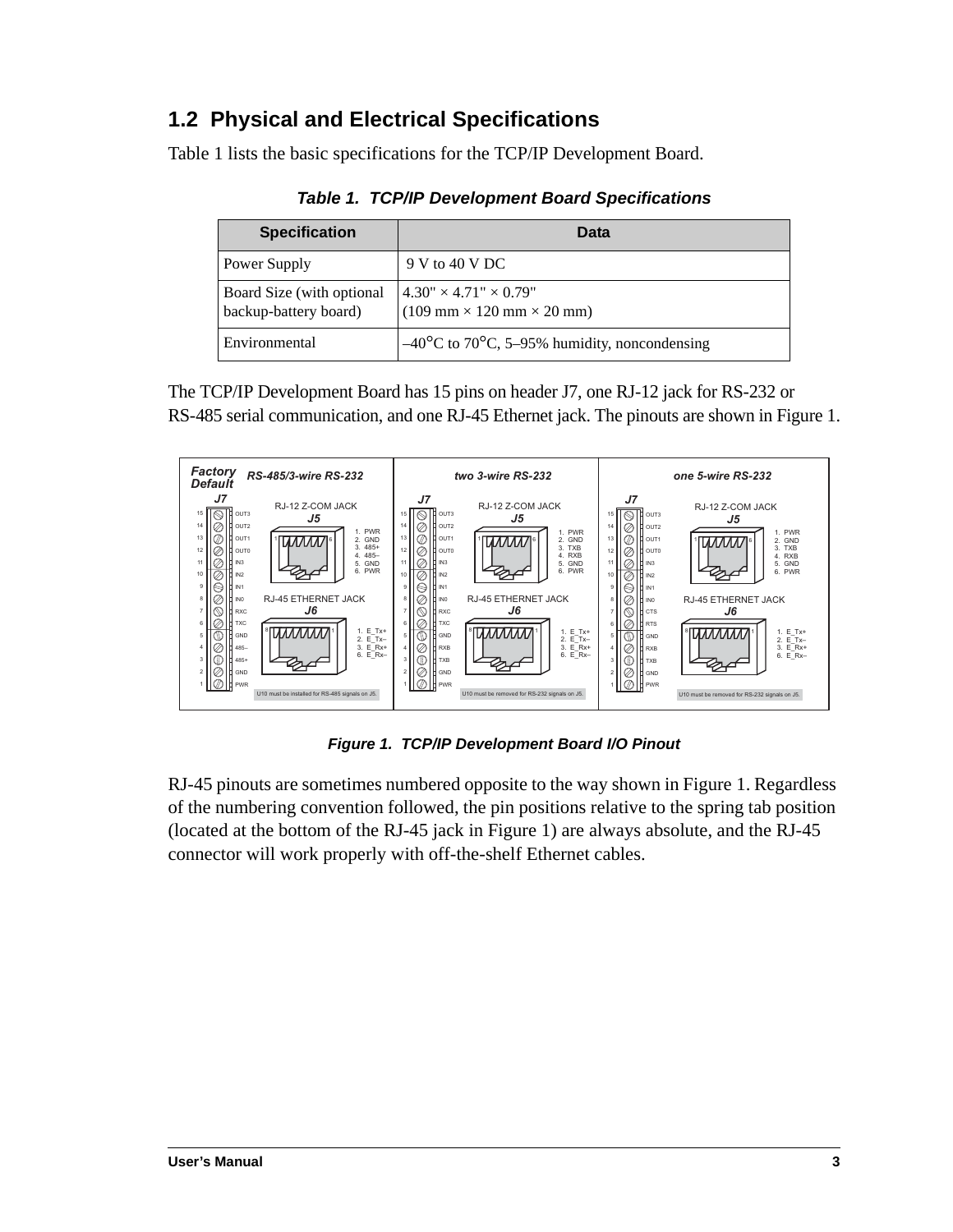# <span id="page-7-0"></span>**1.3 Development Software**

The TCP/IP Development Board uses the Dynamic C development environment for rapid creation and debugging of runtime applications. Dynamic C provides a complete development environment with integrated editor, compiler and source-level debugger. It interfaces directly with the target system, eliminating the need for complex and unreliable in-circuit emulators.

TCP/IP source code is provided in addition to the Dynamic C software on CD-ROM. ICMP, HTTP (includes facilities for SSI, CGI routines, cookies, and basic authentication), SMTP, FTP, and TFTP (client and server) capabilities are provided. Ethernet drivers for the RealTek Ethernet chip are also included. Users can directly write to TCP or UDP sockets to develop custom applications. In addition, extensive sample programs are provided to assist with development. No run-time royalties are required, leading to significant cost savings for OEMs over the life of their application.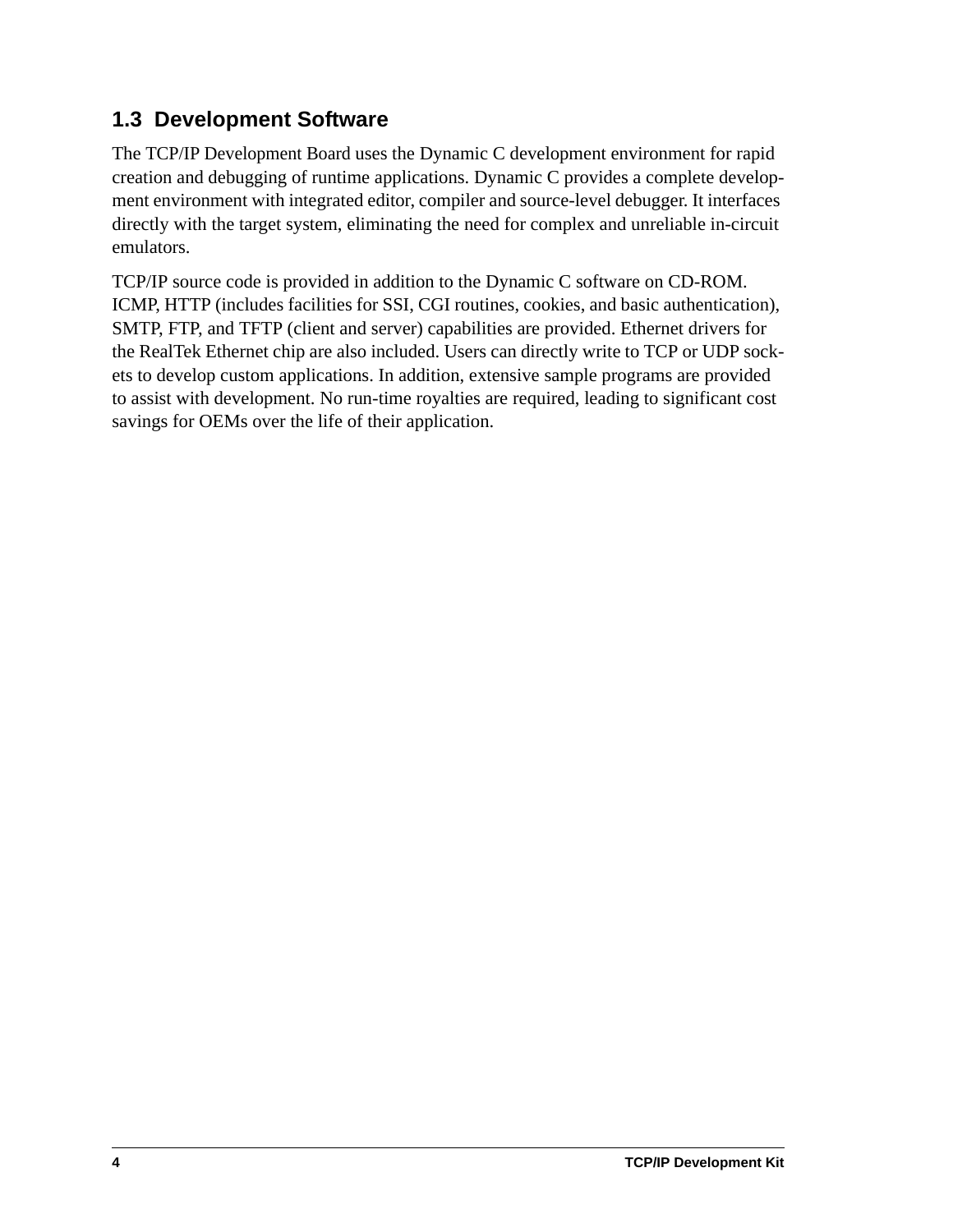# <span id="page-8-0"></span>**1.4 How to Use This Manual**

This manual is intended to give users a quick but solid start with the TCP/IP Development Board. It does not contain detailed information on the hardware capabilities or the Dynamic C development environment. Most users will want more detailed information on some or all of these topics in order to put the TCP/IP Development Board to effective use.

**TIP:** We recommend that anyone not thoroughly familiar with single-board computers at least read through the rest of this manual to gain the necessary familiarity to make use of the more advanced information.

## <span id="page-8-1"></span>**1.4.1 Additional Reference Information**

Several higher level reference manuals are provided in HTML and PDF form on the accompanying CD-ROM. Advanced users will find these references valuable in developing systems based on the TCP/IP Development Board:

- **•** *Dynamic C User's Manual*
- **•** *Dynamic C Function Reference Manual*
- **•** *Dynamic C TCP/IP User's Manual*
- **•** *Rabbit 2000 Microprocessor User's Manual*
- **•** *An Introduction to TCP/IP*

#### <span id="page-8-2"></span>**1.4.2 Using Online Documentation**

We provide the bulk of our user and reference documentation in two electronic formats, HTML and Adobe PDF. We do this for several reasons.

We believe that providing all users with our complete library of product and reference manuals is a useful convenience. However, printed manuals are expensive to print, stock, and ship. Rather than include and charge for manuals that every user may not want, or provide only product-specific manuals, we chose to provide our complete documentation and reference library in electronic form with every Development Kit and with our Dynamic C development environment.

### **Finding Online Documents**

The online documentation is installed along with Dynamic C, and an icon for the documentation menu is placed on the workstation's desktop. Double-click this icon to reach the menu. If the icon is missing, create a new desktop icon that points to **default.htm** in the **docs** folder, found in the Dynamic C installation folder.

The latest versions of all documents are always available for free, unregistered download from our Web sites as well.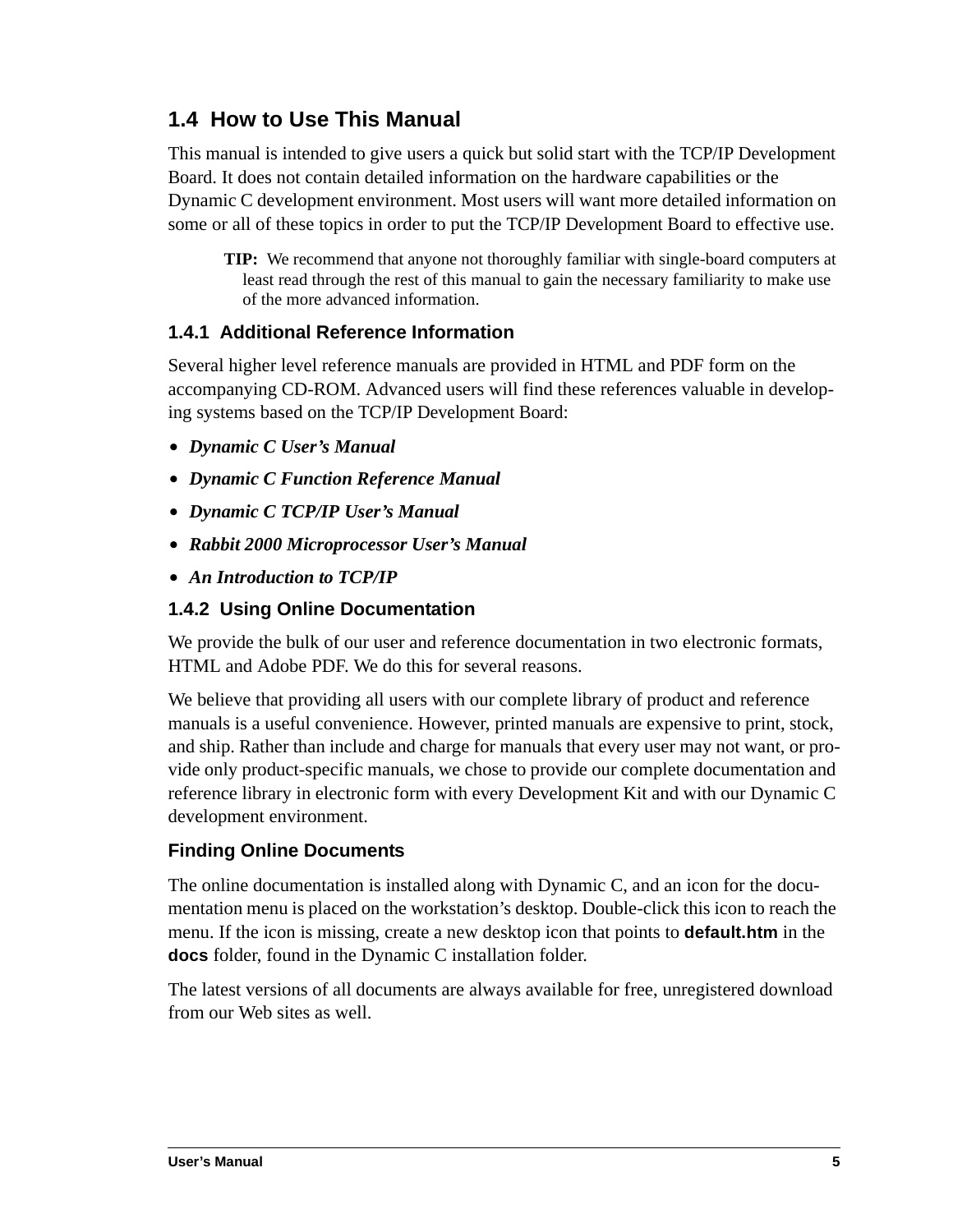### **Printing Electronic Manuals**

We recognize that many users prefer printed manuals for some uses. Users can easily print all or parts of those manuals provided in electronic form. The following guidelines may be helpful:

• Print from the Adobe PDF versions of the files, not the HTML versions.

**NOTE:** The most current version of Adobe Acrobat Reader can always be downloaded from Adobe's web site at **http://www.adobe.com**. We recommend that you use version 4.0 or later.

- Print only the sections you will need to refer to often.
- Print manuals overnight, when appropriate, to keep from tying up shared resources during the work day.
- **•** If your printer supports duplex printing, print pages double-sided to save paper and increase convenience.

**NOTE:** If you do not have a suitable printer or do not want to print the manual yourself, most retail copy shops (e.g., Kinkos, AlphaGraphics, etc.) will print the manual from the PDF file and bind it for a reasonable charge—about what we would have to charge for a printed and bound manual.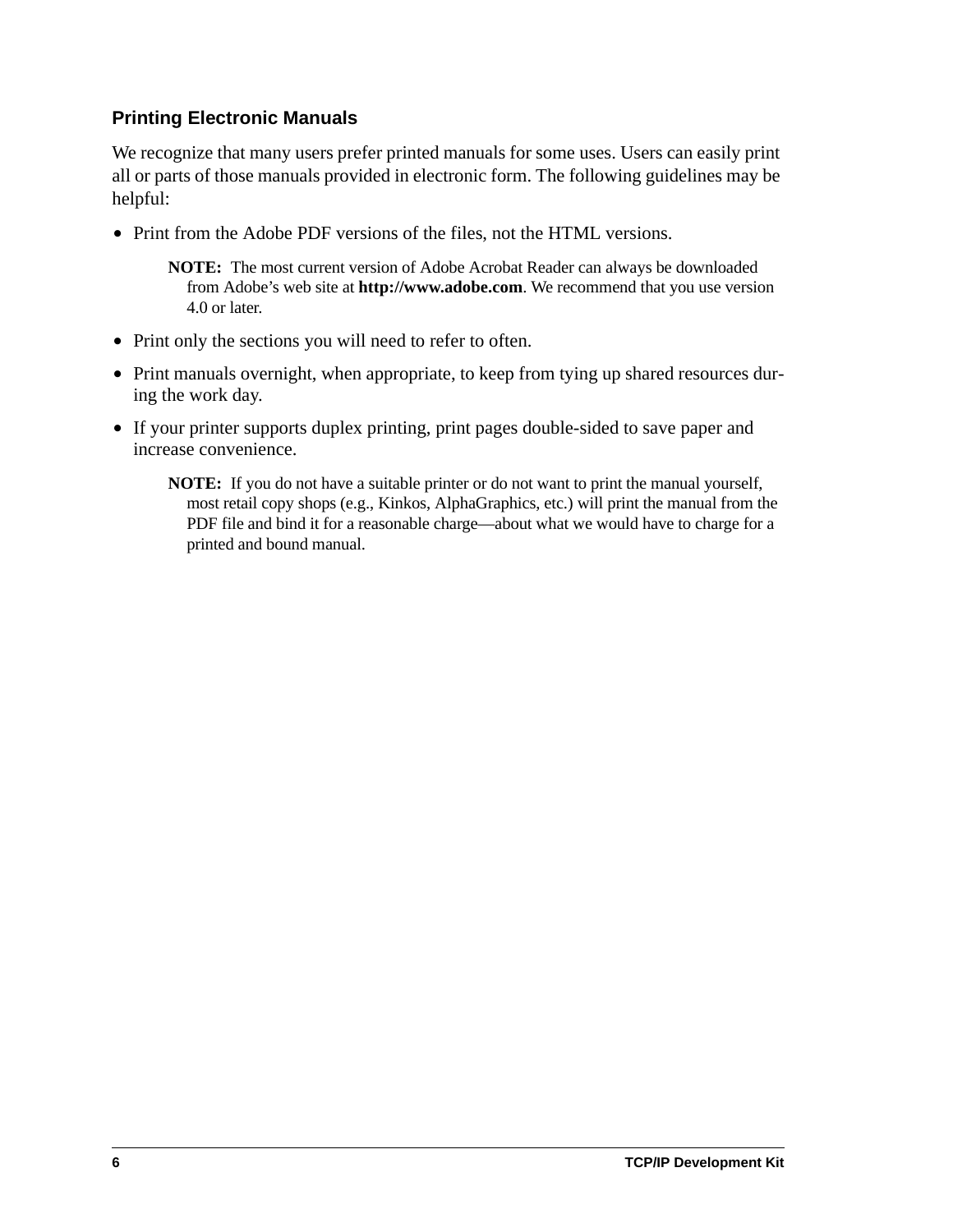# <span id="page-10-0"></span>**1.5 CE Compliance**

Equipment is generally divided into two classes.

| <b>CLASS A</b>                                                                                                                   | <b>CLASS B</b>                                                                      |
|----------------------------------------------------------------------------------------------------------------------------------|-------------------------------------------------------------------------------------|
| Digital equipment meant for light industrial use                                                                                 | Digital equipment meant for home use                                                |
| Less restrictive emissions requirement:<br>less than 40 dB $\mu$ V/m at 10 m<br>(40 dB relative to 1 $\mu$ V/m) or 300 $\mu$ V/m | More restrictive emissions requirement:<br>30 dB $\mu$ V/m at 10 m or 100 $\mu$ V/m |

These limits apply over the range of 30–230 MHz. The limits are 7 dB higher for frequencies above 230 MHz. Although the test range goes to 1 GHz, the emissions from Rabbit-based systems at frequencies above 300 MHz are generally well below background noise levels.

The TCP/IP Development Board has been tested and was found to be in conformity with the following applicable immunity and emission standards.Boards that are CE-compliant have the CE mark.



**NOTE:** Earlier versions of the TCP/IP Development Board sold before 2003 that do not have the CE mark are *not* CE-complaint.

#### **Immunity**

The TCP/IP Development Board meets the following EN55024/1998 immunity standards.

- **•** EN61000-4-2 (ESD)
- EN61000-4-3 (Radiated Immunity)
- **•** EN61000-4-4 (EFT)
- EN61000-4-6 (Conducted Immunity)

Additional shielding or filtering may be required for a heavy industrial environment.

#### **Emissions**

The TCP/IP Development Board meets the following emission standards emission standards with the Rabbit 2000 spectrum spreader turned on and set to the normal mode. The spectrum spreader is only available with Rev. C or higher of the Rabbit 2000 microprocessor. This microprocessor is used on the TCP/IP Development Boards that carry the CE mark.

- **•** EN55022:1998 Class B
- **•** FCC Part 15 Class B

Your results may vary, depending on your application, so additional shielding or filtering may be needed to maintain the Class B emission qualification.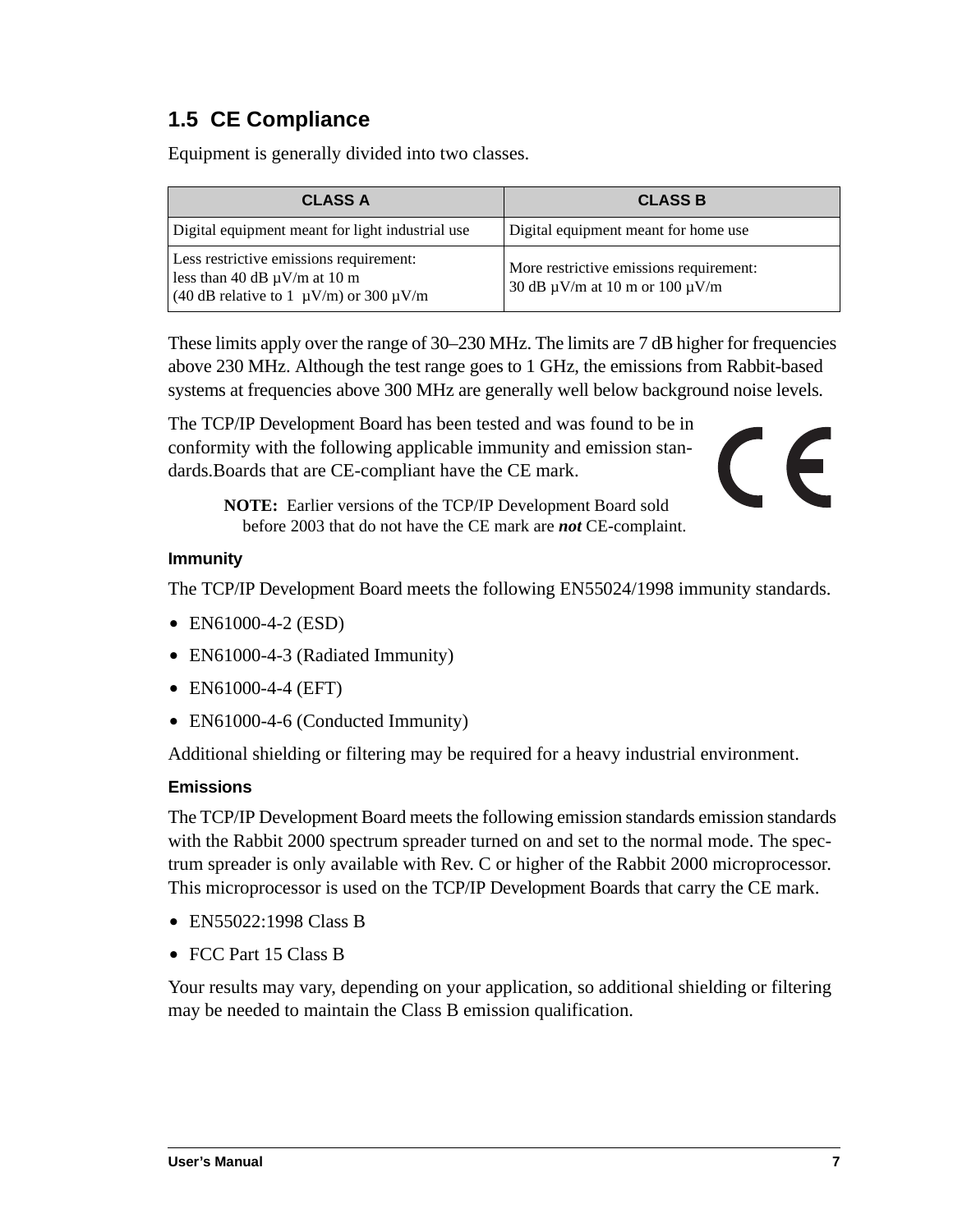## <span id="page-11-0"></span>**1.5.1 Design Guidelines**

Note the following requirements for incorporating the TCP/IP Development Board into your application to comply with CE requirements.

#### **General**

- The power supply provided with the Development Kit is for development purposes only. It is the customer's responsibility to provide a CE-compliant power supply for the end-product application.
- When connecting the TCP/IP Development Board to outdoor cables, the customer is responsible for providing CE-approved surge/lighting protection.
- Rabbit recommends placing digital I/O or analog cables that are 3 m or longer in a metal conduit to assist in maintaining CE compliance and to conform to good cable design practices.
- **•** When installing or servicing the TCP/IP Development Board, it is the responsibility of the end-user to use proper ESD precautions to prevent ESD damage to the TCP/IP Development Board.

### **Safety**

- **•** All inputs and outputs to and from the TCP/IP Development Board must not be connected to voltages exceeding SELV levels (42.4 V AC peak, or 60 V DC).
- **•** The lithium backup battery circuit on the TCP/IP Development Board has been designed to protect the battery from hazardous conditions such as reverse charging and excessive current flows. Do not disable the safety features of the design.

## <span id="page-11-1"></span>**1.5.2 Interfacing the TCP/IP Development Board to Other Devices**

Since the TCP/IP Development Boards are designed to be connected to other devices, good EMC practices should be followed to ensure compliance. CE compliance is ultimately the responsibility of the integrator. Additional information, tips, and technical assistance are available from your authorized Rabbit distributor, and are also available on the Rabbit Web site at [www.rabbit.com.](http://www.rabbit.com/products/ce_certification/index.shtml)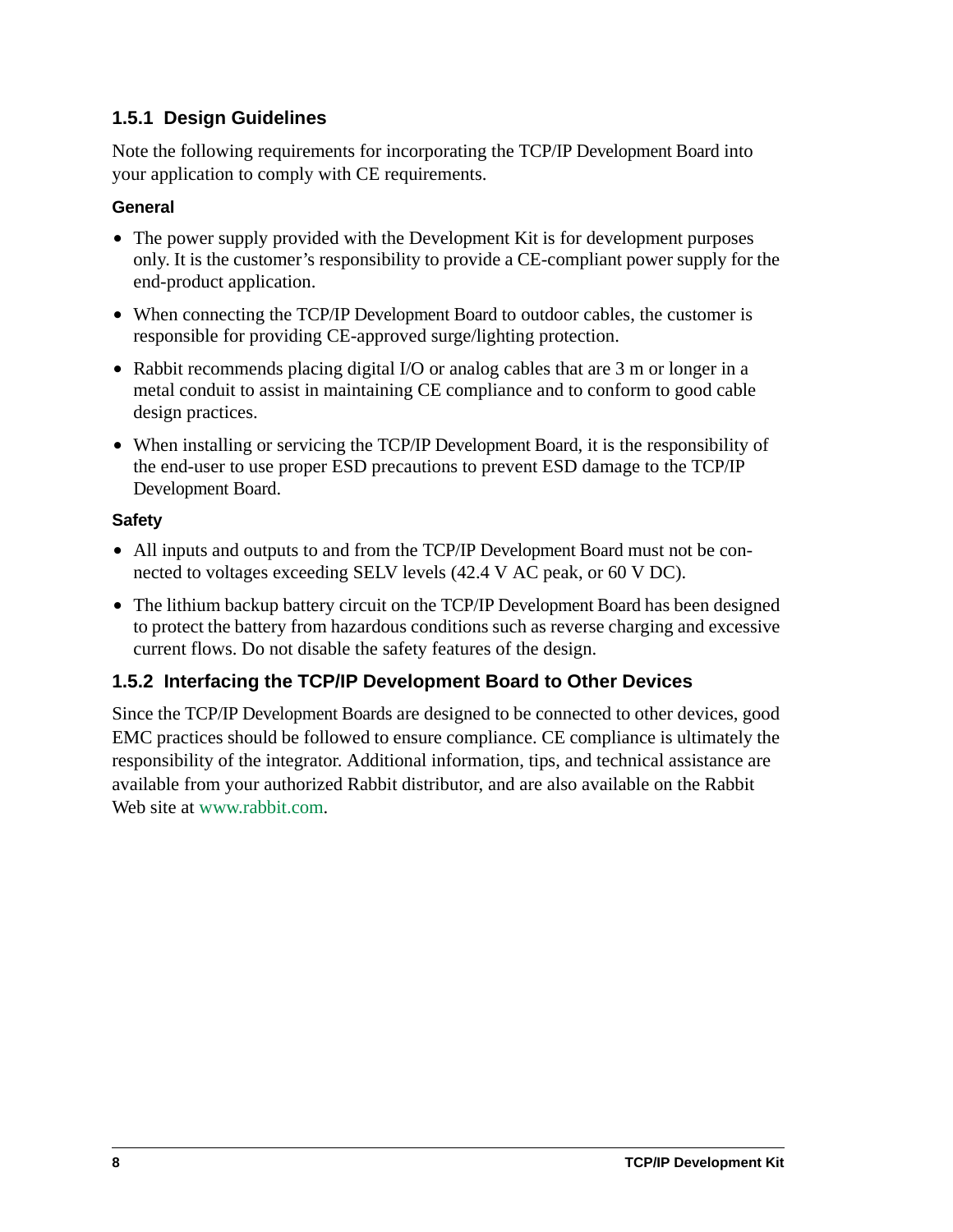# **2. HARDWARE CONNECTIONS**

<span id="page-12-0"></span>Chapter 2 explains how to connect the power supply to the TCP/IP Development Board and how to connect the programming cable to your PC. Once you run a sample program to demonstrate that you have connected everything correctly, you will be ready to go on and finish developing your system.

## <span id="page-12-1"></span>**2.1 Development Kit Contents**

The TCP/IP Development Kit contains the following items:

- **•** TCP/IP Development Board with 512K flash memory and 128K SRAM.
- **•** Demonstration Board with pushbutton switches and LEDs, used to demonstrate I/O and TCP/IP capabilities.
- **•** Wire assembly to connect Demonstration Board to TCP/IP Development Board.
- **•** Set of 4 rubber foot pads to position TCP/IP Development Board.
- **•** Universal AC adapter, 12 V DC, 1 A (includes Canada/Japan/U.S., Australia/N.Z., U.K., and European style plugs).
- **•** 10-pin header to DB9 programming cable with integrated level-matching circuitry.
- **•** *Dynamic C* CD-ROM, with complete product documentation on disk.
- **•** *Getting Started* instructions.
- **•** *Rabbit 2000 Processor Easy Reference* poster.
- **•** Registration card.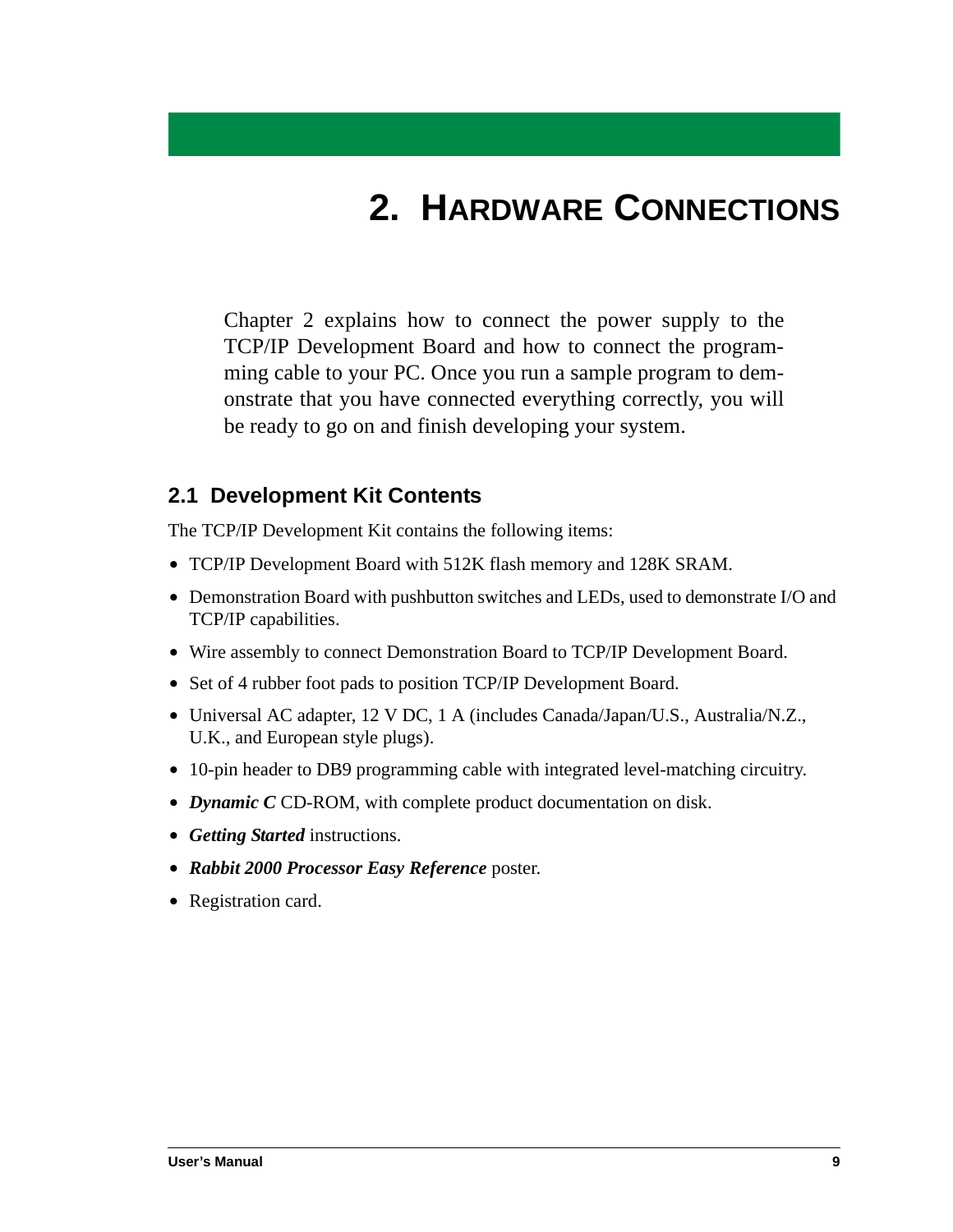# <span id="page-13-2"></span><span id="page-13-0"></span>**2.2 Connections**

#### **1. Attach the rubber feet to the bottom corners of the TCP/IP Development Board.**

### **2. Connect the Programming Cable to the TCP/IP Development Board**

Turn the Rabbit 2000 TCP/IP Development Board so that the Rabbit 2000 microprocessor is facing up as shown below. Connect the 10-pin **PROG** connector of the programming cable to header J4 onthe TCP/IP Development Board as shown in [Figure 2.](#page-13-1) Be sure to orient the red edge of the cable towards pin 1 of the connector. (Do not use the **DIAG** connector, which is used for a normal serial connection.) Connect the other end of the programming cable to a COM port on your PC.

- **NOTE:** Never disconnect the programming cable by pulling on the ribbon cable. Carefully pull on the connector to remove it from the header.
- **NOTE:** Some PCs now come equipped only with a USB port. It may be possible to use an RS-232/USB converter (Part No. 20-151-0178) with the programming cable supplied with the Development Kit. Note that not all RS-232/USB converters work with Dynamic C.



*Figure 2. Connecting Power and PC to TCP/IP Development Board*

<span id="page-13-1"></span>**NOTE:** Be sure to use the programming cable (Part No. 101-0513) supplied with the TCP/IP Development Kit—the programming cable has red shrink wrap around the RS-232 converter section located in the middle of the cable. Programming cables from other Rabbit kits are not designed to work with the TCP/IP Development Board.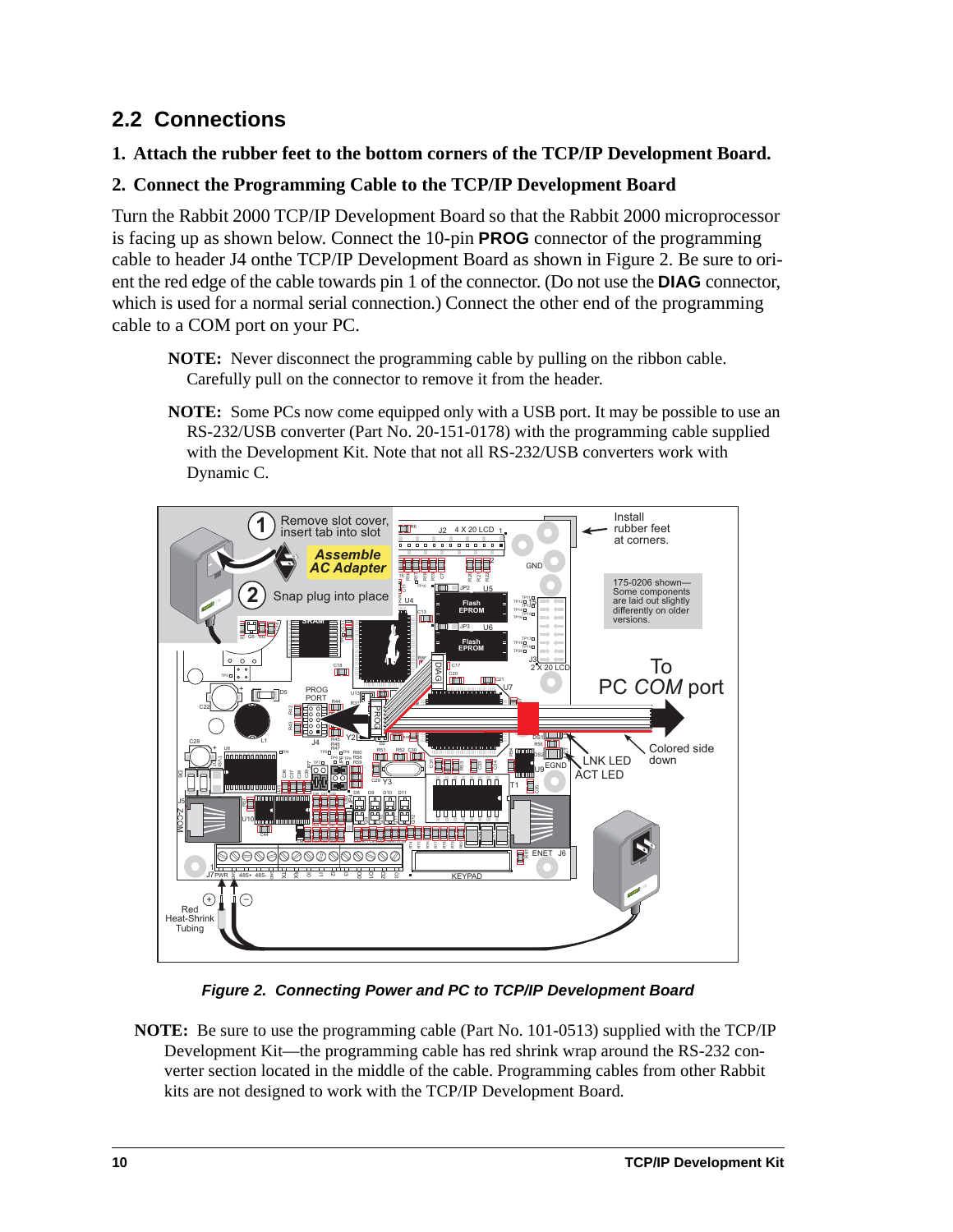#### **3. Connect Power Supply to TCP/IP Development Board**

First, prepare the AC adapter for the country where it will be used by selecting the plug. The TCP/IP Development Kit presently includes Canada/Japan/U.S., Australia/N.Z., U.K., and European style plugs. Snap in the top of the plug assembly into the slot at the top of the AC adapter as shown in [Figure 2](#page-13-1), then press down on the spring-loaded clip below the plug assembly to allow the plug assembly to click into place.



Connect the positive lead (indicated with red heat-shrink tubing) to the PWR connector on header J7 on the TCP/IP Development Board and connect the negative lead to GND on header J7 as shown here.



**CAUTION:** Be careful to hook up the positive and negative power leads *exactly* as described. Otherwise, the TCP/IP Development Board will not function.

## **4. Apply Power**

Plug in the wall transformer. The TCP/IP Development Board is now ready to be used.

**NOTE:** A hardware RESET is accomplished by unplugging the AC adapter, then plugging it back in.

To power down the TCP/IP Development Board, unplug the AC adapter. You should disconnect power before making any circuit adjustments or changing any connections to the board.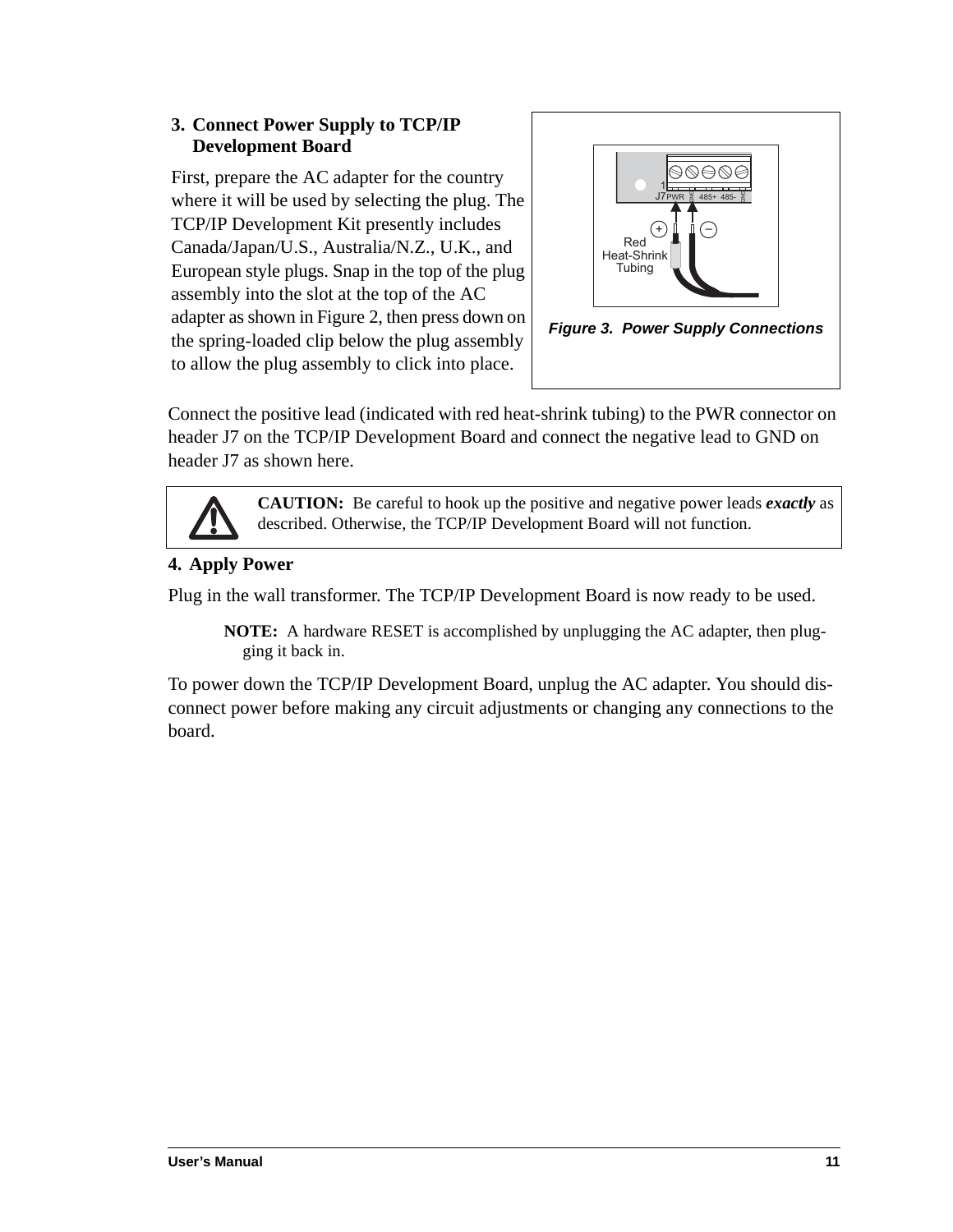# <span id="page-15-0"></span>**2.3 Installing Dynamic C**

If you have not yet installed Dynamic C, do so now by inserting the Dynamic C CD from the TCP/IP Development Kit in your PC's CD-ROM drive. If autorun is enabled, the CD installation will begin automatically.

If the CD does not auto-install, click **Start > Run** from the Windows **Start** button and browse for the Dynamic C **setup.exe** file on your CD drive. Click **OK** to begin the installation once you have selected the **setup.exe** file.

The installation program will guide you through the installation process.

The online documentation is installed along with Dynamic C, and an icon for the documentation menu is placed on the workstation's desktop. Double-click this icon to reach the menu. If the icon is missing, create a new desktop icon that points to **default.htm** in the **docs** folder, found in the Dynamic C installation folder.

The latest versions of all documents are always available for free, unregistered download from our web sites as well.

The *Dynamic C User's Manual* provides detailed instructions for the installation of Dynamic C and any future upgrades.

**NOTE:** If you have an earlier version of Dynamic C already installed, the default installation of the later version will be in a different folder, and a separate icon will appear on your desktop.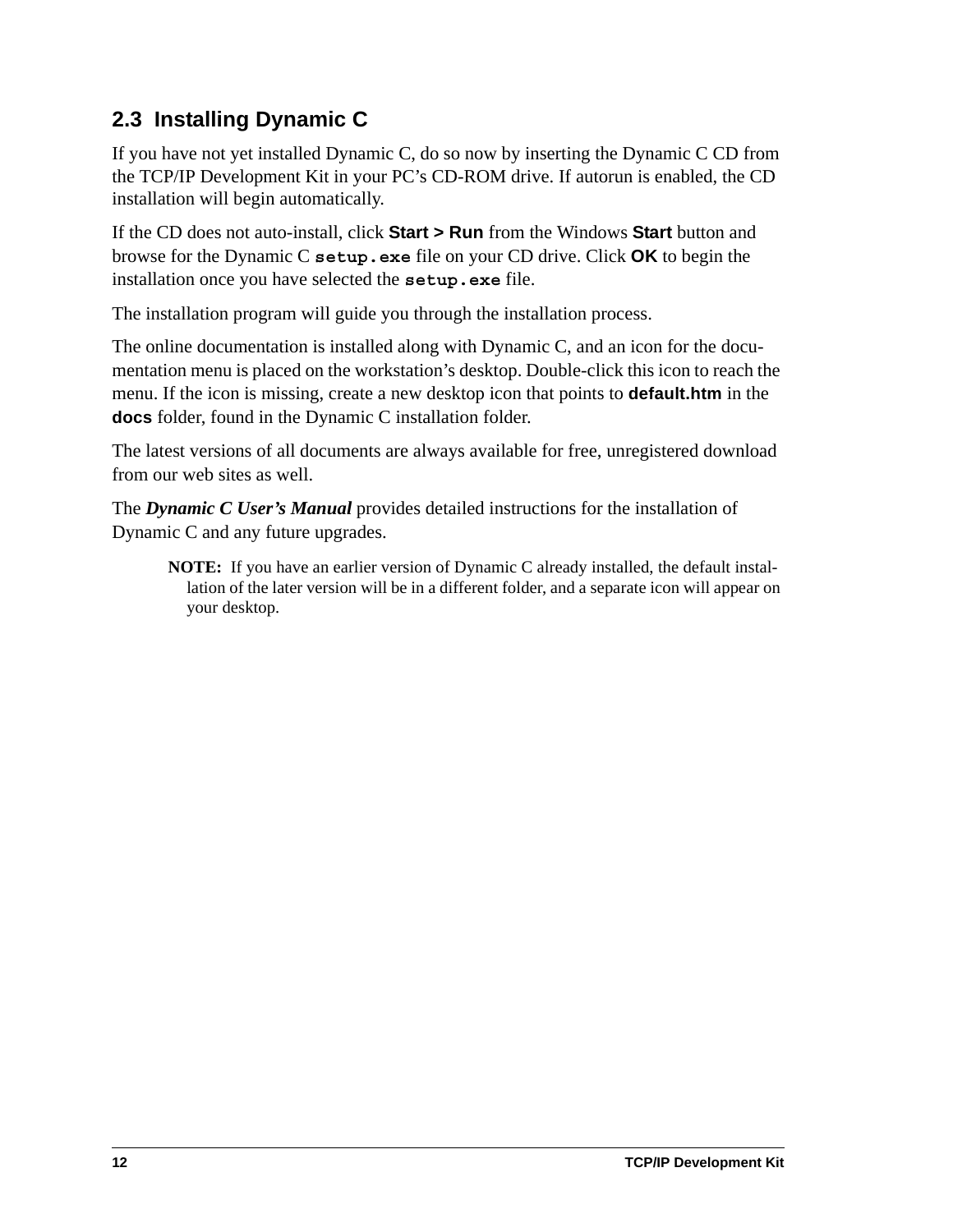# <span id="page-16-0"></span>**2.4 Starting Dynamic C**

Once the TCP/IP Development Board is connected to your PC and to a power source, start Dynamic C by double-clicking on the Dynamic C icon on your desktop or in your **Start** menu.

If you are using a USB port to connect your computer to the TCP/IP Development Board, choose **Options > Project Options** and select "Use USB to Serial Converter." Click **OK**.

Dynamic C defaults to using the serial port on your PC that you specified during installation. If the port setting is correct, Dynamic C should detect the TCP/IP Development Board and go through a sequence of steps to cold-boot the TCP/IP Development Board and to compile the BIOS. (Some versions of Dynamic C will not do the initial BIOS compile and load until the first time you compile a program.)

If you receive the message beginning "BIOS successfully compiled …" you are ready to continue with the sample programs in the next chapter.

## <span id="page-16-1"></span>**2.4.1 Communication Error Messages**

If you receive the message **No Rabbit Processor Detected**, the programming cable may be connected to the wrong COM port, a connection may be faulty, or the target system may not be powered up. First, check both ends of the programming cable to ensure that it is firmly plugged into the PC and the programming port with the marked (colored) edge of the programming cable towards pin 1 of the programming header.

If there are no faults with the hardware, select a different COM port within Dynamic C. From the **Options** menu, select **Communications**. Select another COM port from the list, then click OK. Press **<Ctrl-Y>** to force Dynamic C to recompile the BIOS. If Dynamic C still reports it is unable to locate the target system, repeat the above steps until you locate the active COM port. You should receive a **Bios compiled successfully** message once this step is completed successfully.

If Dynamic C appears to compile the BIOS successfully, but you then receive a communication error message when you compile and load a sample program, it is possible that your PC cannot handle the higher program-loading baud rate. Try changing the maximum download rate to a slower baud rate as follows.

**•** Locate the **Serial Options** dialog in the Dynamic C **Options > Communications** menu. Select a slower Max download baud rate.

If a program compiles and loads, but then loses target communication before you can begin debugging, it is possible that your PC cannot handle the default debugging baud rate. Try lowering the debugging baud rate as follows.

**•** Locate the **Serial Options** dialog in the Dynamic C **Options > Communications** menu. Choose a lower debug baud rate.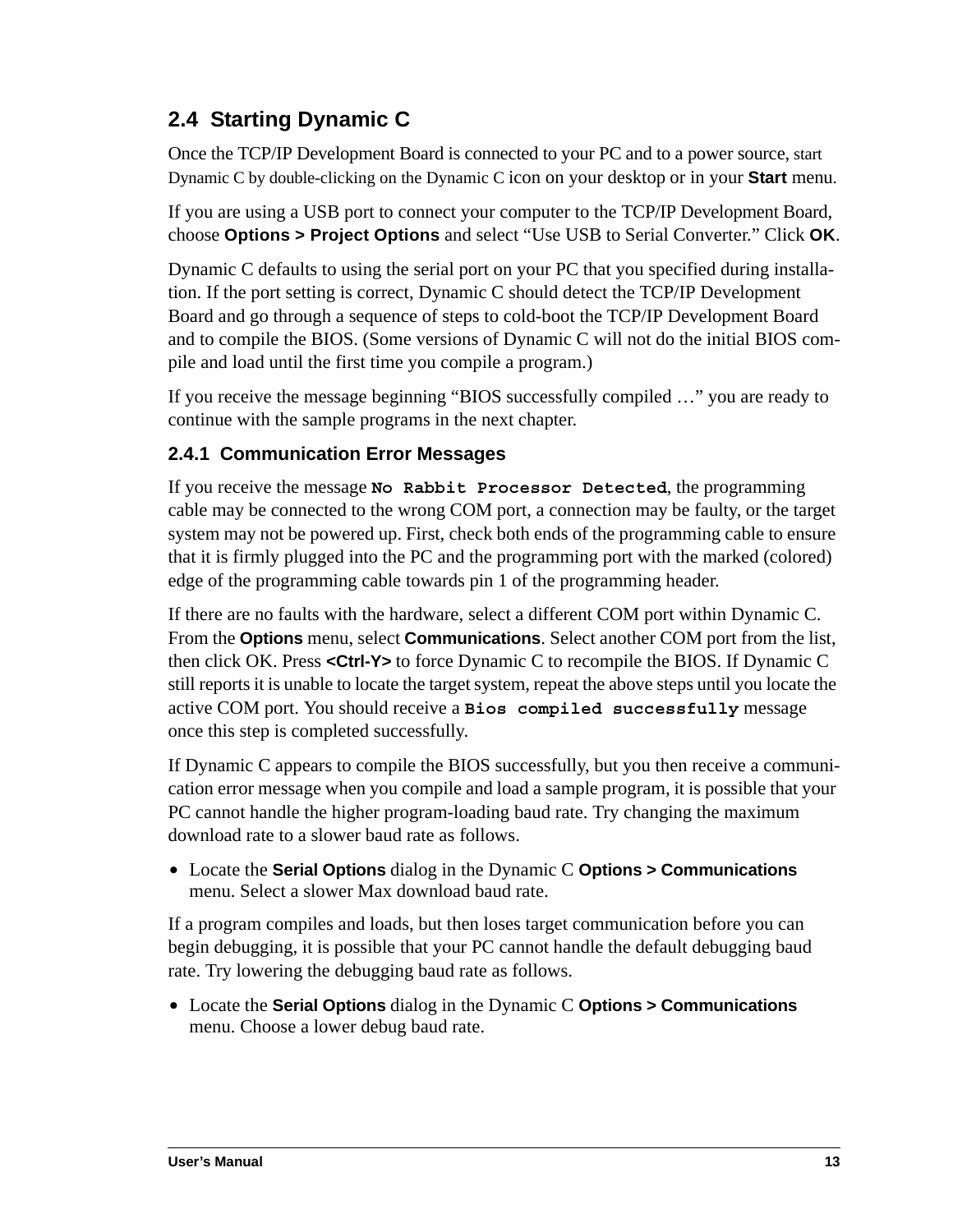# <span id="page-17-0"></span>**2.5 PONG.C**

You are now ready to test your set-up by running a sample program.

Find the file **PONG.C**, which is in the Dynamic C **SAMPLES** folder. To run the program, open it with the **File** menu (if it is not still open), then compile and run it by pressing **F9**. The **STDIO** window will open and will display a small square bouncing around in a box.

This program does not test the serial ports, the I/O, or the TCP/IP part of the board, but does ensure that the board is basically functional. The sample program in [Chapter 5](#page-42-2) shows how to test the TCP/IP portion of the board.

# <span id="page-17-1"></span>**2.6 Where Do I Go From Here?**

**NOTE:** If you purchased your TCP/IP Development Kit through a distributor or Rabbit partner, contact the distributor or partner first for technical support.

If there are any problems at this point:

- **•** Use the Dynamic C **Help** menu to get further assistance with Dynamic C.
- **•** Check the Rabbit Technical Bulletin Board and forums at [www.rabbit.com/support/bb/](http://www.rabbit.com/support/bb/index.html) and at [www.rabbit.com/forums/](http://www.rabbitsemiconductor.com/forums/).
- **•** Use the Technical Support e-mail form at [www.rabbit.com/support/.](http://www.rabbit.com/support/questionSubmit.shtml)

If the sample program ran fine, you are now ready to go on to explore other TCP/IP Development Board features and develop your own applications.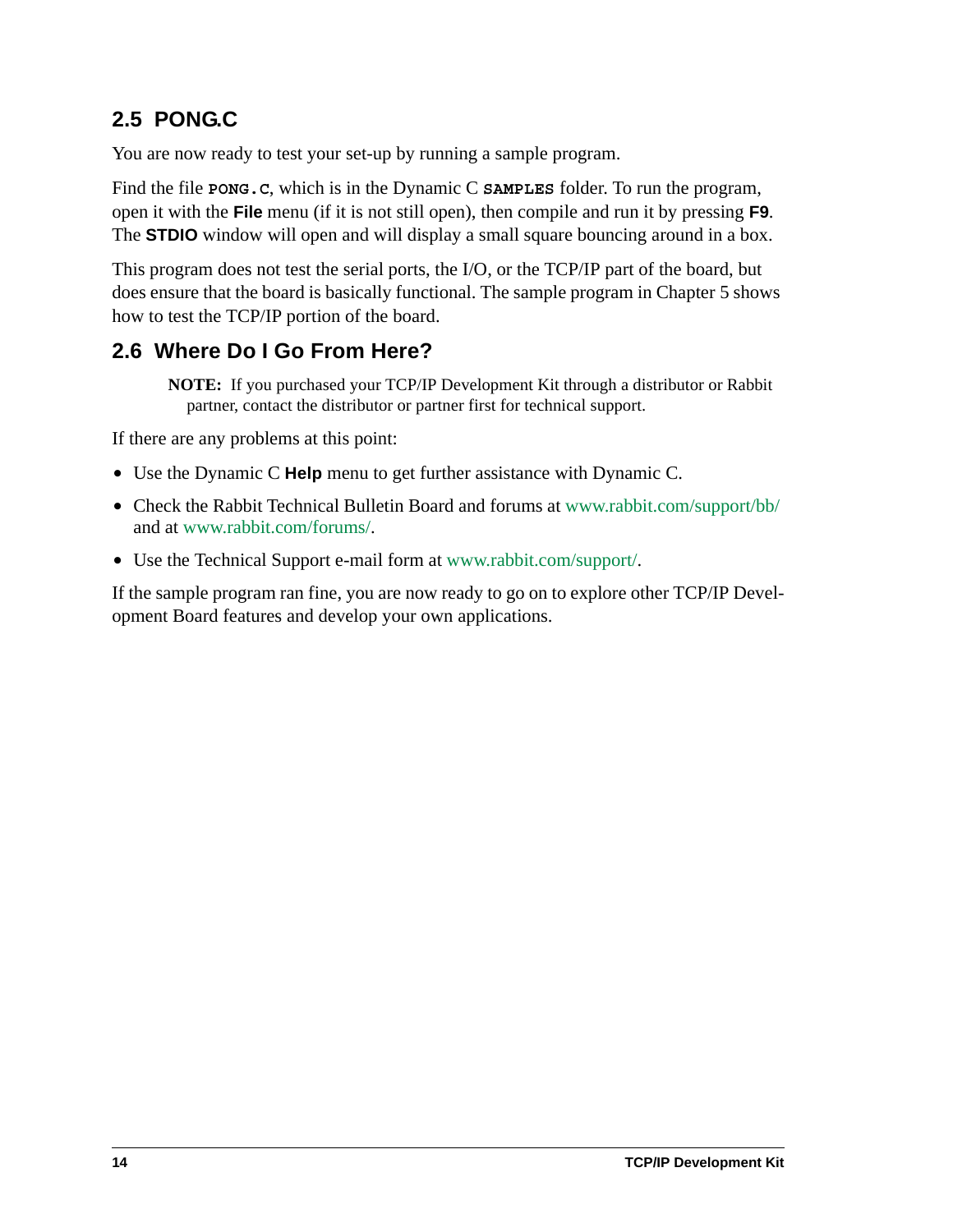# **3. DYNAMIC C**

<span id="page-18-0"></span>Dynamic C is an integrated development system for writing embedded software. It runs on an IBM-compatible PC and is designed for use with single-board computers and other devices based on the Rabbit® microprocessor.

## <span id="page-18-1"></span>**3.1 Running Dynamic C**

You have a choice of doing your software development in the flash memory or in the static RAM included on the Intellicom. The flash memory and SRAM options are selected with the **Options > Compiler** menu.

The advantage of working in RAM is to save wear on the flash memory, which is limited to about 100,000 write cycles. The disadvantage is that the code and data might not both fit in RAM.

- **NOTE:** An application can be developed in RAM, but cannot run standalone from RAM after the programming cable is disconnected. All standalone applications can only run from flash memory.
- **NOTE:** Do not depend on the flash memory sector size or type. Due to the volatility of the flash memory market, the Intellicom and Dynamic C were designed to accommodate flash devices with various sector sizes.

Developing software with Dynamic C is simple. Users can write, compile, and test C and assembly code without leaving the Dynamic C development environment. Debugging occurs while the application runs on the target. Alternatively, users can compile a program to a binary image file for later loading. Dynamic C runs on PCs under Windows 95 or later. Programs can be downloaded at baud rates of up to 230,000 bps after the program compiles.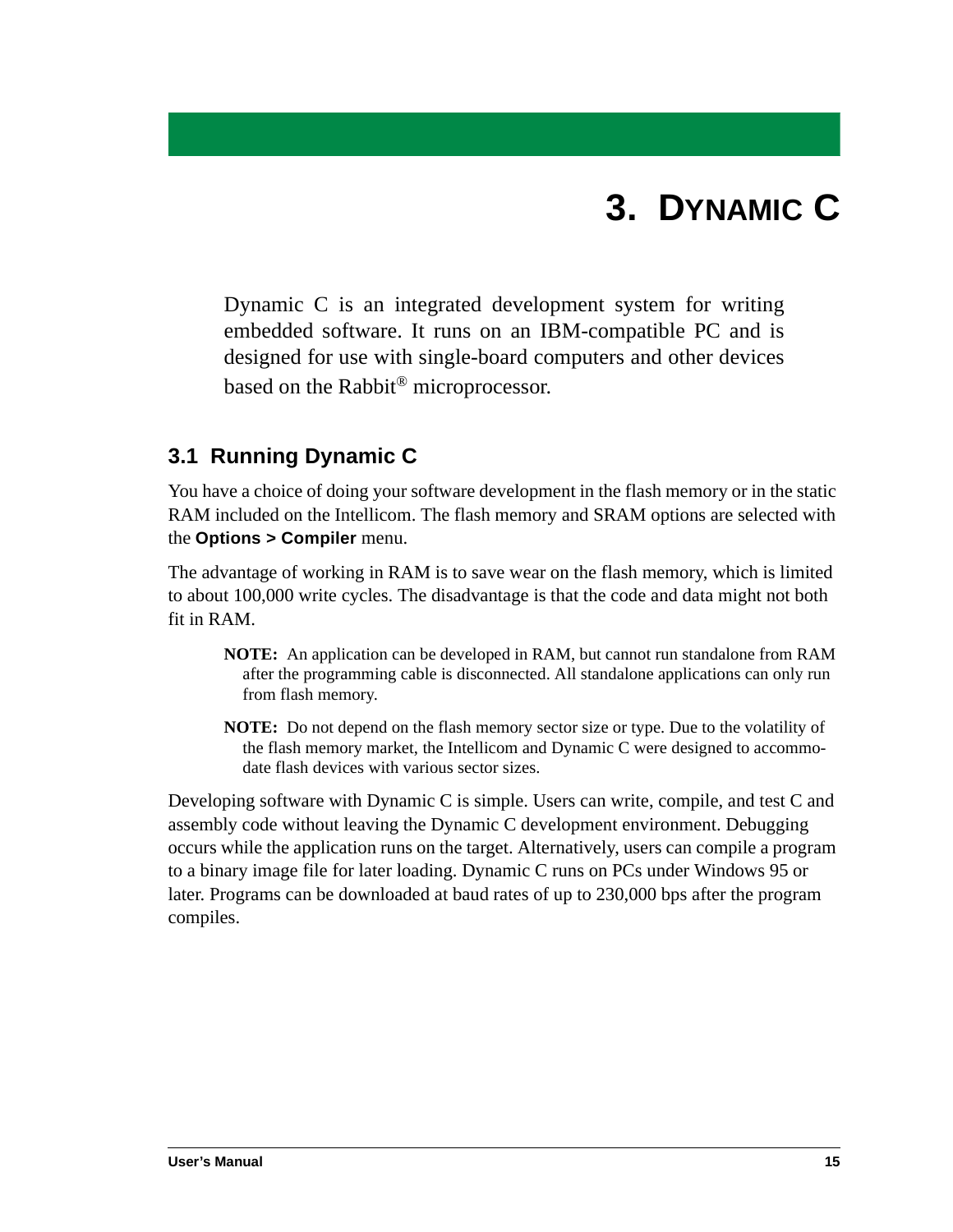Dynamic C has a number of standard features.

- **•** Full-feature source and/or assembly-level debugger, no in-circuit emulator required.
- **•** Royalty-free TCP/IP stack with source code and most common protocols.
- **•** Hundreds of functions in source-code libraries and sample programs:
	- $\blacktriangleright$  Exceptionally fast support for floating-point arithmetic and transcendental functions.
	- $\triangleright$  RS-232 and RS-485 serial communication.
	- $\blacktriangleright$  Analog and digital I/O drivers.
	- $\blacktriangleright$  I<sup>2</sup>C, SPI, GPS, file system.
	- $\blacktriangleright$  LCD display and keypad drivers.
- Powerful language extensions for cooperative or preemptive multitasking
- **•** Loader utility program to load binary images into Rabbit targets in the absence of Dynamic C.
- Provision for customers to create their own source code libraries and augment on-line help by creating "function description" block comments using a special format for library functions.
- **•** Standard debugging features:
	- $\blacktriangleright$  Breakpoints—Set breakpoints that can disable interrupts.
	- $\triangleright$  Single-stepping—Step into or over functions at a source or machine code level,  $\mu$ C/OS-II aware.
	- $\blacktriangleright$  Code disassembly—The disassembly window displays addresses, opcodes, mnemonics, and machine cycle times. Switch between debugging at machine-code level and source-code level by simply opening or closing the disassembly window.
	- $\blacktriangleright$  Watch expressions—Watch expressions are compiled when defined, so complex expressions including function calls may be placed into watch expressions. Watch expressions can be updated with or without stopping program execution.
	- $\blacktriangleright$  Register window—All processor registers and flags are displayed. The contents of general registers may be modified in the window by the user.
	- $\triangleright$  Stack window—shows the contents of the top of the stack.
	- $\blacktriangleright$  Hex memory dump—displays the contents of memory at any address.
	- ▶ **STDIO** window—**printf** outputs to this window and keyboard input on the host PC can be detected for debugging purposes. **printf** output may also be sent to a serial port or file.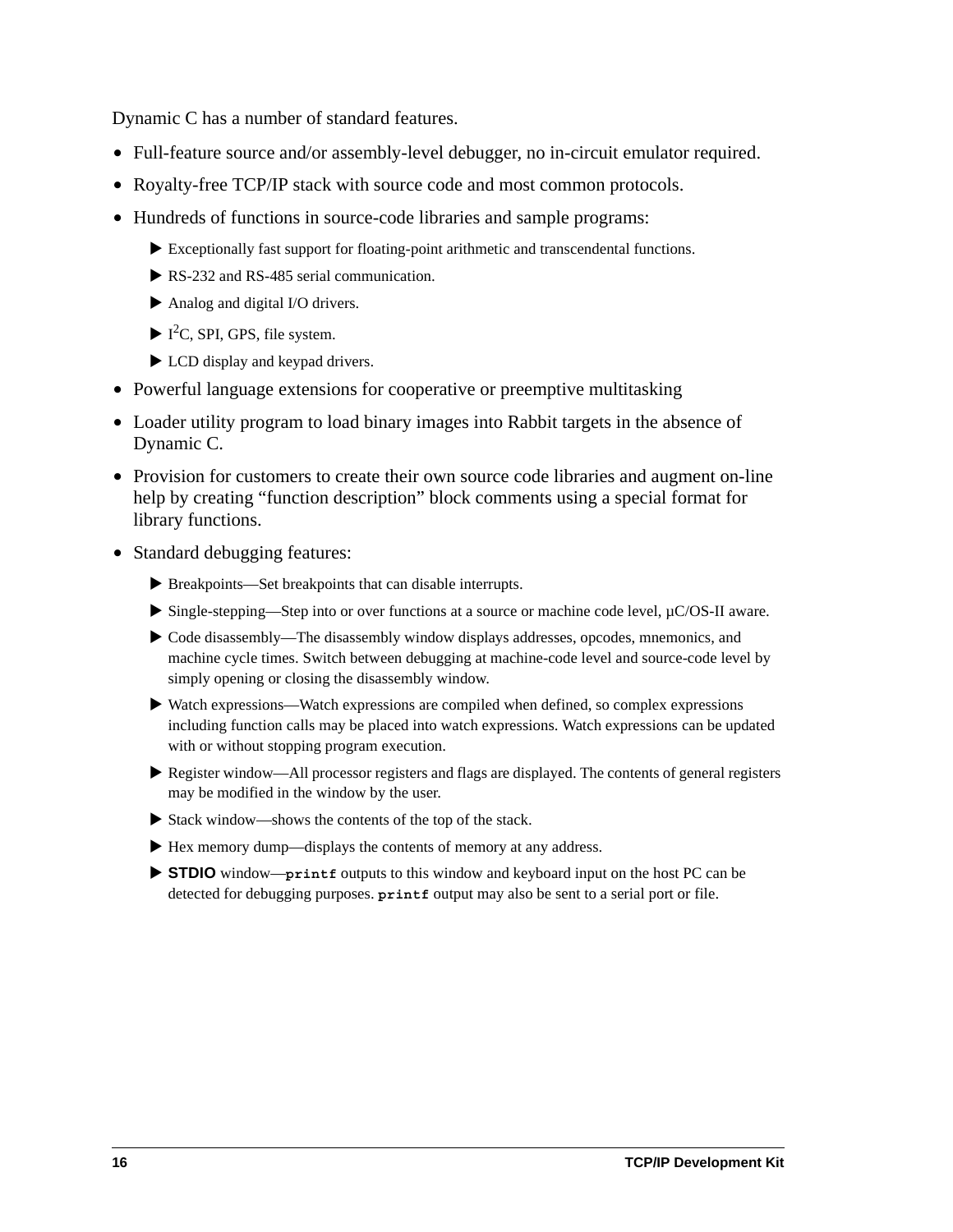## <span id="page-20-0"></span>**3.1.1 Upgrading Dynamic C**

#### <span id="page-20-1"></span>**3.1.1.1 Patches and Bug Fixes**

Dynamic C patches that focus on bug fixes are available from time to time. Check the Web site [www.rabbit.com/support/](http://www.rabbit.com/support/) for the latest patches, workarounds, and bug fixes.

The default installation of a patch or bug fix is to install the file in a directory (folder) different from that of the original Dynamic C installation. Rabbit recommends using a different directory so that you can verify the operation of the patch without overwriting the existing Dynamic C installation. If you have made any changes to the BIOS or to libraries, or if you have programs in the old directory (folder), make these same changes to the BIOS or libraries in the new directory containing the patch. Do *not* simply copy over an entire file since you may overwrite a bug fix. Once you are sure the new patch works entirely to your satisfaction, you may retire the existing installation, but keep it available to handle legacy applications.

#### <span id="page-20-2"></span>**3.1.1.2 Upgrades**

Dynamic C software supplied with the Tool Kit is designed for use with the board it is included with, and is included at no extra charge. Dynamic C is a complete software development system, but does not include all of Dynamic C's features and upgrade path. These extra features include the popular  $\mu$ C/OS-II real-time operating system, as well as PPP, Advanced Encryption Standard (AES), and other select libraries. A one-year maintenance agreement for telephone technical support and an upgrade path for all new Dynamic C releases is also available.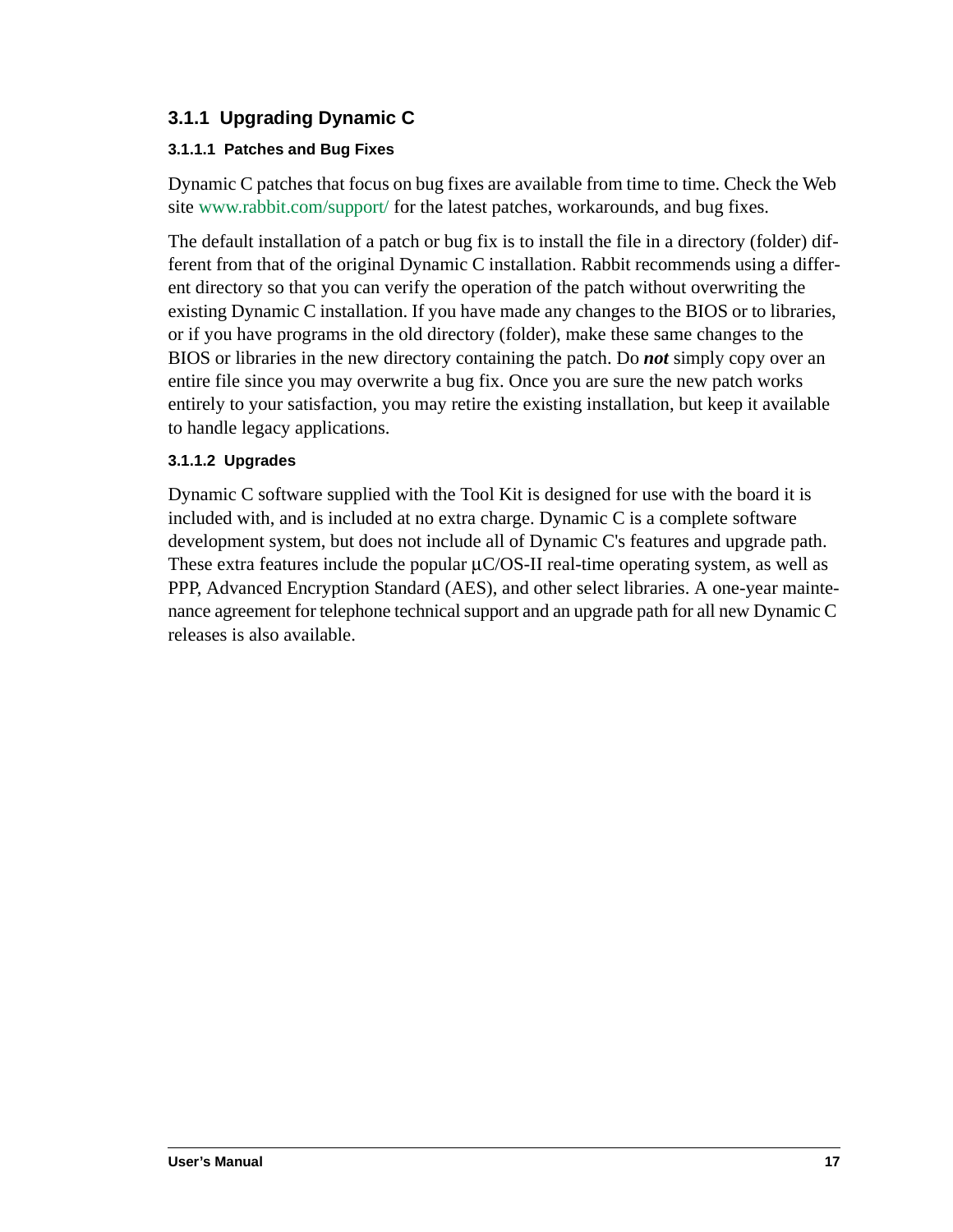# <span id="page-21-0"></span>**3.2 Sample Programs**

Sample programs are provided in the Dynamic C **Samples** directory. The various subdirectories contain specific sample programs that illustrate the use of the corresponding Dynamic C libraries. The sample program **PONG.C** demonstrates the output to the **STDIO** window. The **ICOM** and **TCPIP** folders provide sample programs specific to the TCP/IP Development Board.

The sample programs illustrate the topics associated with the TCP/IP Development Board. See *An Introduction to TCP/IP* for more information on these topics.

Each sample program has comments that describe the purpose and function of the program.

## <span id="page-21-1"></span>**3.2.1 Running Sample Program DEMOBRD1.C**

This sample program will be used to illustrate some of the functions of Dynamic C.

Before running this sample program, you will have to connect the Demonstration Board from the TCP/IP Development Kit to the TCP/IP Development Board. Proceed as follows.

- 1. Use the wires included in the TCP/IP Development Kit to connect header J1 on the Demonstration Board to header J7 on the TCP/IP Development Board. The connections are shown in [Figure 4](#page-21-2).
- 2. Make sure that your TCP/IP Development Board is connected to your PC and that the power supply is connected to the TCP/IP Development Board and plugged in as described in [Section 2.2](#page-13-2).



<span id="page-21-2"></span>*Figure 4. Connections Between TCP/IP Development Board and Demonstration Board*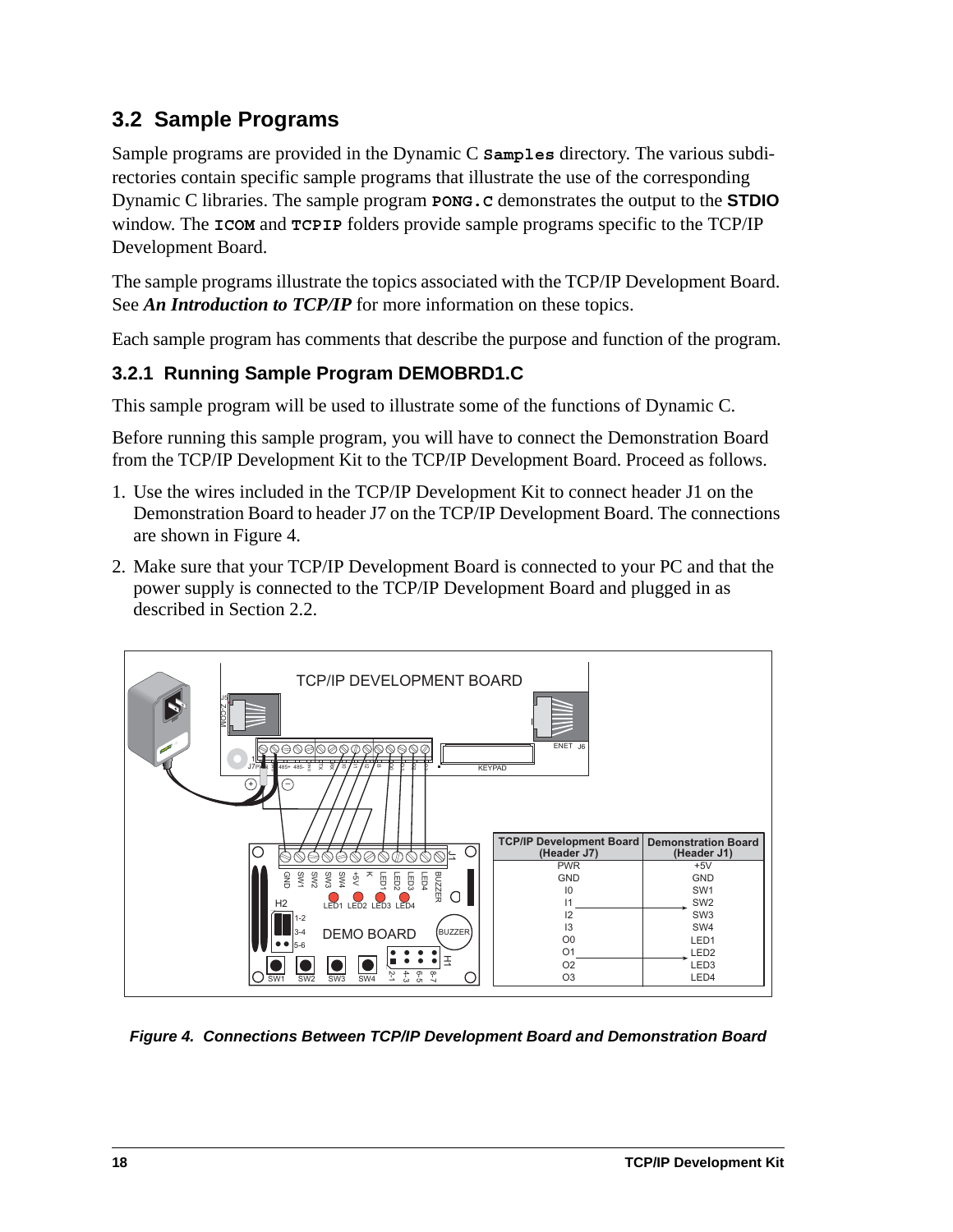Now, open the file **DEMOBRD1.C**, which is in the **Samples\ICOM** folder. The program will appear in a window, as shown in [Figure 5](#page-22-0) below (minus some comments). Use the mouse to place the cursor on the function name  $w$ **rPortI** in the program and type <Ctrl-**H>**. This will bring up a documentation box for the function **WrPortI**. In general, you can do this with all functions in Dynamic C libraries, including libraries you write yourself. Close the documentation box and continue.



*Figure 5. Sample Program DEMOBRD1.C*

<span id="page-22-0"></span>To run the program **DEMOBRD1.C**, load it with the **File** menu, compile it using the **Compile** menu, and then run it by selecting **Run** in the **Run** menu. LED1 and LED2 on the Demonstration Board should start going on and off if everything went well. If this doesn't work, review the following points.

- The target should be ready, which is indicated by the message "BIOS successfully compiled..." If you did not receive this message or you get a communication error, recompile the BIOS by typing **<Ctrl-Y>** or select **Recompile BIOS** from the **Compile** menu.
- **•** A message reports "No Rabbit Processor Detected" in cases where the wall transformer is either not connected or is not plugged in.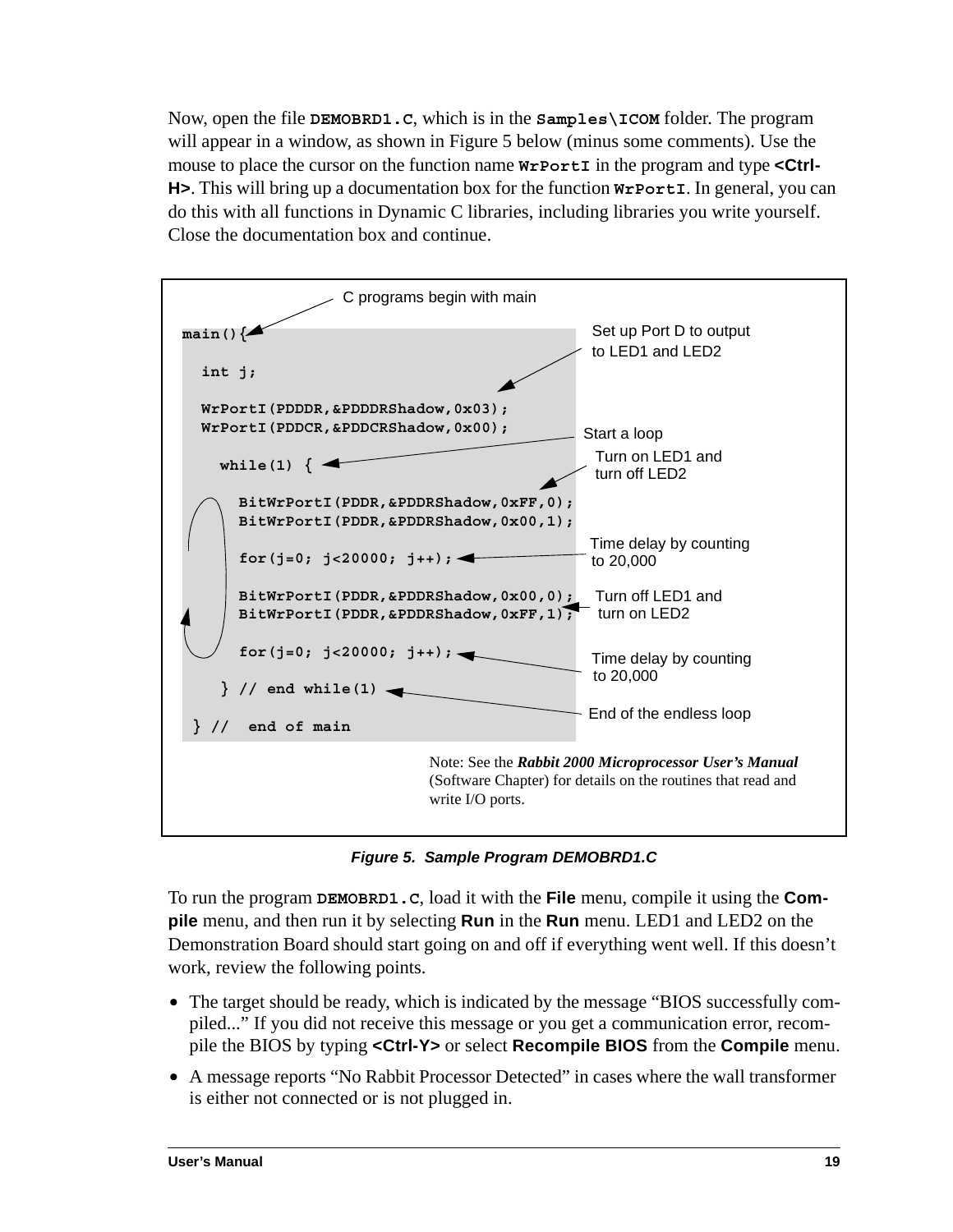- **•** The programming cable must be connected to the TCP/IP Development Board. (The colored wire on the programming cable is closest to pin 1 on header J4 on the TCP/IP Development Board, as shown in Figure 1.) The other end of the programming cable must be connected to the PC serial port. The COM port specified in the Dynamic C **Options** menu must be the same as the one the programming cable is connected to.
- **•** To check if you have the correct serial port, select **Compile**, then **Compile BIOS**, or type **<Ctrl-Y>**. If the "BIOS successfully compiled …" message does not display, try a different serial port using the Dynamic C **Options** menu until you find the serial port you are plugged into. Don't change anything in this menu except the COM number. The baud rate should be 115,200 bps and the stop bits should be 1.

## <span id="page-23-0"></span>**3.2.2 Single-Stepping**

Compile or re-compile **DEMOBRD1.C** by clicking the **Compile** button on the task bar. The program will compile and the screen will come up with a highlighted character (green) at the first executable statement of the program. Use the **F8** key to single-step. Each time the **F8** key is pressed, the cursor will advance one statement. When you get to the **for(j=0, j< ...** statement, it becomes impractical to single-step further because you would have to press **F8** thousands of times. We will use this statement to illustrate watch expressions.

#### <span id="page-23-1"></span>**3.2.2.1 Watch Expression**

Type **<Ctrl-W>** or chose **Add/Del Watch Expression** in the **Inspect** menu. A box will come up. Type the lower case letter j and click on *add to top* and *close*. Now continue singlestepping with **F8**. Each time you step, the watch expression (**j**) will be evaluated and printed in the watch window. Note how the value of **j** advances when the statement **j++** is executed.

### <span id="page-23-2"></span>**3.2.2.2 Break Point**

Move the cursor to the start of the statement:

```
 for(j=0; j<20000; j++);
```
To set a break point on this statement, type **F2** or select **Breakpoint** from the **Run** menu. A red highlight will appear on the first character of the statement. To get the program running at full speed, type **F9** or select **Run** on the **Run** menu. The program will advance until it hits the break point. The break point will start flashing both red and green colors. Note that LED1 on the Demonstration Board is now solidly turned on. This is because we have passed the statement turning on LED1.

To remove the break point, type **F2** or select **Toggle Breakpoint** on the **Run** menu. To continue program execution, type **F9** or select **Run** from the **Run** menu. Now LED1 should be flashing again because the program is running at full speed.

You can set break points while the program is running by positioning the cursor to a statement and using the **F2** key. If the execution thread hits the break point, a break point will take place. You can toggle the break point off with the **F2** key and continue execution with the **F9** key. Try this a few times to get the feel of things.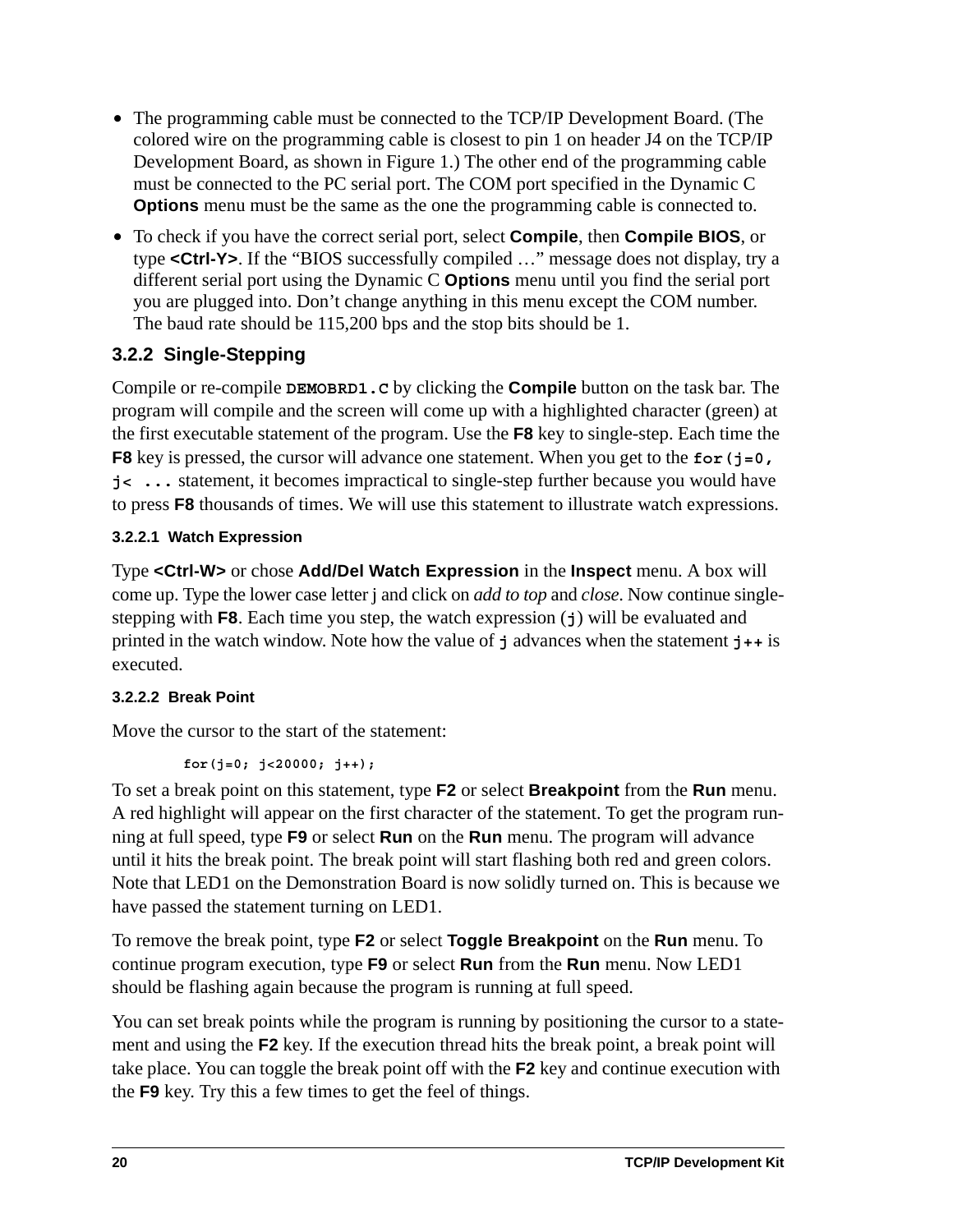#### <span id="page-24-0"></span>**3.2.2.3 Editing the Program**

Click on the **Edit** box on the task bar. This will set Dynamic C into the edit mode so that you can change the program. Use the **Save as** choice on the **File** menu to save the file with a new name so as not to change the demo program. Save the file as **MYTEST.C**. Now change the number 20000 in the **for (..** statement to 10000. Then use the **F9** key to recompile and run the program. The LEDs will start flashing, but it will flash much faster than before because you have changed the loop counter terminal value from 20000 to 10000.

#### <span id="page-24-1"></span>**3.2.2.4 Watching Variables Dynamically**

Go back to edit mode (select edit) and load the program **DEMOBRD2.C** using the **File** menu **Open** command. This program is the same as the first program, except that a variable **k** has been added along with a statement to increment **k** each time around the endless loop. The statement:

**runwatch();**

has been added. This is a debugging statement that makes it possible to view variables while the program is running.

Use the **F9** key to compile and run **DEMOBRD2.C**. Now type **<Ctrl-W>** to open the watch window and add the watch expression **k** to the top of the list of watch expressions. Now type **<Ctrl-U>**. Each time you type **<Ctrl-U>**, you will see the current value of **k**, which is incrementing about 5 times a second.

As an experiment add another expression to the watch window:

**k\*5**

Then type **<Ctrl-U>** several times to observe the watch expressions **k** and **k\*5**.

#### <span id="page-24-2"></span>**3.2.2.5 Summary of Features**

So far you have practiced using the following features of Dynamic C.

- **•** Loading, compiling and running a program. When you load a program it appears in an edit window. You can compile by selecting **Compile** on the task bar or from the **Compile** menu. When you compile the program, it is compiled into machine language and downloaded to the target over the serial port. The execution proceeds to the first statement of main where it pauses, waiting for you to command the program to run, which you can do with the **F9** key or by selecting **Run** on the **Run** menu. If want to compile and start the program running with one keystroke, use **F9**, the run command. If the program is not already compiled, the run command will compile it first.
- **•** Single-stepping. This is done with the **F8** key. The **F7** key can also be used for singlestepping. If the **F7** key is used, then descent into subroutines will take place. With the **F8** key the subroutine is executed at full speed when the statement that calls it is stepped over.
- **•** Setting break points. The **F2** key is used to turn on or turn off (toggle) a break point at the cursor position if the program has already been compiled. You can set a break point if the program is paused at a break point. You can also set a break point in a program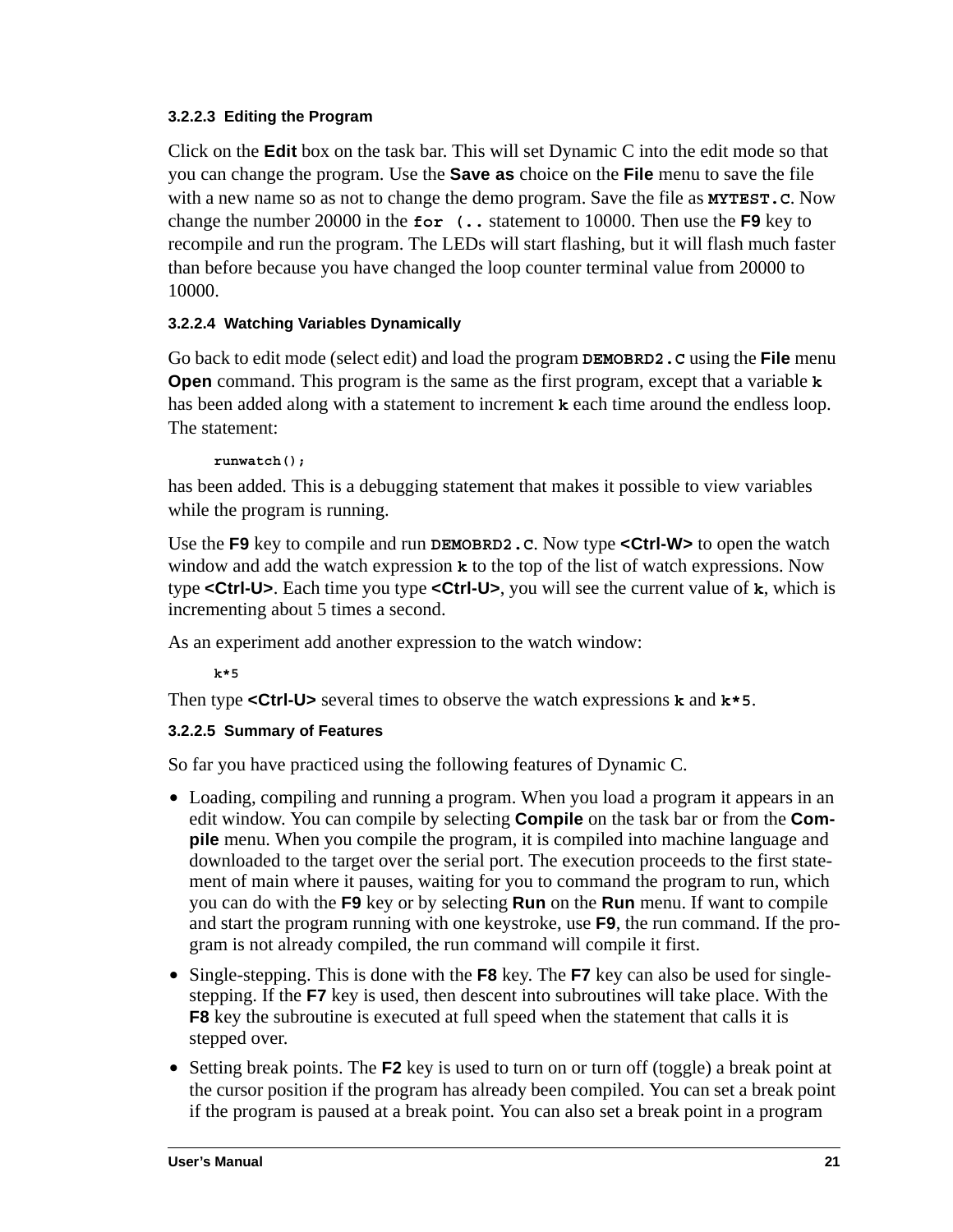that is running at full speed. This will cause the program to break if the execution thread hits your break point.

• Watch expressions. A watch expression is a C expression that is evaluated on command in the watch window. An expression is basically any type of C formula that can include operators, variables and function calls, but not statements that require multiple lines such as *for* or *switch*. You can have a list of watch expressions in the watch window. If you are single-stepping, then they are all evaluated on each step. You can also command the watch expression to be evaluated by using the **<Ctrl-U>** command. When a watch expression is evaluated at a break point, it is evaluated as if the statement was at the beginning of the function where you are single-stepping. If your program is running, you can also evaluate watch expressions with a **<Ctrl-U>** if your program has a **runwatch()** command that is frequently executed. In this case, only expressions involving global variables can be evaluated, and the expression is evaluated as if it were in a separate function with no local variables.

#### <span id="page-25-0"></span>**3.2.3 Cooperative Multitasking**

Cooperative multitasking is a convenient way to perform several different tasks at the same time. An example would be to step a machine through a sequence of steps and at the same time independently carry on a dialog with the operator via a human interface. Cooperative multitasking differs from a different approach called preemptive multitasking. Dynamic C supports both types of multitasking. In cooperative multitasking each separate task voluntarily surrenders its compute time when it does not need to perform any more activity immediately. In preemptive multitasking control is forcibly removed from the task via an interrupt.

Dynamic C has language extensions to support multitasking. The major C constructs are called *costatements, cofunctions,* and *slicing*. These are described more completely in the *Dynamic C User's Manual*. The example below, sample program **DEMOBRD3.C**, uses costatements. A costatement is a way to perform a sequence of operations that involve pauses or waits for some external event to take place. A complete description of costatements is in the *Dynamic C User's Manual*. The **DEMOBRD3.C** sample program has two independent tasks. The first task flashes LED2 once a second. The second task uses button SW1 on the Demonstration Board to toggle the logical value of a virtual switch, **vswitch**, and flash LED1 each time the button is pressed. This task also debounces button SW1.

Note that the Demonstration Board has to be connected to the TCP/IP Development Board as described in [Section 3.2.1](#page-21-1) to be able to run **DEMOBRD3.C**.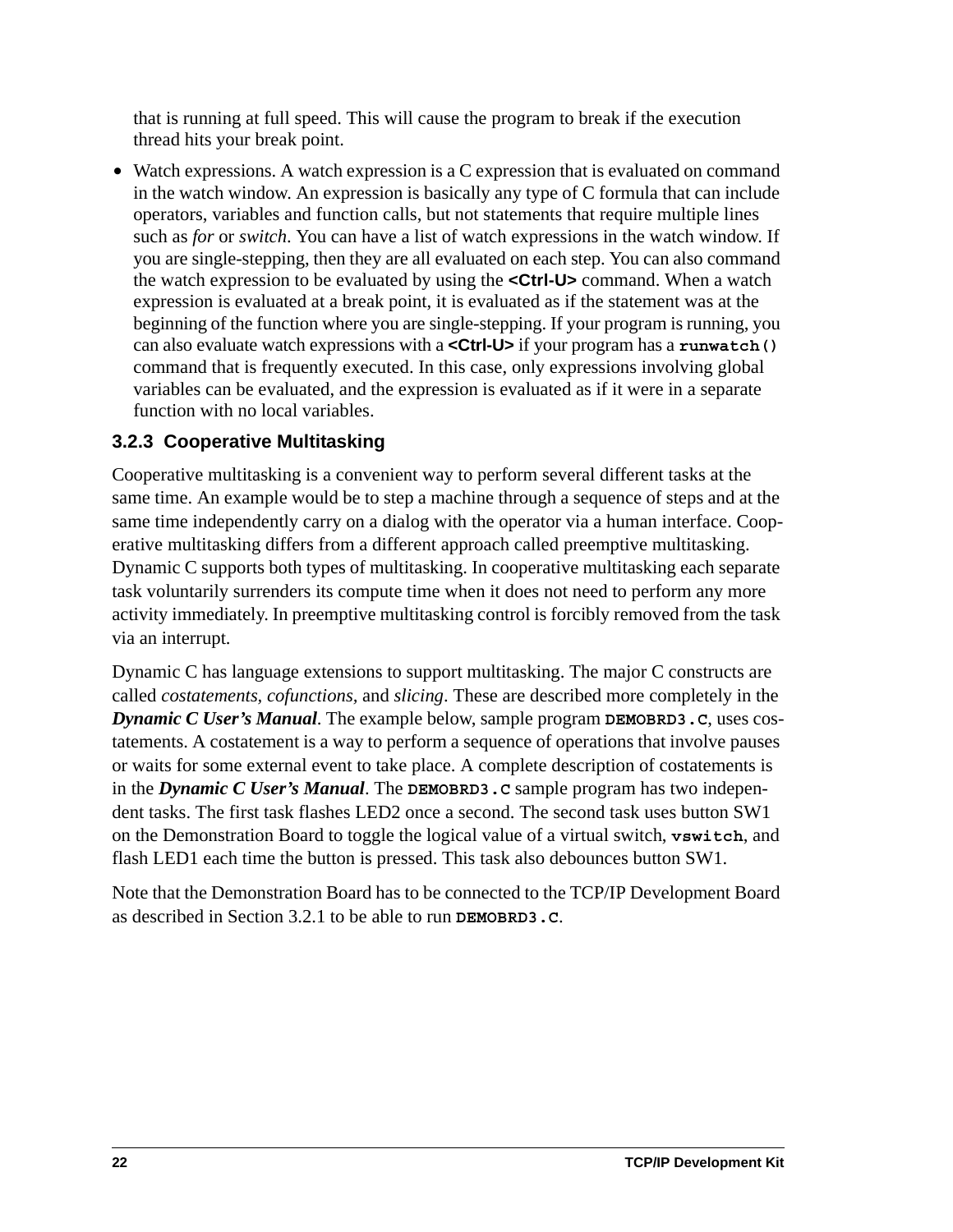```
main() {
   int vswitch; // state of virtual switch controlled by button S1
   WrPortI(PDDDR, &PDDDRShadow, 0x03); // set port D bits 0-1 as outputs
   WrPortI(PDDCR, &PDDCRShadow, 0x00); // set port D to not open drain mode
   vswitch = 0; // initialize virtual switch as off
(1) while (1) { // endless loop
      // First task will flash LED4 for 200 ms once per second.
(2) costate {
          BitWrPortI(PDDR, &PDDRShadow, 0xFF, 1); // turn LED on
(3) waitfor(DelayMs(200)); // wait 200 ms
          BitWrPortI(PDDR, &PDDRShadow, 0x00, 1); // turn LED off
          waitfor(DelayMs(800)); // wait 800 ms
(4) }
      // Second task - debounce SW1 and toggle vswitch
      costate {
(5) if (!BitRdPortI(PDDR, 2)) abort; // if button not down skip out
          waitfor(DelayMs(50)); // wait 50 ms
          if(!BitRdPortI(PDDR, 2)) abort; // if button not still down exit
          vswitch = !vswitch; // toggle since button was down 50 ms
          while (1) {
             waitfor(!BitRdPortI(PDDR, 2)); // wait for button to go up
             waitfor(DelayMs(200)); // wait additional 200 ms
             if (!BitRdPortI(PDDR, 2))
                 break; // if button still up break out of while loop
          }
      } // end of costate
      // make LED1 agree with vswitch
(6) BitWrPortI(PDDR, &PDDRShadow, vswitch, 0);
(7) } // end of while loop
} // end of main
```
The numbers in the left margin are reference indicators, and are not a part of the code. Load and run the program. Note that LED2 flashes once per second. Push button SW1 several times and note how LED1 is toggled.

The flashing of LED2 is performed by the costatement starting at the line marked (2). Costatements need to be executed regularly, often at least every 25 ms. To accomplish this, the costatements are enclosed in a **while** loop. The term **while** loop is used as a handy way to describe a style of real-time programming in which most operations are done in one loop. The while loop starts at (1) and ends at (7).

The statement at (3) waits for a time delay, in this case 200 ms. The costatement is being executed on each pass through the big loop. When a **waitfor** condition is encountered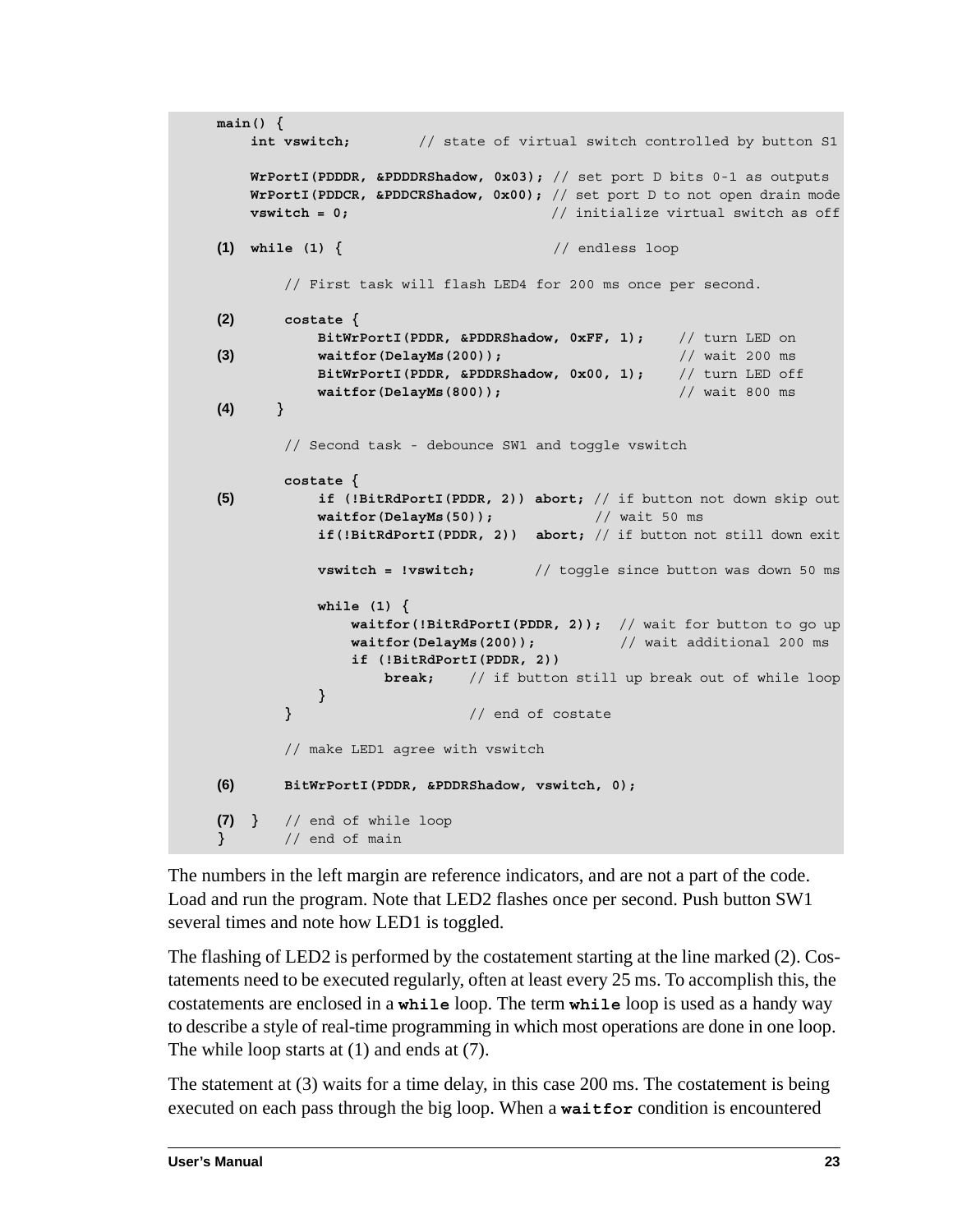the first time, the current value of **MS\_TIMER** is saved and then on each subsequent pass the saved value is compared to the current value. If a **waitfor** condition is not encountered, then a jump is made to the end of the costatement (4), and on the next pass of the loop, when the execution thread reaches the beginning of the costatement, execution passes directly to the **waitfor** statement. Once 200 ms has passed, the statement after the waitfor is executed. The costatement has the property that it can wait for long periods of time, but not use a lot of execution time. Each costatement is a little program with its own statement pointer that advances in response to conditions. On each pass through the big loop, as little as one statement in the costatement is executed, starting at the current position of the costatement's statement pointer. Consult the *Dynamic C User's Manual* for more details.

The second costatement in the program debounces the switch and maintains the variable **vswitch**. Debouncing is performed by making sure that the switch is either on or off for a long enough period of time to ensure that high-frequency electrical hash generated when the switch contacts open or close does not affect the state of the switch. The **abort** statement is illustrated at (5). If executed, the internal statement pointer is set back to the first statement within the costatement.

At (6) a use for a shadow register is illustrated. A shadow register is used to keep track of the contents of an I/O port that is write only - it can't be read back. If every time a write is made to the port the same bits are set in the shadow register, then the shadow register has the same data as the port register. In this case a test is made to see the state of the LED and make it agree with the state of vswitch. This test is not strictly necessary, the output register could be set every time to agree with vswitch, but it is placed here to illustrate the concept of a shadow register.

To illustrate the use of snooping, use the watch window to observe **vswitch** while the program is running. Add the variable **vswitch** to the list of watch expressions. Then toggle **vswitch** and the LED. Then type **<Ctrl-U>** to observe **vswitch** again.

### <span id="page-27-0"></span>**3.2.4 Advantages of Cooperative Multitasking**

Cooperative multitasking, as implemented with language extensions, has the advantage of being intuitive. Unlike preemptive multitasking, variables can be shared between different tasks without having to take elaborate precautions. Sharing variables between tasks is the greatest cause of bugs in programs that use preemptive multitasking. It might seem that the biggest problem would be response time because of the big loop time becoming long as the program grows. Our solution for that is a device caused slicing that is further described in the *Dynamic C User's Manual*.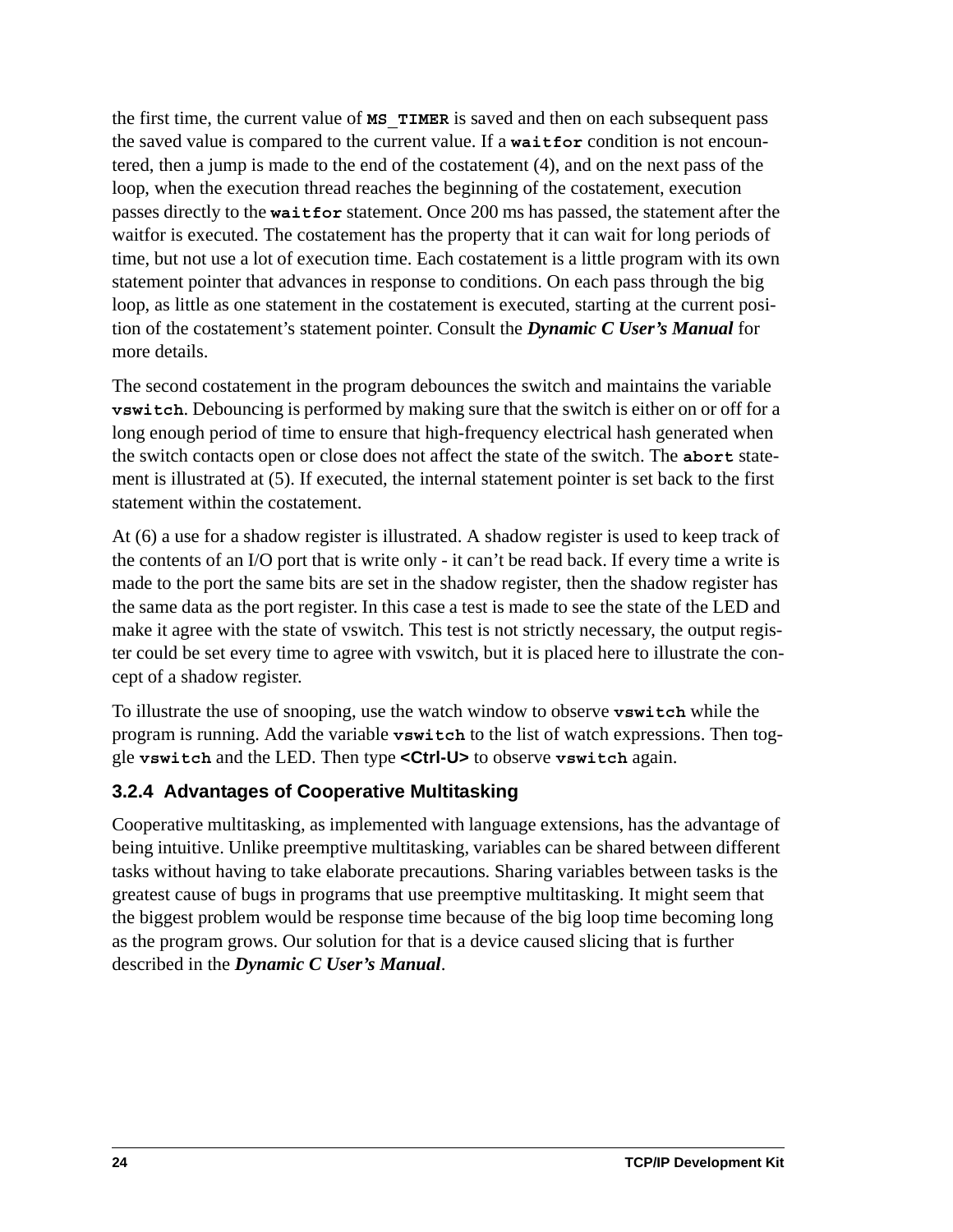## <span id="page-28-0"></span>**3.2.5 Clock Doubler**

The TCP/IP Development Board uses an 18.432 MHz crystal, and so its clock doubler is disabled automatically in the BIOS.

# <span id="page-28-1"></span>**3.3 Spectrum Spreader**

TCP/IP Development Boards that carry the CE mark have a Rabbit 2000 microprocessor that features a spectrum spreader, which helps to mitigate EMI problems. By default, the spectrum spreader is on automatically for TCP/IP Development Boards that carry the CE mark when used with Dynamic C 7.32 or later versions, but the spectrum spreader may also be turned off or set to a stronger setting. The means for doing so is through a simple global macro as shown below.

- 1. Select the "Defines" tab from the Dynamic C **Options > Project Options** menu.
- 2. Normal spreading is the default, and usually no entry is needed. If you need to specify normal spreading, add the line

**ENABLE\_SPREADER=1**

For strong spreading, add the line

```
ENABLE_SPREADER=2
```
To disable the spectrum spreader, add the line

```
ENABLE_SPREADER=0
```
**NOTE:** The strong spectrum-spreading setting is not needed for the TCP/IP Development Board.

3. Click **OK** to save the macro. The spectrum spreader will now remain off whenever you are in the project file where you defined the macro.

There is no spectrum spreader functionality for TCP/IP Development Boards that do not carry the CE mark or when using any TCP/IP Development Kit with a version of Dynamic C prior to 7.30.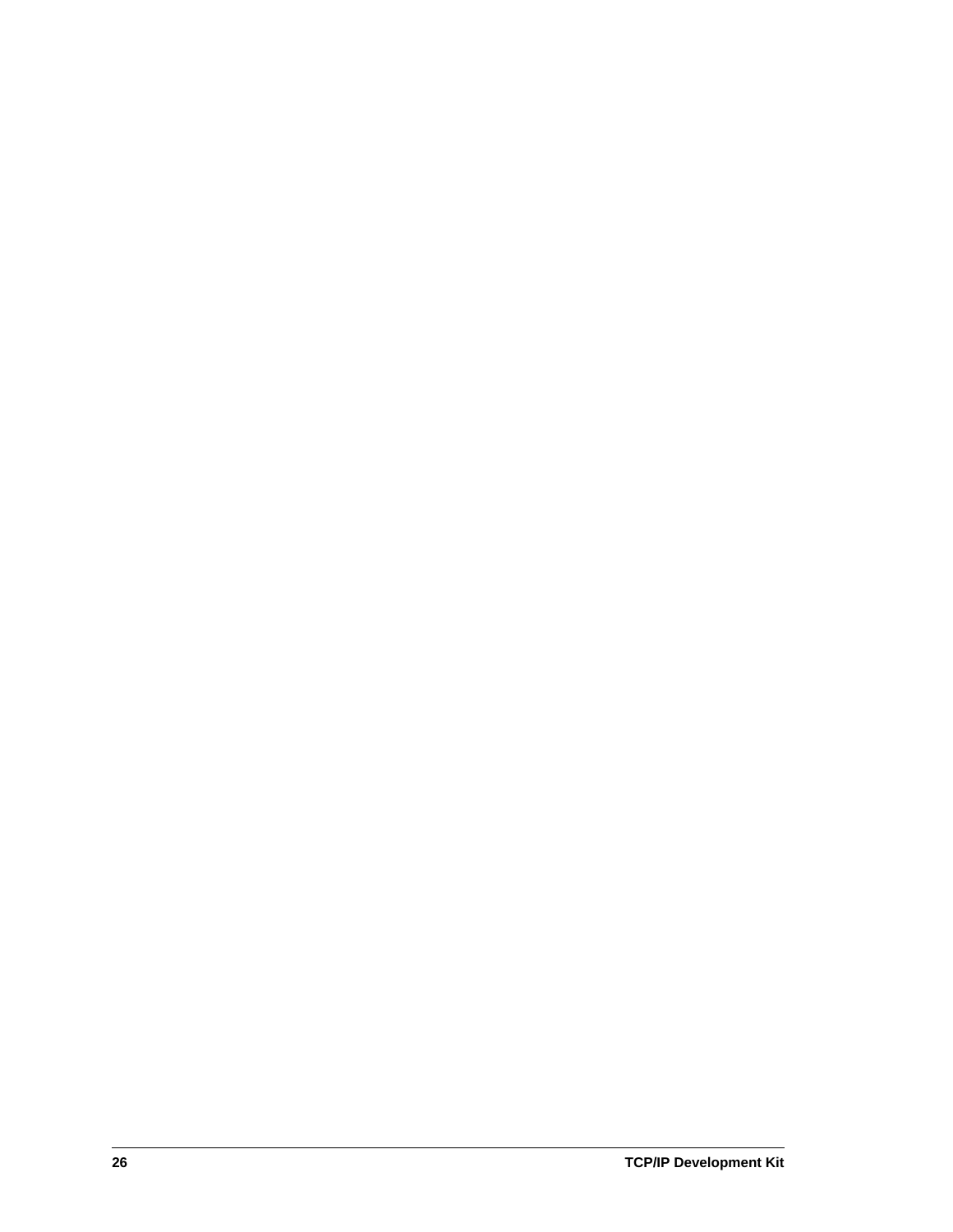# <span id="page-30-0"></span>**4. SERIAL PORTS AND DIGITAL I/O**

[Chapter 4](#page-30-0) describes how to set up TCP/IP Development boards for serial communication, and how to use the digital I/O.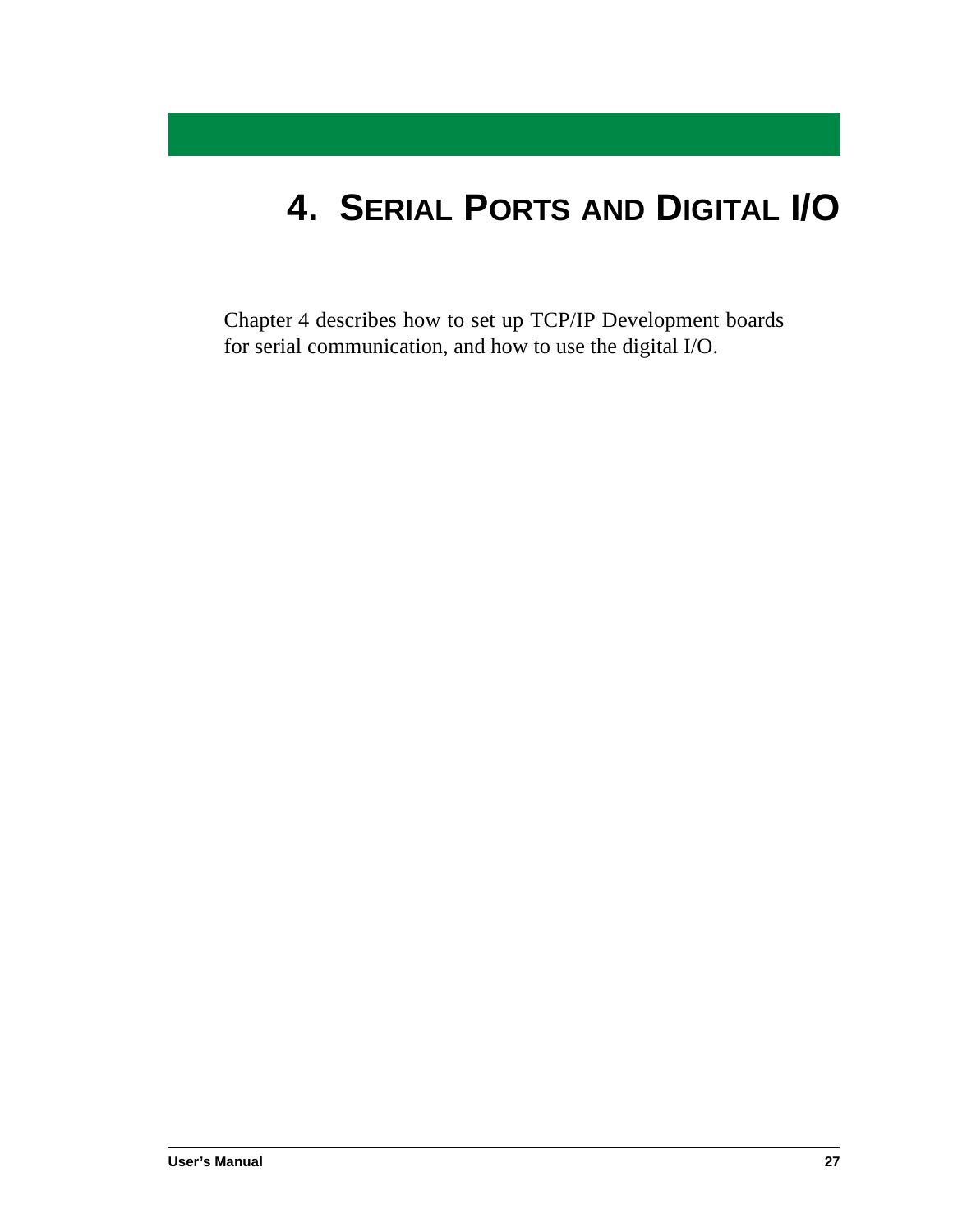# <span id="page-31-0"></span>**4.1 Serial Communication**

In the factory-default configuration, the TCP/IP Development Board has one RS-232 (3-wire) serial channel, one RS-485 serial channel, and one synchronous CMOS serial channel. The TCP/IP Development Board may be configured for 5-wire RS-232 or two 3-wire RS-232 channels. The exact configuration instructions depend on the version of the TCP/IP Development Board you have. This information is etched on the bottom side of the printed circuit board, or you can readily determine your version by examining the diagrams below to find the one that matches your board.

#### *Version 175-0188 Rev. A & B*

The RS-232 transceiver may be used as a 5-wire RS-232 channel or as two 3-wire RS-232 channels at the expense of the RS-485 channel by adding  $0 \Omega$  surface-mounted resistors at R61 and R62 as shown in [Figure 6\(a](#page-31-1)). The RS-485 chip (U10) and the associated bias and termination resistors (R58, R59, and R60) shown in Figure 7 must be removed when configuring the TCP/IP Development Board for either one 5-wire RS-232 or two 3-wire RS-232.



*Figure 6(a). RS-232/RS-485 Serial Communication Options*

<span id="page-31-1"></span>[Table 2\(a\)](#page-31-2) summarizes the options. Note that the parameters in the **serMode** software function call must also be set to match the hardware configuration being used.

<span id="page-31-2"></span>*Table 2(a). Serial Communication Configurations (Version 175-0188 Rev. A & B)*

| <b>Item</b>   | One 3-wire RS-232<br>Factory<br><b>Default</b><br>& RS-485 |            | Two 3-wire RS-232 One 5-wire RS-232 |
|---------------|------------------------------------------------------------|------------|-------------------------------------|
| R58-R60       | In                                                         | Out        | Out                                 |
| $R61 - R62$   | Out                                                        | In         | In                                  |
| U10           | In                                                         | Out        | Out                                 |
| $J7-3 & 15-3$ | $RS-485+$                                                  | TxB        | TxB                                 |
| $J7-4 & 15-4$ | $RS-485-$                                                  | RxB        | RxB                                 |
| $J7-6$        | <b>TxC</b>                                                 | <b>TxC</b> | <b>RTS</b>                          |
| $J7-7$        | RxC                                                        | RxC        | <b>CTS</b>                          |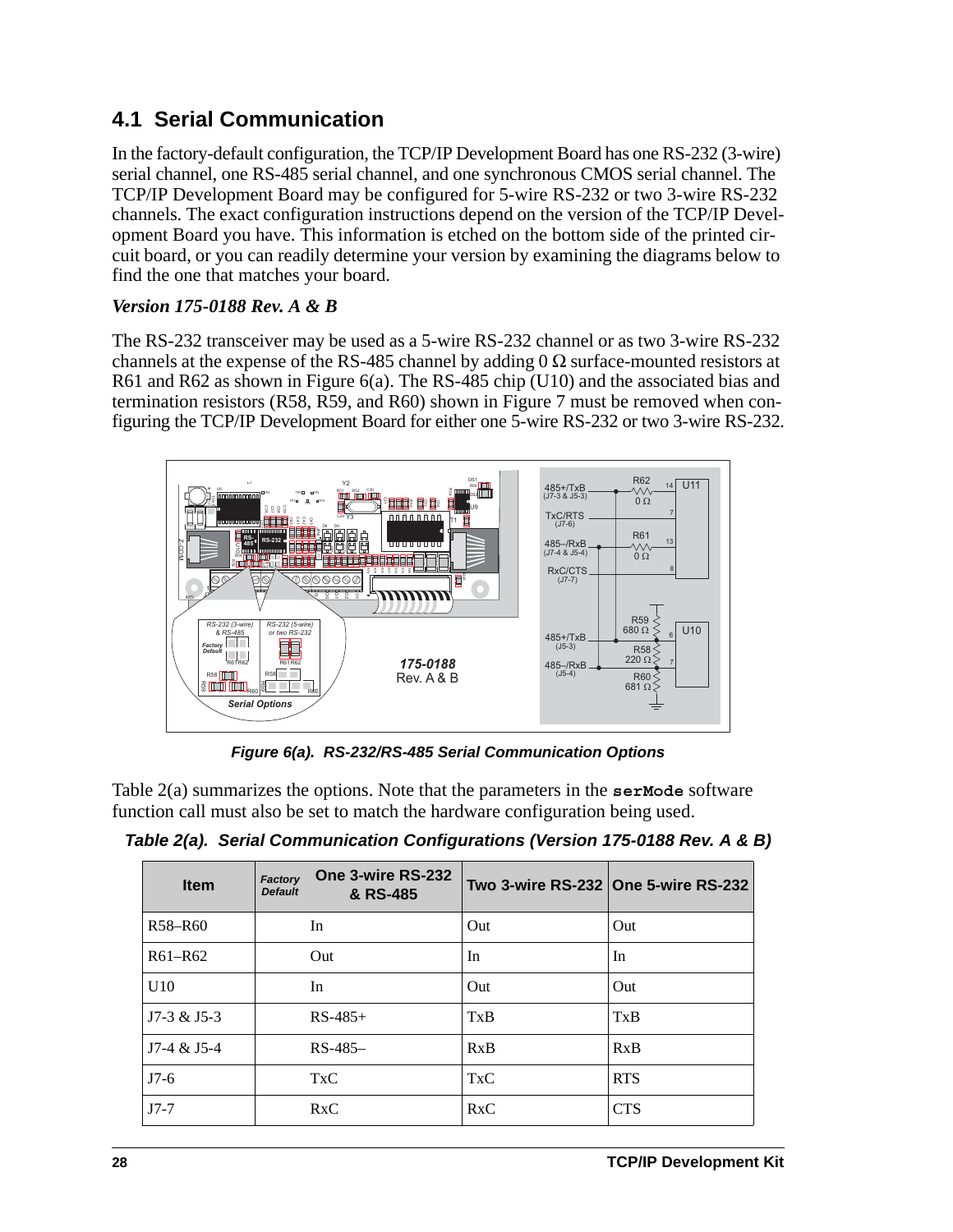#### *Version 175-0188 Rev. C*

The RS-232 transceiver may be used as a 5-wire RS-232 channel or as two 3-wire RS-232 channels at the expense of the RS-485 channel, which is connected through 0  $\Omega$  surfacemounted resistors at R82 and R83 as shown in [Figure 6\(b\)](#page-32-1). R82 and R83, shown in [Figure 6\(b](#page-32-1)), must be removed when configuring the TCP/IP Development Board for either one 5-wire RS-232 or two 3-wire RS-232. U10 and the associated bias and termination resistors (R58, R59, and R60) must also be removed, but R82 and R83 are left installed, if you wish the TxB and RxB RS-232 signals to be available on header J5.



*Figure 6(b). RS-232/RS-485 Serial Communication Options*

<span id="page-32-1"></span>[Table 2\(b](#page-32-0)) summarizes the options. Note that the parameters in the **serMode** software function call must also be set to match the hardware configuration being used.

<span id="page-32-0"></span>*Table 2(b). Serial Communication Configurations (Version 175-0188 Rev. C)*

| <b>Item</b> | One 3-wire RS-232<br>Factory<br><b>Default</b><br>& RS-485 | Two 3-wire<br><b>RS-232</b> | One 5-wire<br><b>RS-232</b> | <b>RS-232</b><br>on J <sub>5</sub> |
|-------------|------------------------------------------------------------|-----------------------------|-----------------------------|------------------------------------|
| R58-R60     | In                                                         |                             |                             | Out                                |
| $R61 - R62$ | Out                                                        | In                          | In                          | In                                 |
| R82-R83     | In                                                         | Out                         | Out                         | In                                 |
| U10         | In                                                         | In                          | In                          | Out                                |
| $J7-3$      | $RS-485+$                                                  | TxB                         | TxB                         | TxB                                |
| $J7-4$      | $RS-485-$                                                  | RxB                         | RxB                         | RxB                                |
| $J7-6$      | <b>TxC</b>                                                 | <b>TxC</b>                  | <b>RTS</b>                  | TxC or RTS                         |
| $J7-7$      | RxC                                                        | RxC                         | <b>CTS</b>                  | RxC or CTS                         |
| $J5-3$      | $RS-485+$                                                  |                             |                             | TxB                                |
| $J5-4$      | $RS-485-$                                                  |                             |                             | RxB                                |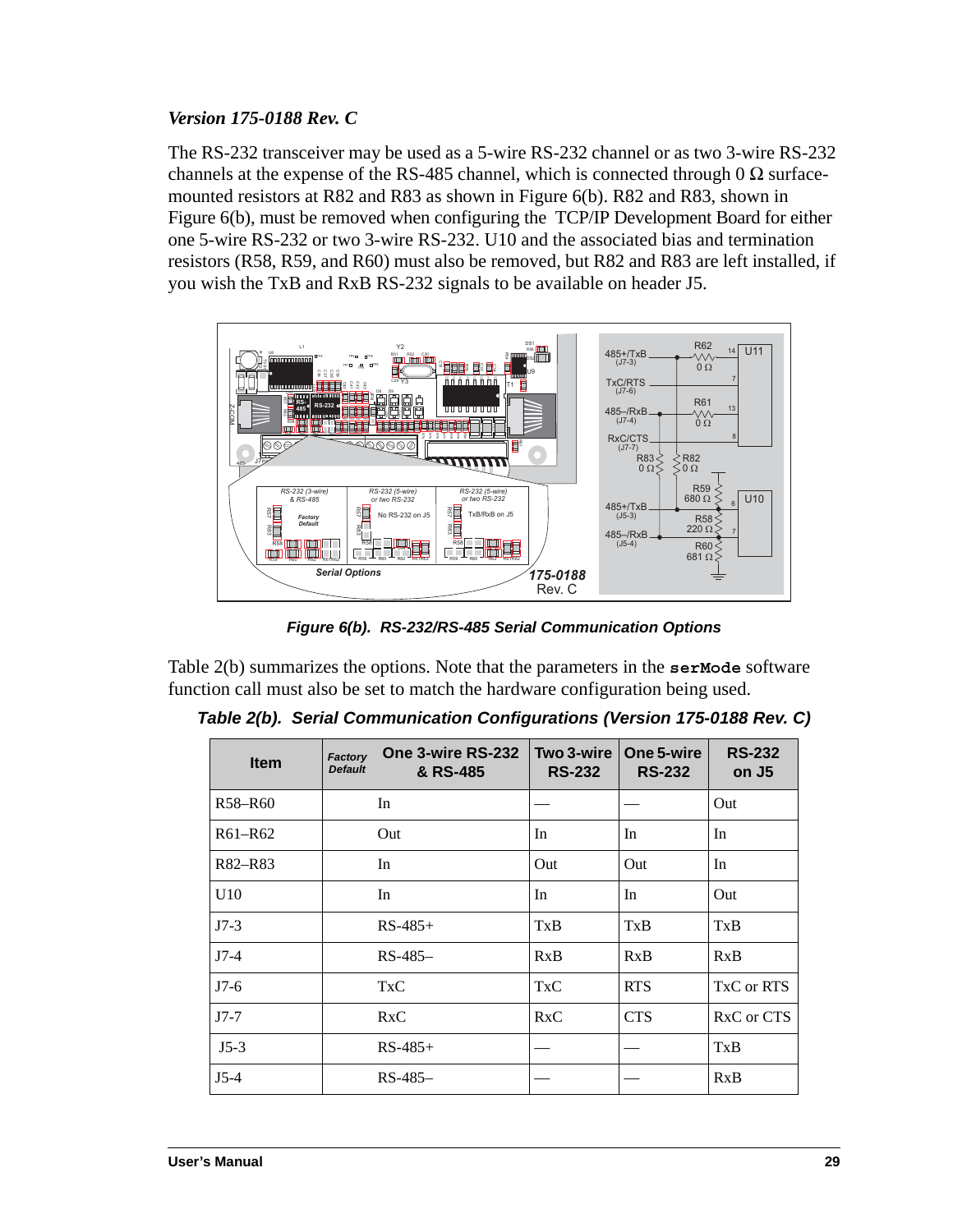#### *Version 175-0206*

The RS-232 transceiver may be used as a 5-wire RS-232 channel or as two 3-wire RS-232 channels at the expense of the RS-485 channel, which is connected through jumpers across header JP7 as shown in [Figure 6\(c\)](#page-33-0). The jumper configurations are shown in [Figure 6\(c\)](#page-33-0).



*Figure 6(c). RS-232/RS-485 Serial Communication Options*

<span id="page-33-1"></span><span id="page-33-0"></span>[Table 2\(c\)](#page-33-1) summarizes the options. Note that the parameters in the **serMode** software function call must also be set to match the hardware configuration being used.

| <b>Item</b> | One 3-wire RS-232<br><b>Factory</b><br><b>Default</b><br>& RS-485 | Two 3-wire<br><b>RS-232</b> | One 5-wire<br><b>RS-232</b> | <b>RS-232</b><br>on J <sub>5</sub> |
|-------------|-------------------------------------------------------------------|-----------------------------|-----------------------------|------------------------------------|
| Header JP7  | $3 - 5$<br>$4 - 6$                                                | $1 - 3$<br>$2 - 4$          | $1 - 3$<br>$2 - 4$          | $1 - 5$<br>$2 - 6$                 |
| Header JP6  | $1 - 2$<br>$5 - 6$                                                |                             |                             | No jumpers<br>installed            |
| U10         | In                                                                | In                          | In                          | Out                                |
| $J7-3$      | $RS-485+$                                                         | TxB                         | TxB                         |                                    |
| $J7-4$      | $RS-485-$                                                         | RxB                         | RxB                         |                                    |
| $J7-6$      | <b>TxC</b>                                                        | TxC                         | <b>RTS</b>                  | TxC or RTS                         |
| $J7-7$      | RxC                                                               | RxC                         | <b>CTS</b>                  | RxC or CTS                         |
| $J5-3$      | $RS-485+$                                                         |                             |                             | TxB                                |
| $J5-4$      | RS-485-                                                           |                             |                             | RxB                                |

*Table 2(c). Serial Communication Configurations (Version 175-0206)*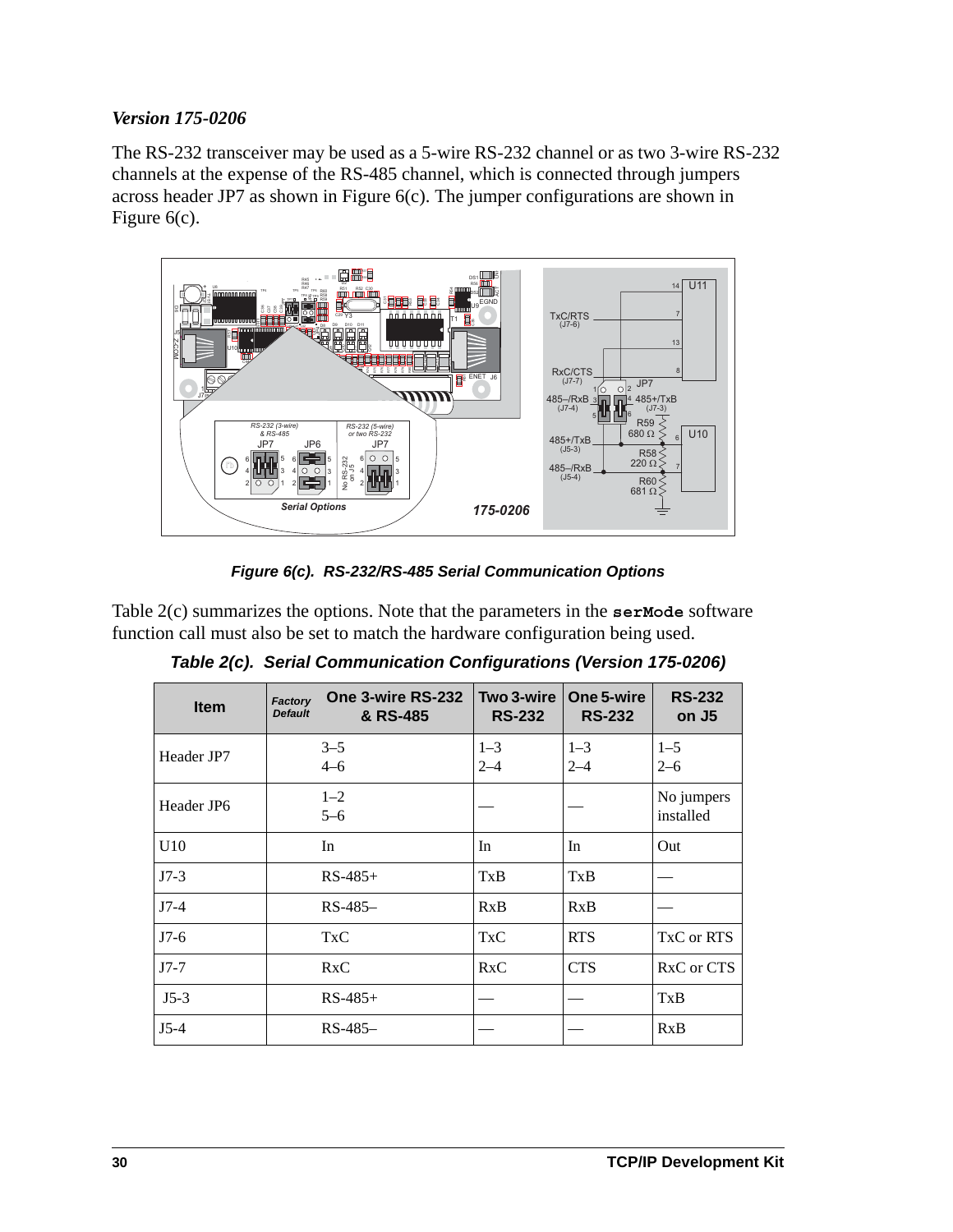## <span id="page-34-0"></span>**4.1.1 RS-232**

The TCP/IP Development Board's RS-232 serial channel is connected to an RS-232 transceiver, U11. U11 provides the voltage output, slew rate, and input voltage immunity required to meet the RS-232 serial communication protocol. Basically, the chip translates the Rabbit 2000's 0 V to +Vcc signals to RS-232 signal levels. Note that the polarity is reversed in an RS-232 circuit so that  $+5$  V is output as approximately -10 V and 0 V is output as approximately +10 V. U11 also provides the proper line loading for reliable communication.

The maximum baud rate is 115,200 bps. RS-232 can be used effectively at this baud rate for distances up to 15 m.

## <span id="page-34-1"></span>**4.1.2 RS-485**

The TCP/IP Development Board has one RS-485 serial channel, which is connected to the Rabbit 2000 Serial Port B through U10, an RS-485 transceiver. The chip's slew rate limiters provide for a maximum baud rate of 250,000 bps, which allows for a network of up to 1200 m (or 4000 ft). The half-duplex communication uses the Rabbit 2000's PC0 pin to control the data enable on the communication line.

The RS-485 signals are available on pins 3 and 4 of header J7, and on J5, the RJ-12 jack.

The TCP/IP Development Board can be used in an RS-485 multidrop network. Connect the 485+ to 485+ and 485– to 485– using single twisted-pair wires (nonstranded, tinned).

Alternatively, the RS-485 multidrop network may be hooked up using cables with RJ-12 plugs. Note that the RJ-12 jack has +RAW\_485 and GND, which means that only *one* TCP/IP Development Board needs to be connected to an external power source via an AC adapter. When doing so, ensure that the AC adapter has sufficient capacity for the network — each TCP/IP Development Board nominally draws 100 mA at 24 VDC.



**CAUTION:** If you plan to connect a power supply to more than one TCP/IP Development Board in an RS-485 network using the RJ-12 jacks, rework the RS-485 cables so they do not connect +RAW\_RS485 through the RJ-12 jack to the boards in the network.

**NOTE:** The RS-485 port is available only in the factory default configuration. The RS-485 port will not be available when you select the configuration option for both 3-wire RS-232 ports or one 5-wire RS-232 port.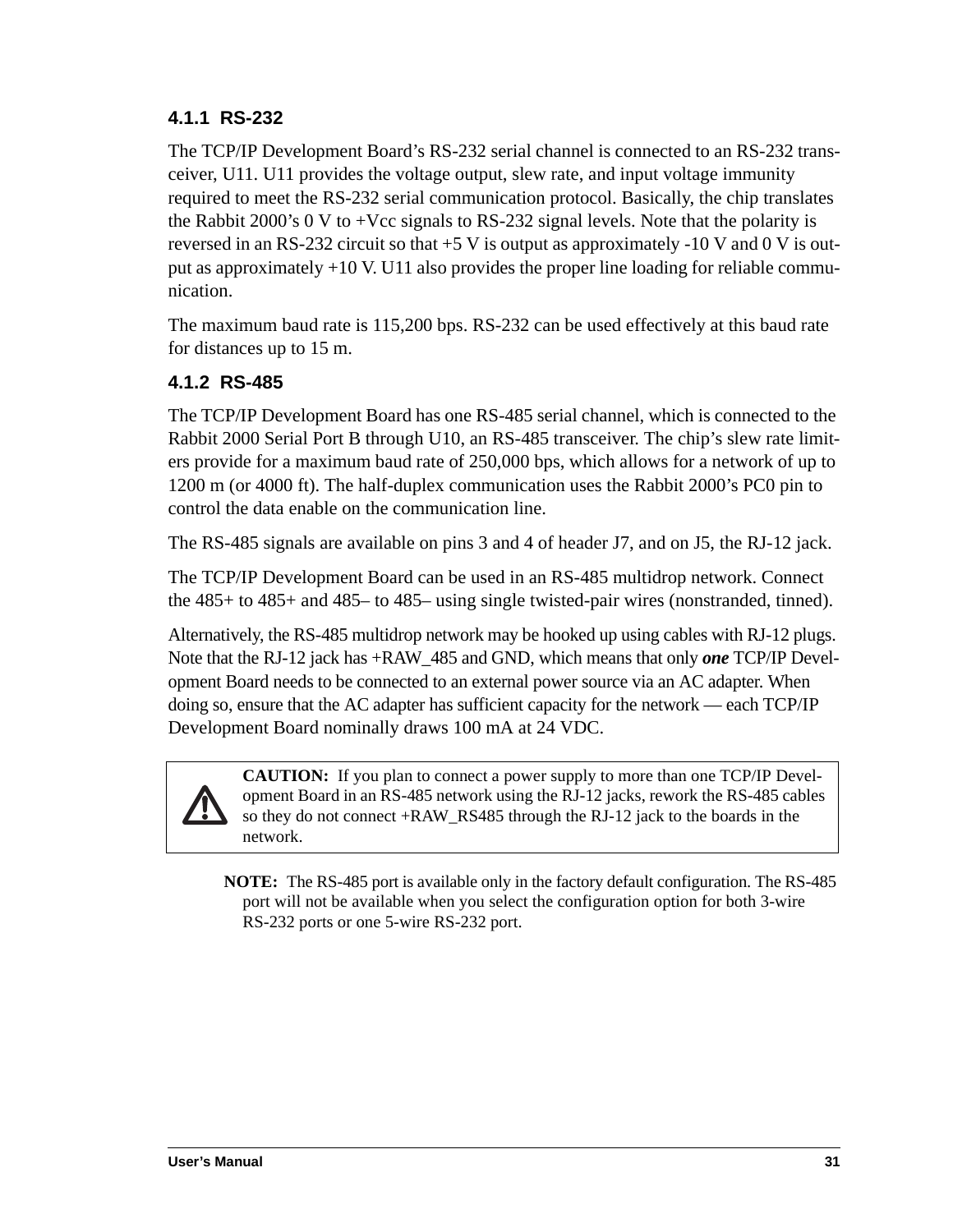The TCP/IP Development Board comes with a 220  $\Omega$  termination resistor and two 680  $\Omega$ bias resistors installed and enabled with jumpers across pins 1–2 and 5–6 on header JP6, as shown in [Figure 7.](#page-35-1)



*Figure 7. RS-485 Termination and Bias Resistors*

<span id="page-35-1"></span>The bias and termination resistors in a multidrop network should only be enabled on both end nodes of the network. Disable the termination and bias resistors on the intervening TCP/IP Development Boards in the network by removing both jumpers from header JP6. Note that older versions of the TCP/IP Development Board do not have this jumper feature, and the surface-mounted bias and termination resistors shown in [Figure 7](#page-35-1) have to be removed in networks containing more than 10 TCP/IP Development Boards.

## <span id="page-35-0"></span>**4.1.3 Programming Port**

The TCP/IP Development Board has a 10-pin programming header labeled J4. The programming port uses the Rabbit 2000's Serial Port A for communication. The Rabbit 2000 startup-mode pins (SMODE0, SMODE1) are presented to the programming port so that an externally connected device can force the TCP/IP Development Board to start up in an external bootstrap mode.

#### **NOTE:** Refer to the *Rabbit 2000 Microprocessor User's Manual* for more information related to the bootstrap mode.

The programming port is used to start the TCP/IP Development Board in a mode where the TCP/IP Development Board will download a program from the port and then execute the program. The programming port transmits information to and from a PC while a program is being debugged.

The TCP/IP Development Board can be reset from the programming port.

The Rabbit 2000 status pin is also presented to the programming port. The status pin is an output that can be used to send a general digital signal.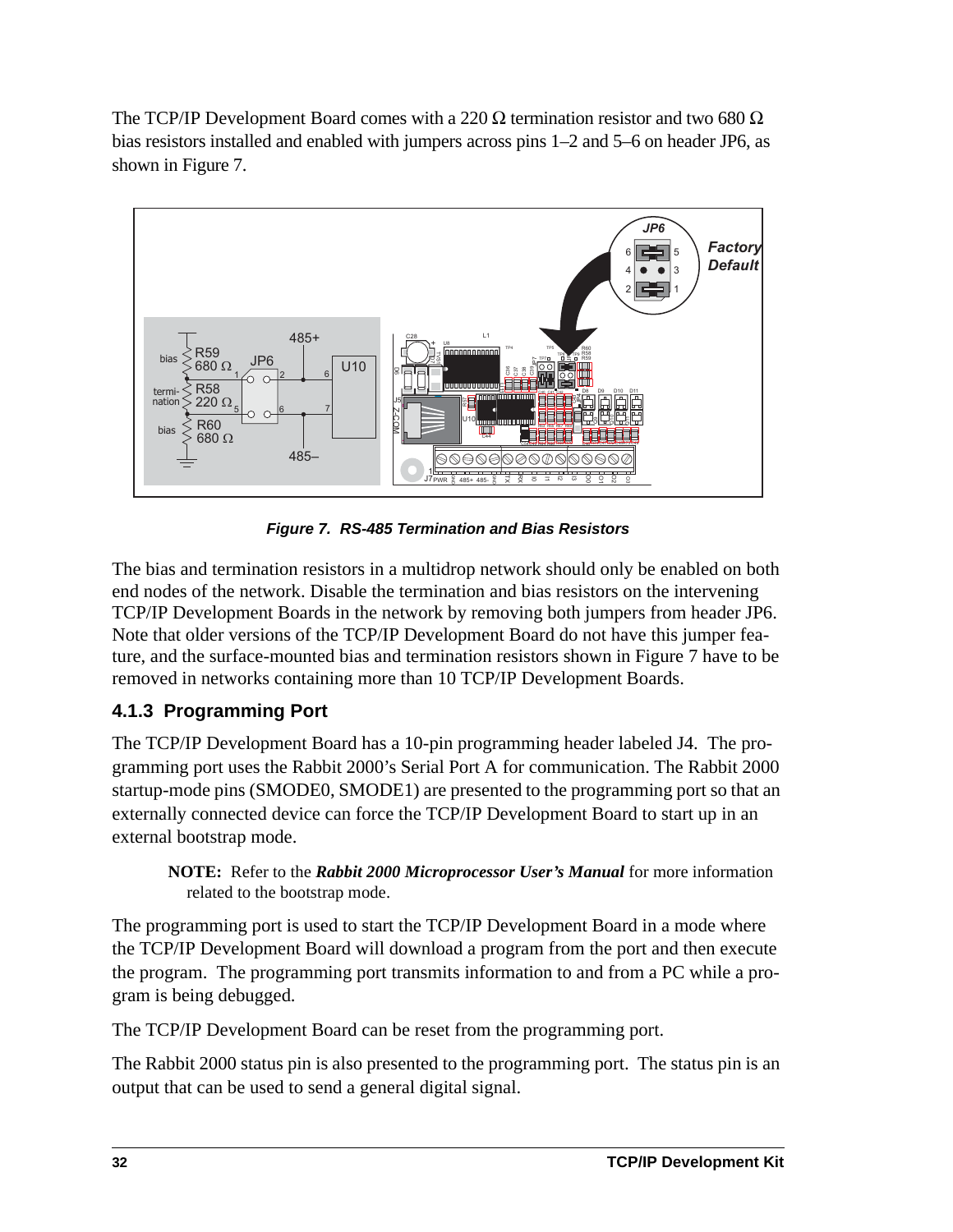## **4.1.4 Serial Communication Software**

<span id="page-36-4"></span><span id="page-36-3"></span>Library files included with Dynamic C provide a full range of serial communications support. The **RS232.LIB** library provides a set of circular-buffer-based serial functions. The **PACKET.LIB** library provides packet-based serial functions where packets can be delimited by the 9th bit, by transmission gaps, or with user-defined special characters. Both libraries provide blocking functions, which do not return until they are finished transmitting or receiving, and nonblocking functions, which must be called repeatedly until they are finished. For more information, see the *Dynamic C User's Manual* and Technical Note 213, *Rabbit 2000 Serial Port Software*.

The following function calls are specific to the TCP/IP Development Board.

### <span id="page-36-2"></span>**int serMode (int mode);**

User interface to set up up serial communication lines for the TCP/IP Development Board. Call this function after **serXOpen()**.

#### **PARAMETERS**

**mode** is the defined serial port configuration of the devices installed.

| <b>Mode</b> | <b>Serial Port</b> |                |  |
|-------------|--------------------|----------------|--|
|             |                    | С              |  |
|             | RS-485             | RS-232, 3-wire |  |
|             | RS-232, 3-wire     | RS-232, 3-wire |  |
|             | RS-232, 5-wire     | CTS/RTS        |  |

#### **RETURN VALUE**

0 if correct mode, 1 if not.

#### **SEE ALSO**

<span id="page-36-1"></span>**serB485Tx, serB485Rx**

## **void serB485Tx();**

Sets pin 3 (DE) high to disable Rx and enable Tx.

#### **SEE ALSO**

<span id="page-36-0"></span>**serMode, serB485Rx**

#### **void serB485Rx();**

Resets pin 3 (DE) low to enable Rx and disable Tx.

#### **SEE ALSO**

**serMode, serB485Tx**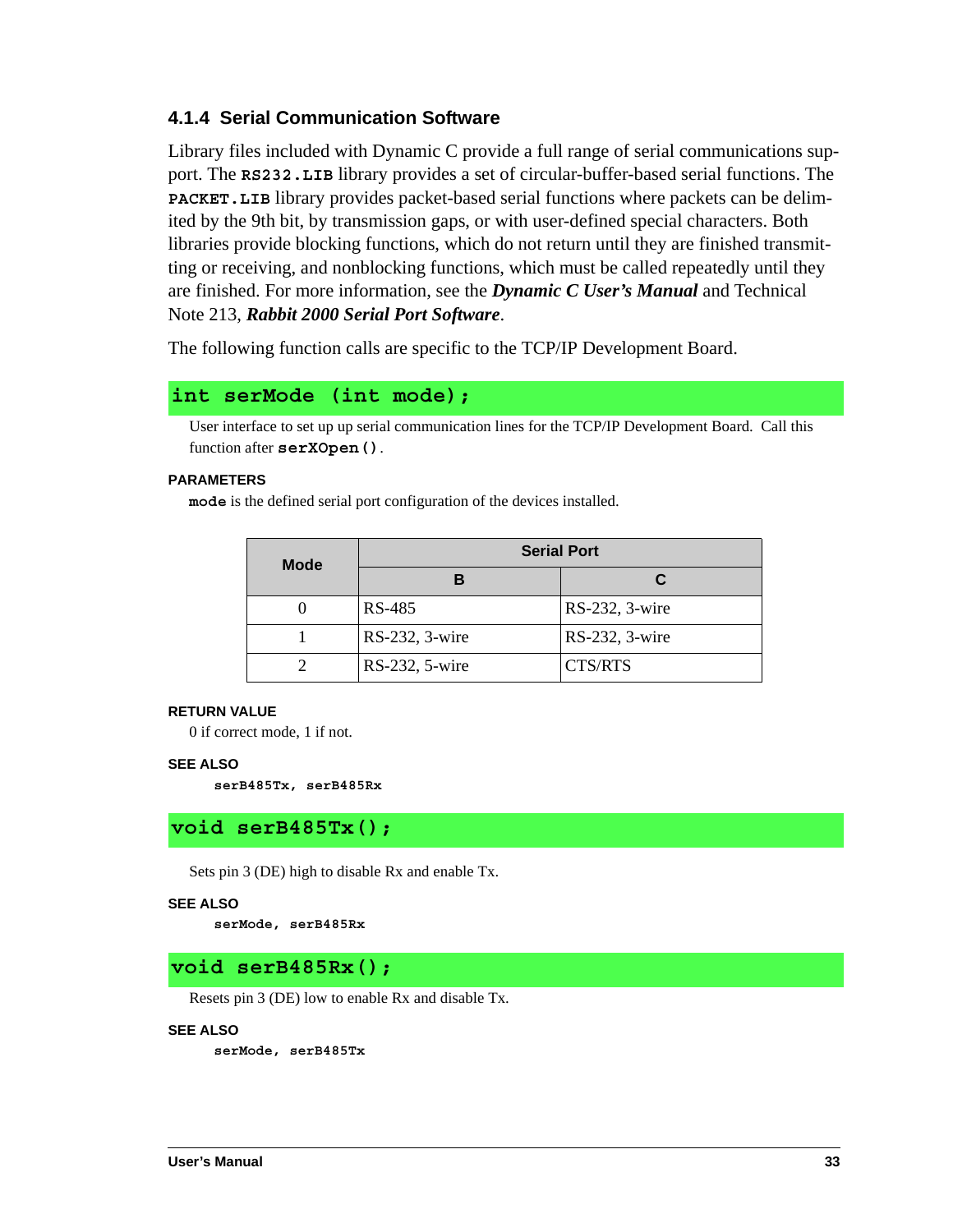### **4.1.4.1 Sample Serial Communication Programs**

## <span id="page-37-1"></span>*RS-232*

**1. Connect RX to TX as shown in [Figure 8](#page-37-0) below.**



*Figure 8. TCP/IP Development Board Setup for RS-232 Serial Communication Demonstration*

- <span id="page-37-0"></span>**2. Connect the programming cable to header J4 on the TCP/IP Development Board. Apply power to the TCP/IP Development Board.**
- **3. Open the sample program SAMPLES\ICOM\ICOM232.C and press F9.**

This program demonstrates a simple RS-232 loopback displayed in the Dynamic C **STDIO** window.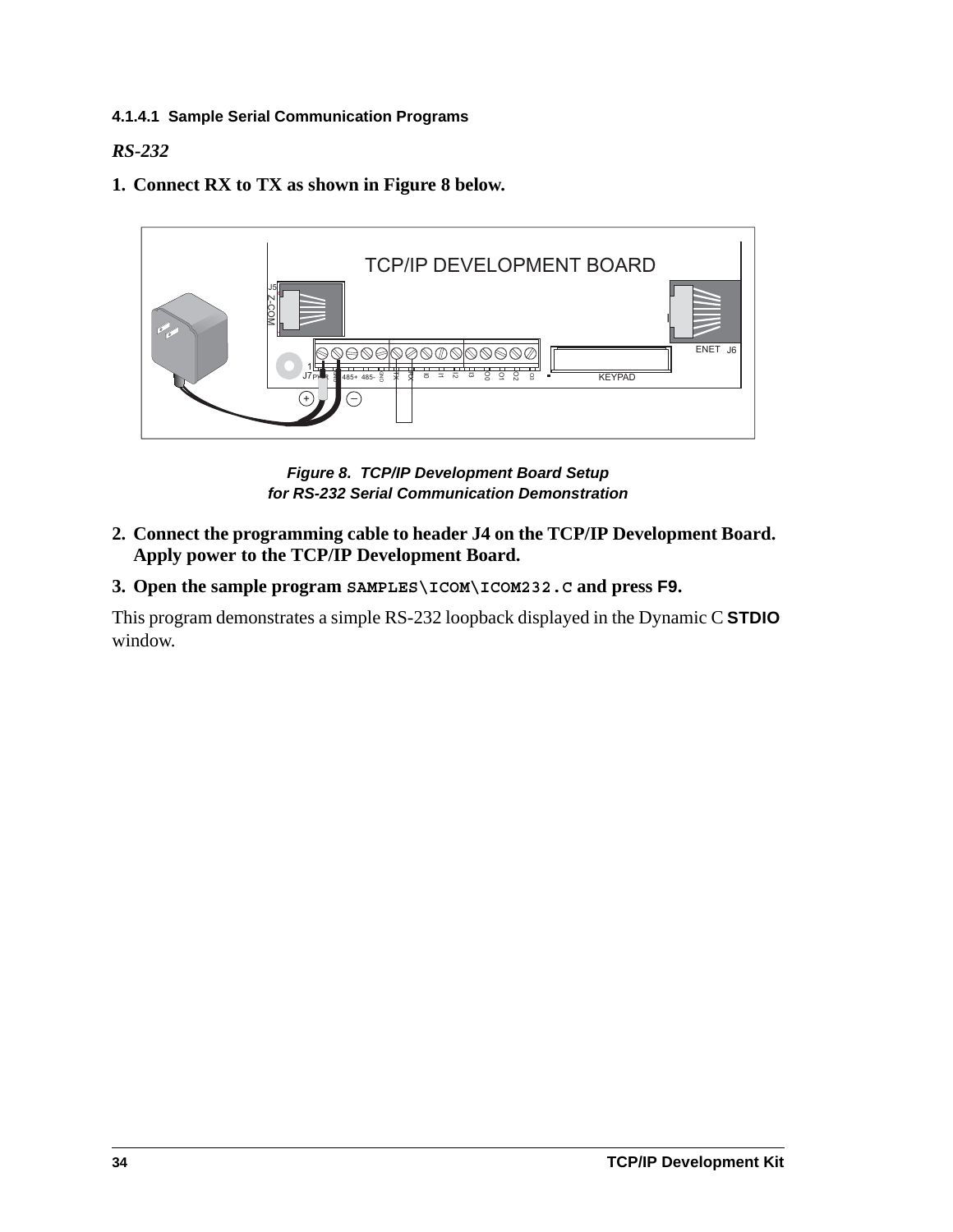### <span id="page-38-1"></span>*RS-485*

**1. Connect 485+ to 485+, 485– to 485–, and GND to GND as shown in [Figure 9](#page-38-0) below. If you do not have a separate wall transformer for the other board, also connect PWR to PWR as shown in [Figure 9.](#page-38-0)**



*Figure 9. TCP/IP Development Board Setup for RS-485 Serial Communication Demonstration*

- <span id="page-38-0"></span>**2. Connect the programming cable to header J4 on one TCP/IP Development Board. This will be the slave, the other board will be the master. Apply power to the TCP/IP Development Boards.**
- **3. Open the sample program SAMPLES\ICOM\ICOM485.C. You will find some code for the master, and some code for the slave. Copy and save the master and slave versions separately.**
- **4. Open the sample slave program and press F9.**
- **5. Connect the programming cable to header J4 on the master TCP/IP Development Board.**
- **6. Open the master program and press F9.**

This program demonstrates a simple RS-485 transmission of lower-case letters to a slave. The slave will send back converted upper case letters back to the master, which then displays them in the Dynamic C **STDIO** window.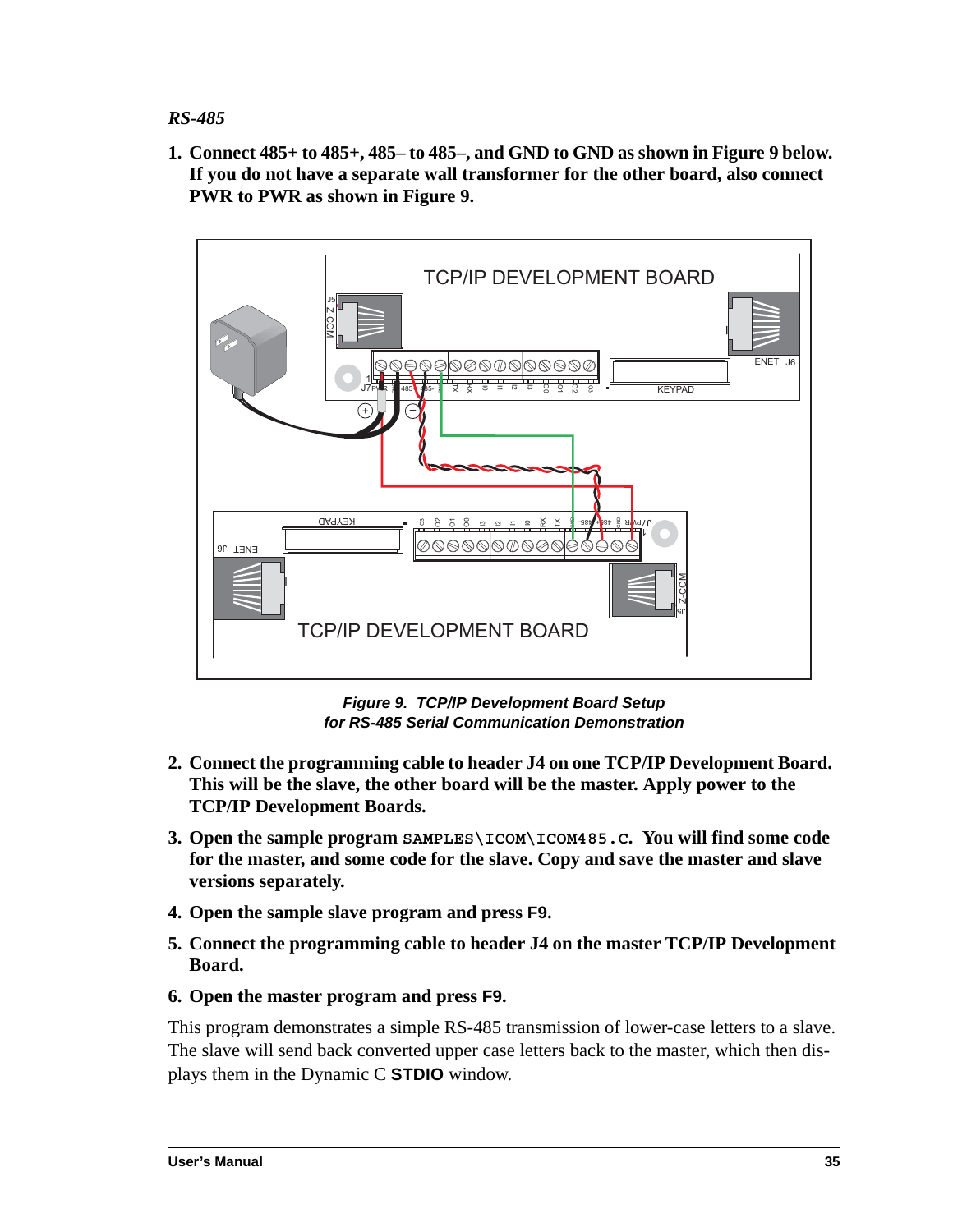# **4.2 Digital I/O**

## **4.2.1 Digital Inputs**

<span id="page-39-1"></span>Pins 8–11 on header J7 have the four digital inputs IN0–IN3. Each of the four digital 0 V to 5 V inputs is protected over a range of  $-36$  V to  $+36$  V. The TCP/IP Development Board is factory-configured for the digital inputs to be pulled up to  $+5$  V, but the digital inputs can also be pulled down by moving the surface-mounted jumper at JP4. The jumper settings and the location of JP4 are shown in [Figure 10.](#page-39-0)



<span id="page-39-4"></span><span id="page-39-2"></span>*Figure 10. Surface-Mounted Jumper Configurations for Selecting Pullup/Pulldown on the Digital Inputs*

## <span id="page-39-3"></span><span id="page-39-0"></span>**4.2.2 Digital Outputs**

Pins 12–15 on header J7 have the four digital outputs OUT0–OUT3. Each of the four open-collector digital outputs can sink up to 200 mA at 40 V DC.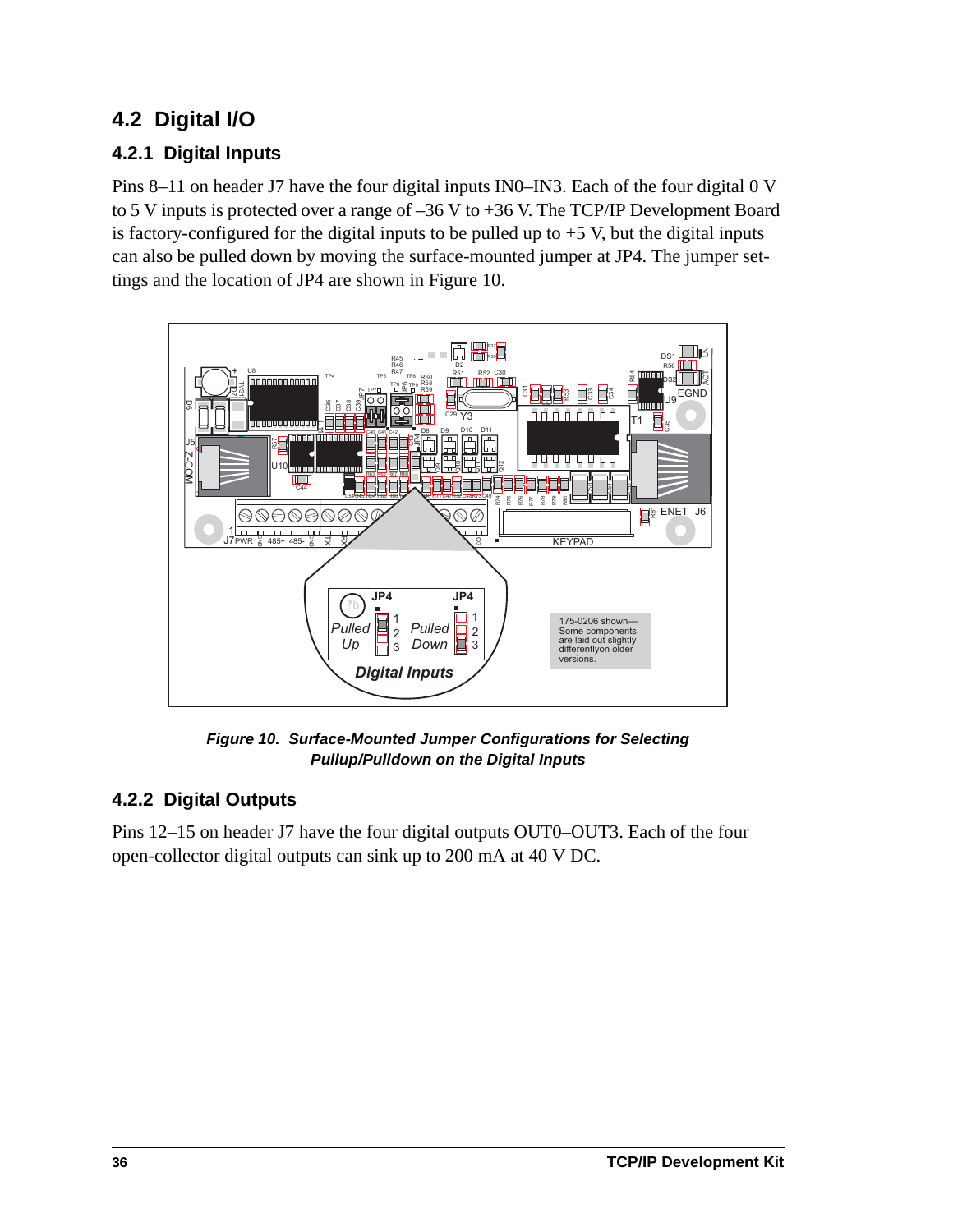## **4.2.3 Digital I/O Software**

# <span id="page-40-1"></span>**void digOut (int channel, int value);**

Sets the state of a digital output.

#### **PARAMETERS**

**channel** is the output channel number (0, 1, 2, or 3).

**value** is the output value (0 or 1).

#### **RETURN VALUE**

None.

#### **SEE ALSO**

<span id="page-40-0"></span>**digIn**

### **int digIn (int channel);**

Reads the state of a digital input.

#### **PARAMETERS**

**channel** is the input channel number (0, 1, 2, or 3).

#### **RETURN VALUE**

The state of the input (0 or 1).

#### **SEE ALSO**

<span id="page-40-2"></span>**digOut**

#### **4.2.4 Sample Digital I/O Programs**

**1. Connect the programming cable to header J4 on the TCP/IP Development Board. Apply power to the TCP/IP Development Board.**

#### **2. Open the sample program SAMPLES\ICOM\ICOMIO.C and press F9.**

This program demonstrates how to turn the I/O on and off.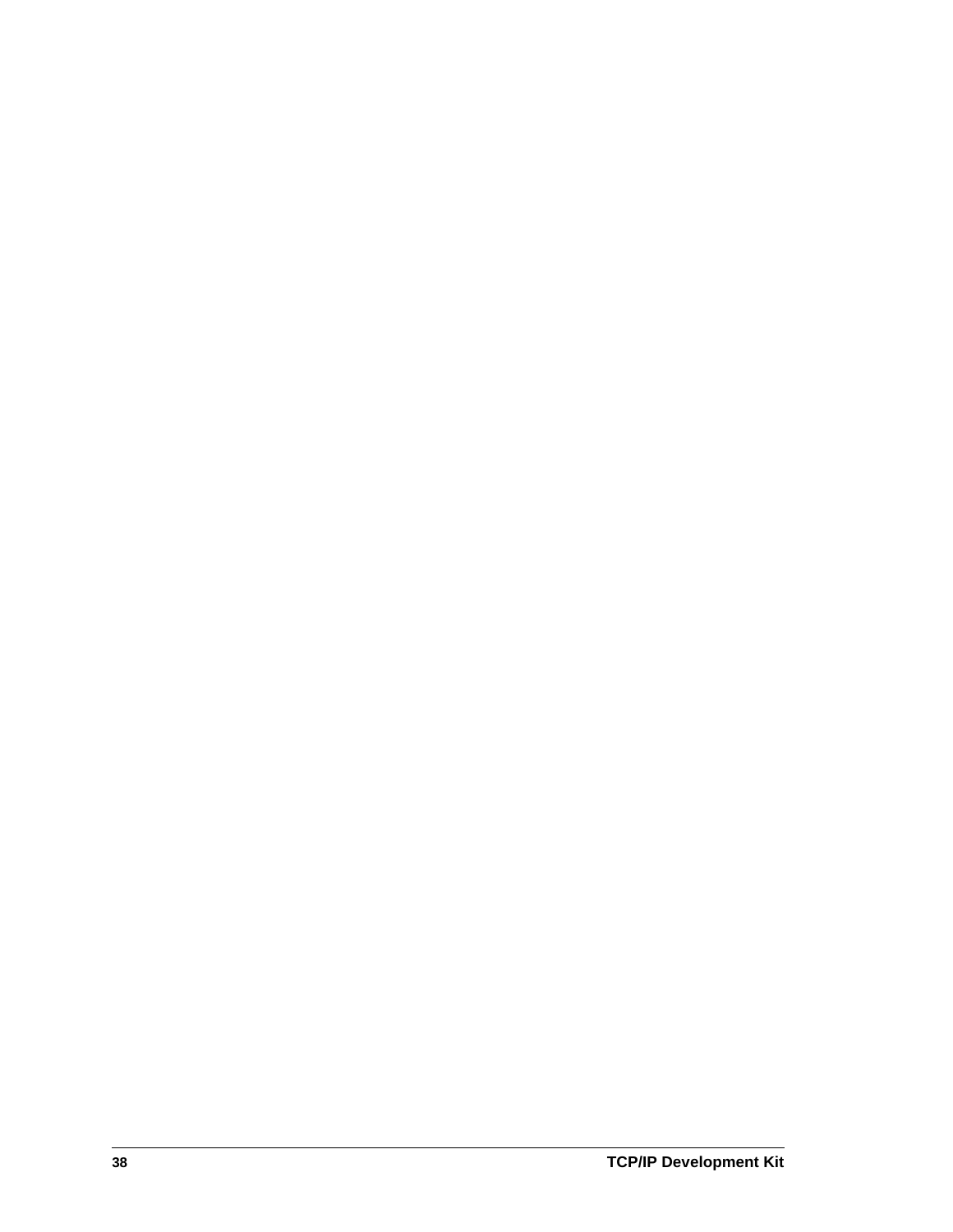# **5. USING THE TCP/IP FEATURES**

Chapter 4 provides an introduction to using the TCP/IP features on your TCP/IP Development Board.

## <span id="page-42-0"></span>**5.1 TCP/IP Connections**

Before proceeding you will need to have the following items.

- **•** If you don't have Ethernet access, you will need at least a 10Base-T Ethernet card (available from your favorite computer supplier) installed in a PC.
- **•** Two RJ-45 straight through Ethernet cables and a hub, or an RJ-45 crossover Ethernet cable.

The Ethernet cables and Ethernet hub are available from Rabbit in a TCP/IP tool kit. More information is available at [www.rabbit.com](http://www.rabbit.com/).

- <span id="page-42-1"></span>1. Connect the AC adapter and the programming cable as shown in [Section 2.2, "Connec](#page-13-0)[tions."](#page-13-0)
- 2. Ethernet Connections

There are four options for connecting the TCP/IP Development Board to a network for development and runtime purposes. These connections are shown in [Figure 11](#page-44-0). The first two options permit total freedom of action in selecting network addresses and use of the "network," as no action can interfere with other users. We recommend one of these options for initial development.

- **No LAN** The simplest alternative for desktop development. Connect the TCP/IP Development Board's Ethernet port directly to the PC's network interface card using an RJ-45 *crossover cable*. A crossover cable is a special cable that flips some connections between the two connectors and permits direct connection of two client systems. A standard RJ-45 network cable will not work for this purpose.
- **Micro-LAN** Another simple alternative for desktop development. Use a small Ethernet 10Base-T hub and connect both the PC's network interface card and the TCP/IP Development Board's Ethernet port to it using standard network cables.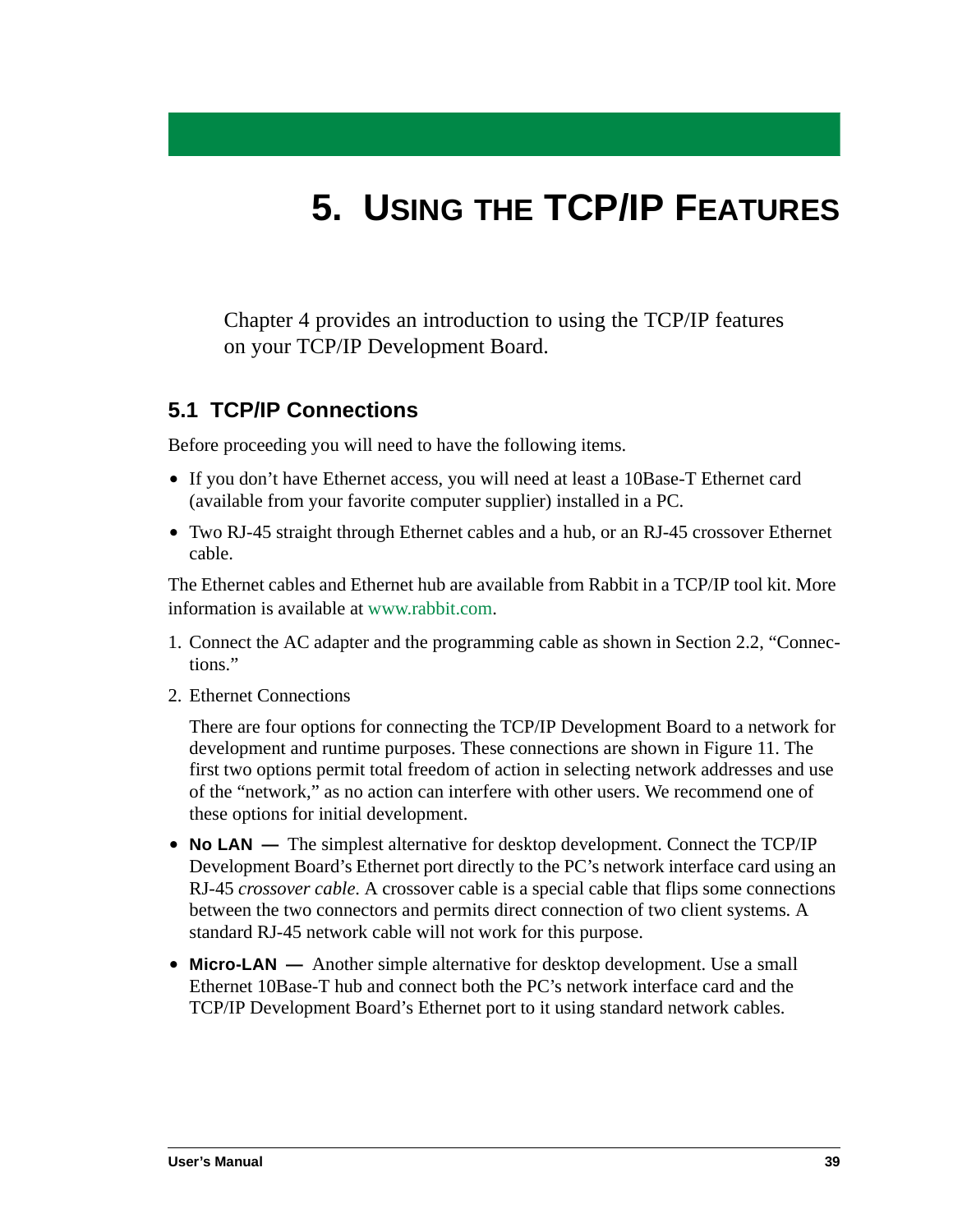<span id="page-43-0"></span>The following options require more care in address selection and testing actions, as conflicts with other users, servers and systems can occur:

- **• LAN —** Connect the TCP/IP Development Board's Ethernet port to an existing LAN, preferably one to which the development PC is already connected. You will need to obtain IP addressing information from your network administrator.
- **WAN** The TCP/IP Development Board is capable of direct connection to the Internet and other Wide Area Networks, but exceptional care should be used with IP address settings and all network-related programming and development. We recommend that development and debugging be done on a local network before connecting a TCP/IP Development Board to the Internet.

**TIP:** Checking and debugging the initial setup on a micro-LAN is recommended before connecting the system to a LAN or WAN.

The PC running Dynamic C does not need to be the PC with the Ethernet card.

3. Apply Power

Plug in the AC adapter. The TCP/IP Development Board is now ready to be used.

**NOTE:** A hardware RESET is accomplished by unplugging the AC adapter, then plugging it back in.

When working with the TCP/IP Development Board, the green **LNK** light is on when a program is running and the board is properly connected either to an Ethernet hub or to an active Ethernet card. The red **ACT** light flashes each time a packet is received.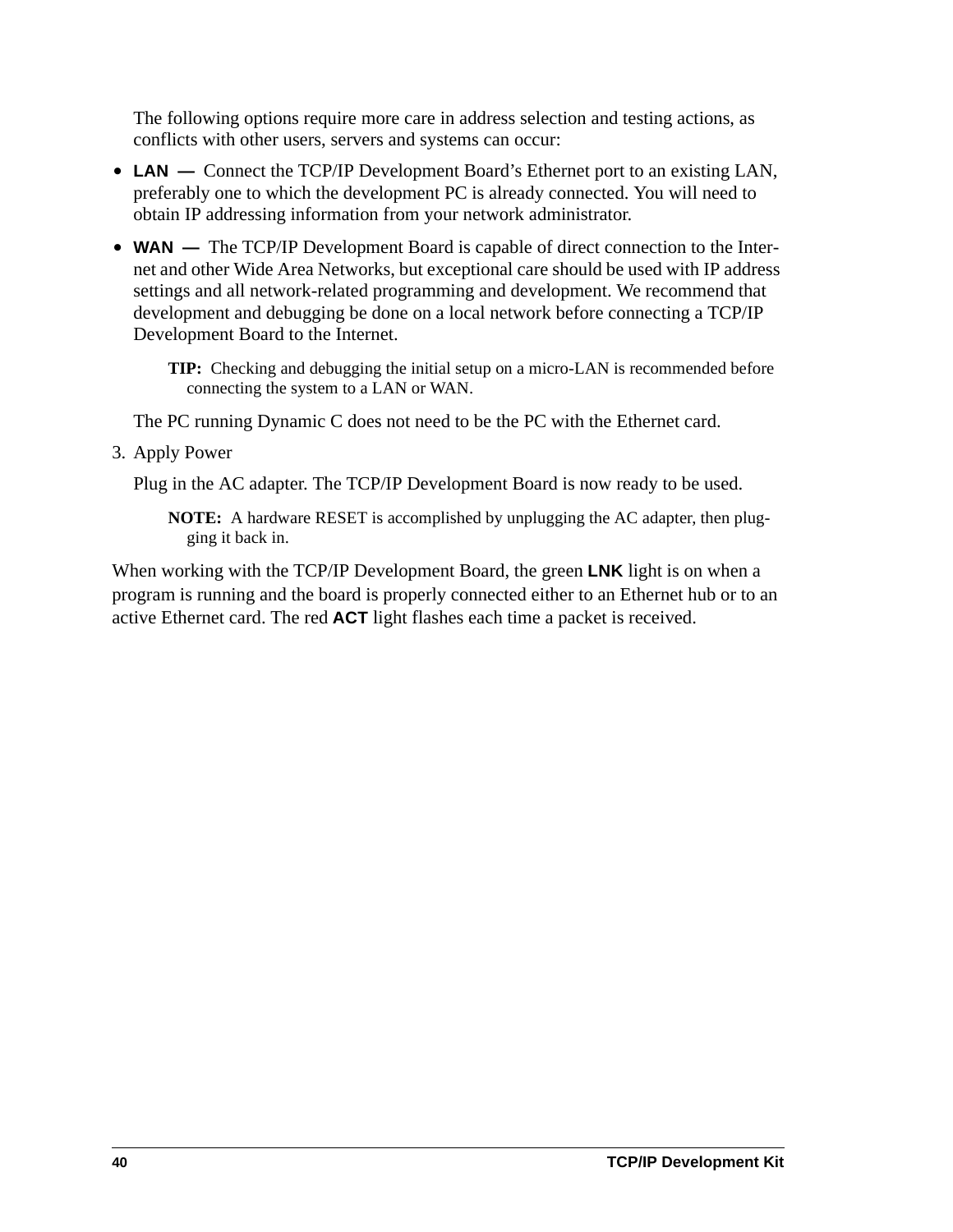

<span id="page-44-2"></span><span id="page-44-1"></span><span id="page-44-0"></span>**Figure 11. Ethernet Connections**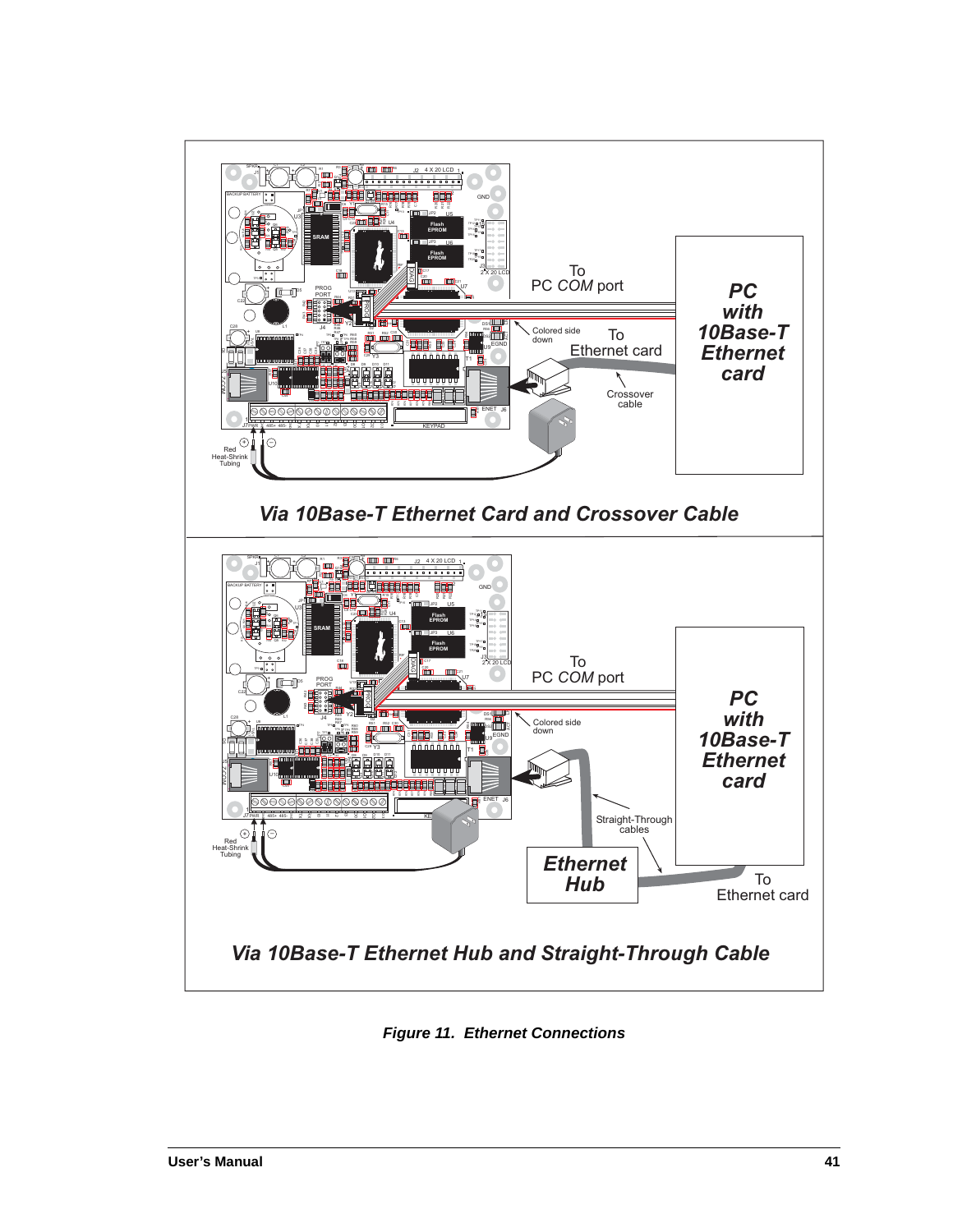# <span id="page-45-4"></span>**5.2 Primer on IP Addresses**

<span id="page-45-0"></span>Obtaining IP addresses to interact over an existing, operating, network can involve a number of complications, and must usually be done with cooperation from your ISP and/or network systems administrator. For this reason, we recommend a direct connection between a PC and the TCP/IP Development Board using an Ethernet crossover cable or a simple arrangement with a hub. (A crossover cable should not be confused with regular straight through cables.) The hub and a wide variety of cables can also be purchased from a local computer store.

<span id="page-45-1"></span>In order to set up this direct connection, you will need a PC without networking, or disconnect a PC from the corporate network, or install a second Ethernet adapter and set up a separate private network attached to the second Ethernet adapter. Disconnecting your PC from the corporate network may be easy or nearly impossible, depending on how it is set up. Mobile PCs, such as laptops, are designed to be connected and disconnected, and will present the least problem. If your PC boots from the network or is dependent on the network for some or all of its disks, then it probably should not be disconnected. If a second Ethernet adapter is used, be aware that Windows TCP/IP will send messages to one adapter or the other, depending on the IP address and the binding order in Microsoft products. Thus you should have different ranges of IP addresses on your private network from those used on the corporate network. If both networks service the same IP address, then Windows may send a packet intended for your private network to the corporate network. A similar situation will take place if you use a dial-up line to send a packet to the Internet. Windows may try to send it via the local Ethernet network if it is also valid for that network.

The following IP addresses are set aside for local networks, and are not allowed on the Internet: 10.0.0.0 to 10.255.255.255, 172.16.0.0 to 172.31.255.255, and 192.168.0.0 to 192.168.255.255.

<span id="page-45-3"></span><span id="page-45-2"></span>The TCP/IP Development Board uses a 10Base-T type of Ethernet connection, which is the most common scheme. The RJ-45 connectors are similar to U.S. style telephone connectors, are larger and have 8 contacts.

An alternative to the direct connection using a crossover cable is a direct connection using a hub. The hub relays packets received on any port to all of the ports on the hub. Hubs are low in cost and are readily available. The TCP/IP Development Board uses 10 Mbps Ethernet, so the hub or Ethernet adapter must be either a 10 Mbps unit or a 10/100 Mbps unit.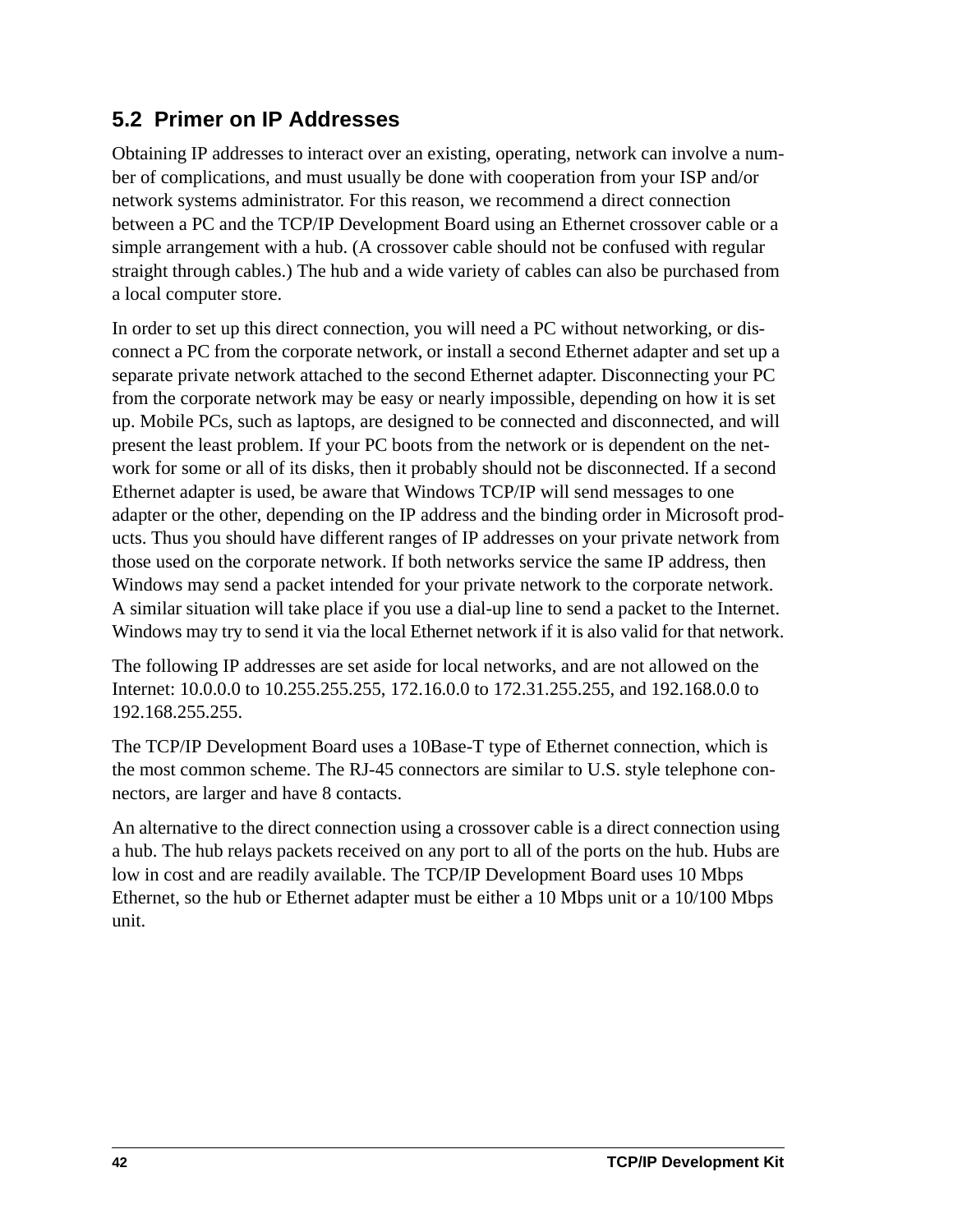# <span id="page-46-0"></span>**5.3 IP Addresses Explained**

IP (Internet Protocol) addresses are expressed as 4 decimal numbers separated by periods, for example:

216.103.126.155

10.1.1.6

Each decimal number must be between 0 and 255. The total IP address is a 32-bit number consisting of the 4 bytes expressed as shown above. A local network uses a group of adjacent IP addresses. There are always  $2<sup>N</sup>$  IP addresses in a local network. The netmask (also called subnet mask) determines how many IP addresses belong to the local network. The netmask is also a 32-bit address expressed in the same form as the IP address. An example netmask is

255.255.255.0

This netmask has 8 zero bits in the least significant portion, and this means that  $2^8$ addresses are a part of the local network. Applied to the IP address above (216.103.126.155), this netmask would indicate that the following IP addresses belong to the local network:

216.103.126.0 216.103.126.1 216.103.126.2 etc. 216.103.126.254 216.103.126.255

The lowest and highest address are reserved for special purposes. The lowest address (216.103.126.0) is used to identify the local network. The highest address (216.103.126.255) is used as a broadcast address. Usually one other address is used for the address of the gateway out of the network. This leaves  $256 - 3 = 253$  available IP addresses for the example given.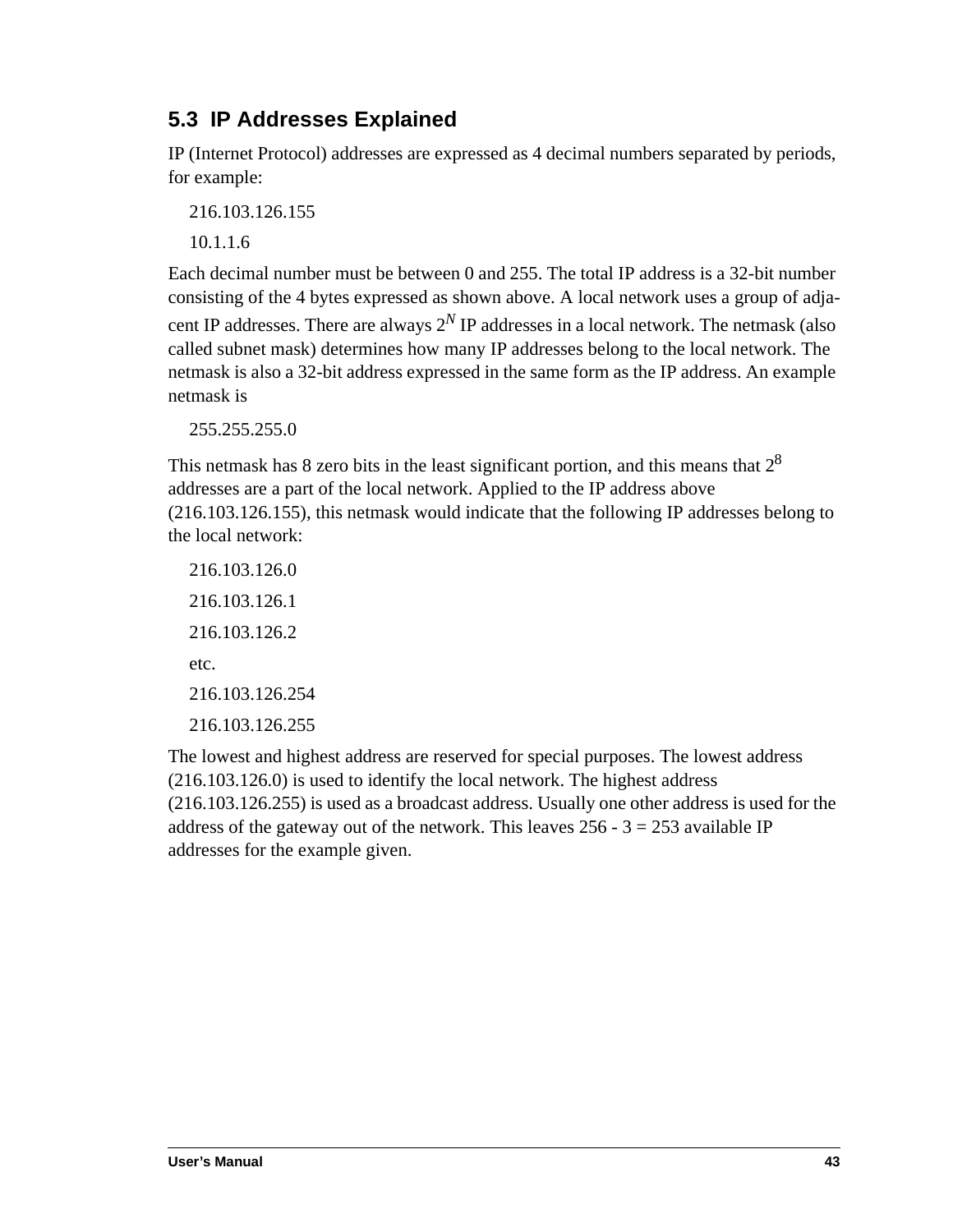# **5.4 How IP Addresses are Used**

<span id="page-47-0"></span>The actual hardware connection via an Ethernet uses Ethernet adapter addresses (also called MAC addresses). These are 48-bit addresses and are unique for every Ethernet adapter manufactured. In order to send a packet to another computer, given the IP address of the other computer, it is first determined if the packet needs to be sent directly to the other computer or to the gateway. In either case, there is an Ethernet address on the local network to which the packet must be sent. A table is maintained to allow the protocol driver to determine the MAC address corresponding to a particular IP address. If the table is empty, the MAC address is determined by sending an Ethernet broadcast packet to all devices on the local network asking the device with the desired IP address to answer with its MAC address. In this way, the table entry can be filled in. If no device answers, then the device is nonexistent or inoperative, and the packet cannot be sent.

Some IP address ranges are reserved for use on internal networks, and can be allocated freely as long as no two internal hosts have the same IP address. These internal IP addresses are not routed to the Internet, and any internal hosts using one of these reserved IP addresses cannot communicate on the external Internet without being connected to a host that has a valid Internet IP address. The host would either translate the data, or it would act as a proxy.

Each TCP/IP Development Board has its own MAC address, which consists of the prefix 0090C2 followed by a code that is unique to each TCP/IP Development Board. For example, a MAC address might be 0090C2C002C0.

<span id="page-47-1"></span>**TIP:** You can always obtain the MAC address on your board by running the sample program **DISPLAY\_MAC.C** from the **SAMPLES\TCPIP** folder.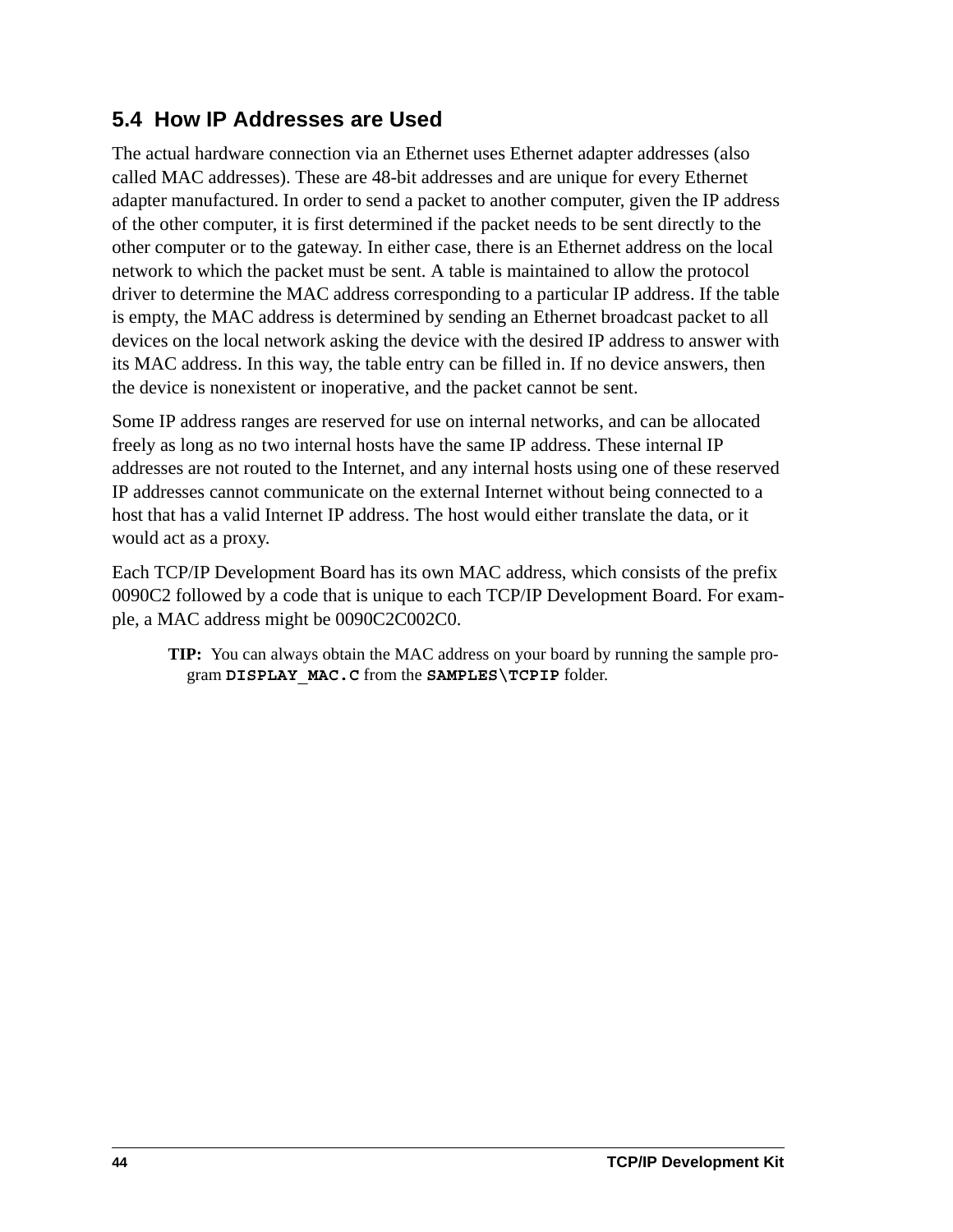# **5.5 Dynamically Assigned Internet Addresses**

In many instances, devices on a network do not have fixed IP addresses. This is the case when, for example, you are assigned an IP address dynamically by your Internet service provider (ISP) or when you have a device that provides your IP addresses using the Dynamic Host Configuration Protocol (DHCP). The RCM3700 modules can use such IP addresses to send and receive packets on the Internet, but you must take into account that this IP address may only be valid for the duration of the call or for a period of time, and could be a private IP address that is not directly accessible to others on the Internet. These addresses can be used to perform some Internet tasks such as sending e-mail or browsing the Web, but it is more difficult to participate in conversations that originate elsewhere on the Internet. If you want to find out this dynamically assigned IP address, under Windows 98 you can run the **winipcfg** program while you are connected and look at the interface used to connect to the Internet.

Many networks use IP addresses that are assigned using DHCP. When your computer comes up, and periodically after that, it requests its networking information from a DHCP server. The DHCP server may try to give you the same address each time, but a fixed IP address is usually not guaranteed.

If you are not concerned about accessing the TCP/IP Development Board from the Internet, you can place the TCP/IP Development Board on the internal network using an IP address assigned either statically or through DHCP.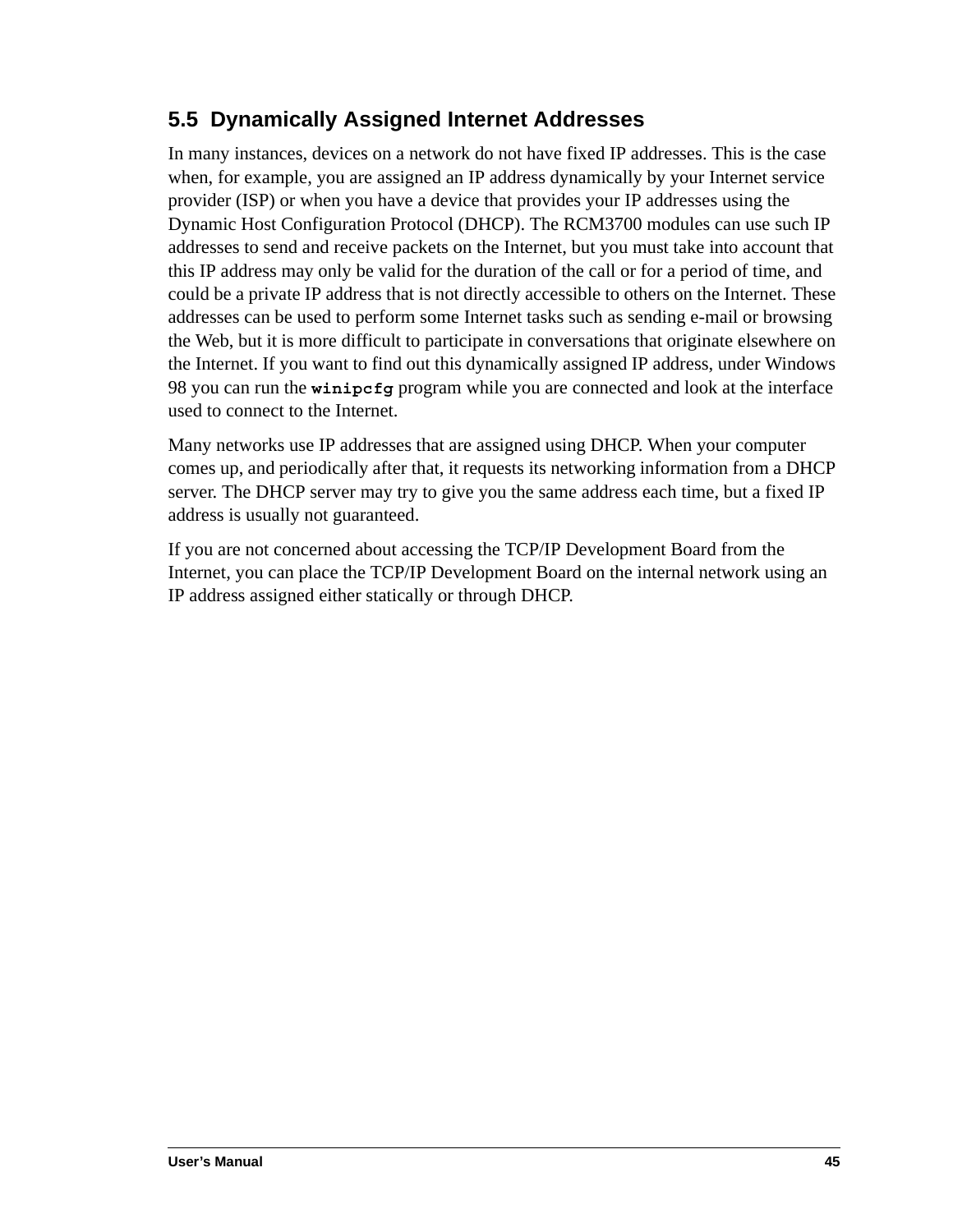# **5.6 Placing Your Device on the Network**

In many corporate settings, users are isolated from the Internet by a firewall and/or a proxy server. These devices attempt to secure the company from unauthorized network traffic, and usually work by disallowing traffic that did not originate from inside the network. If you want users on the Internet to communicate with your TCP/IP Development Board, you have several options. You can either place the TCP/IP Development Board directly on the Internet with a real Internet address or place it behind the firewall. If you place the TCP/IP Development Board behind the firewall, you need to configure the firewall to translate and forward packets from the Internet to the TCP/IP Development Board.



If your system administrator can give you an Ethernet cable along with its IP address, the netmask and the gateway address, then you may be able to run the sample programs without having to set up a direct connection between your computer and the TCP/IP Development Board. You will also need the IP address of the nameserver, the name or IP address of your mail server, and your domain name for some of the sample programs.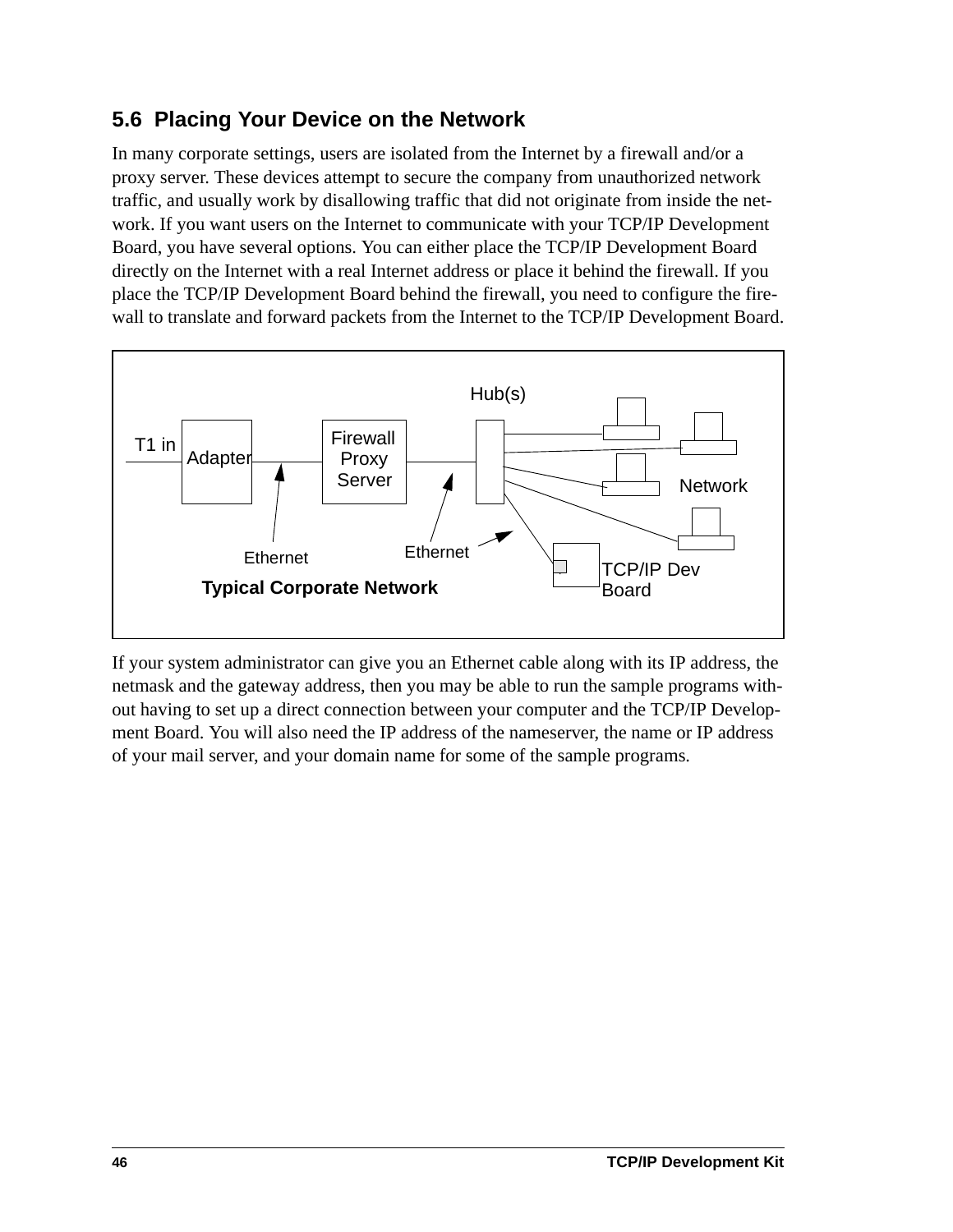# <span id="page-50-0"></span>**5.7 Running TCP/IP Sample Programs**

We have provided a number of sample programs demonstrating various uses of TCP/IP for networking embedded systems. These programs require you to connect your PC and the TCP/IP Development Board board together on the same network. This network can be a local private network (preferred for initial experimentation and debugging), or a connection via the Internet.

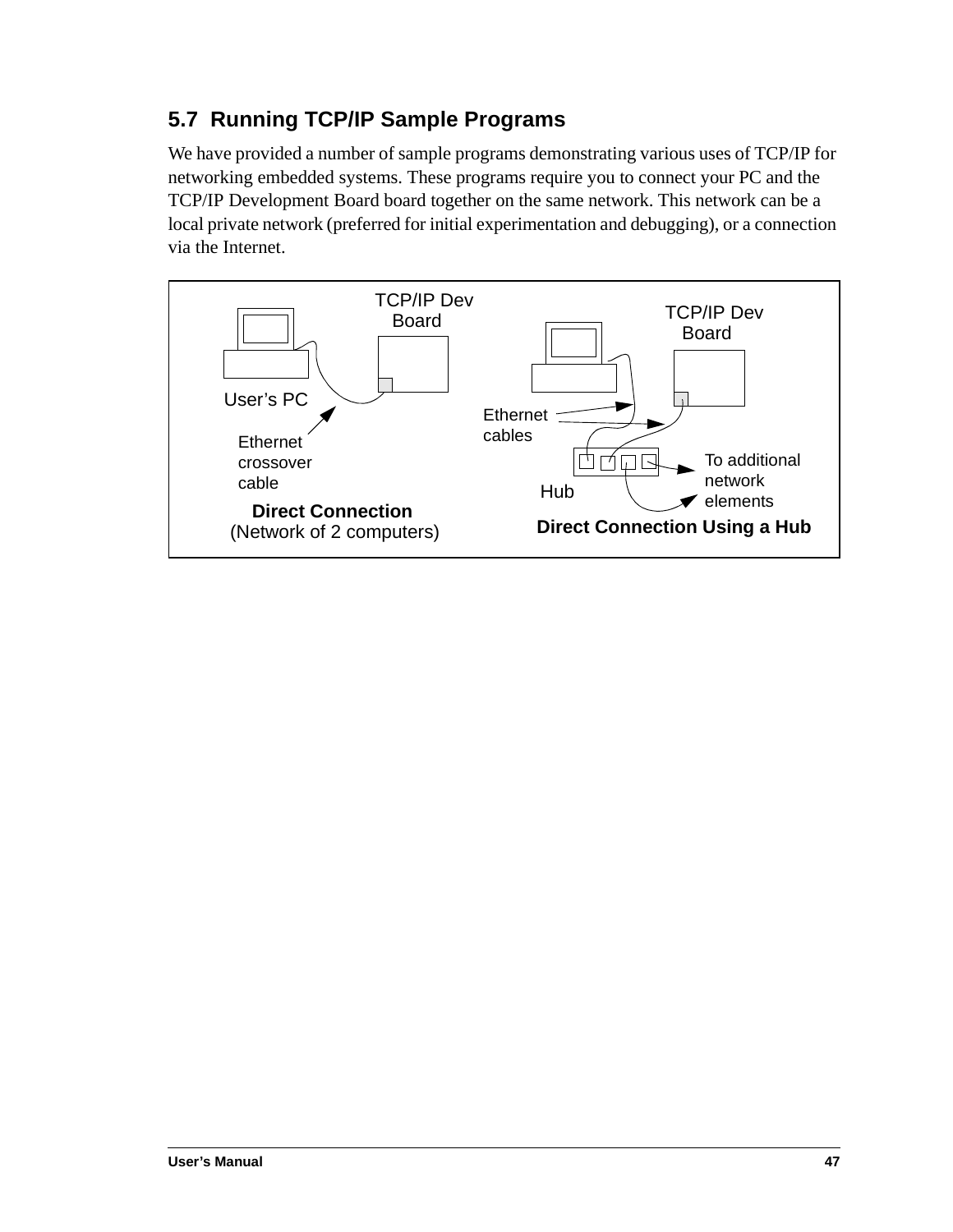## <span id="page-51-0"></span>**5.7.1 How to Set IP Addresses in the Sample Programs**

With the introduction of Dynamic C 7.30 we have taken steps to make it easier to run many of our sample programs. You will see a **TCPCONFIG** macro. This macro tells Dynamic C to select your configuration from a list of default configurations. You will have three choices when you encounter a sample program with the **TCPCONFIG** macro.

- 1. You can replace the **TCPCONFIG** macro with individual **MY\_IP\_ADDRESS**, **MY\_NETMASK**, **MY\_GATEWAY**, and **MY\_NAMESERVER** macros in each program.
- 2. You can leave **TCPCONFIG** at the usual default of 1, which will set the IP configurations to **10.10.6.100**, the netmask to **255.255.255.0**, and the nameserver and gateway to **10.10.6.1**. If you would like to change the default values, for example, to use an IP address of **10.1.1.2** for the TCP/IP Development Board, and **10.1.1.1** for your PC, you can edit the values in the section that directly follows the "General Configuration" comment in the **TCP\_CONFIG.LIB** library. You will find this library in the **LIB\TCPIP** directory.
- 3. You can create a **CUSTOM\_CONFIG.LIB** library and use a **TCPCONFIG** value greater than 100. Instructions for doing this are at the beginning of the **TCP\_CONFIG.LIB** library in the **LIB\TCPIP** directory.

There are some other "standard" configurations for **TCPCONFIG** that let you select different features such as DHCP. Their values are documented at the top of the **TCP** CONFIG. LIB library in the LIB\TCPIP directory. More information is available in the *Dynamic C TCP/IP User's Manual*.

## **IP Addresses Before Dynamic C 7.30**

Most of the sample programs use macros to define the IP address assigned to the board and the IP address of the gateway, if there is a gateway. Instead of the **TCPCONFIG** macro, you will see a **MY\_IP\_ADDRESS** macro and other macros.

```
#define MY_IP_ADDRESS "10.10.6.170"
#define MY_NETMASK "255.255.255.0"
#define MY_GATEWAY "10.10.6.1"
#define MY_NAMESERVER "10.10.6.1"
```
In order to do a direct connection, the following IP addresses can be used for the TCP/IP Development Board:

```
#define MY_IP_ADDRESS "10.1.1.2"
#define MY_NETMASK "255.255.255.0"
// #define MY_GATEWAY "10.10.6.1"
// #define MY_NAMESERVER "10.10.6.1"
```
In this case, the gateway and nameserver are not used, and are commented out. The IP address of the board is defined to be **10.1.1.2**. The IP address of your PC can be defined as **10.1.1.1**.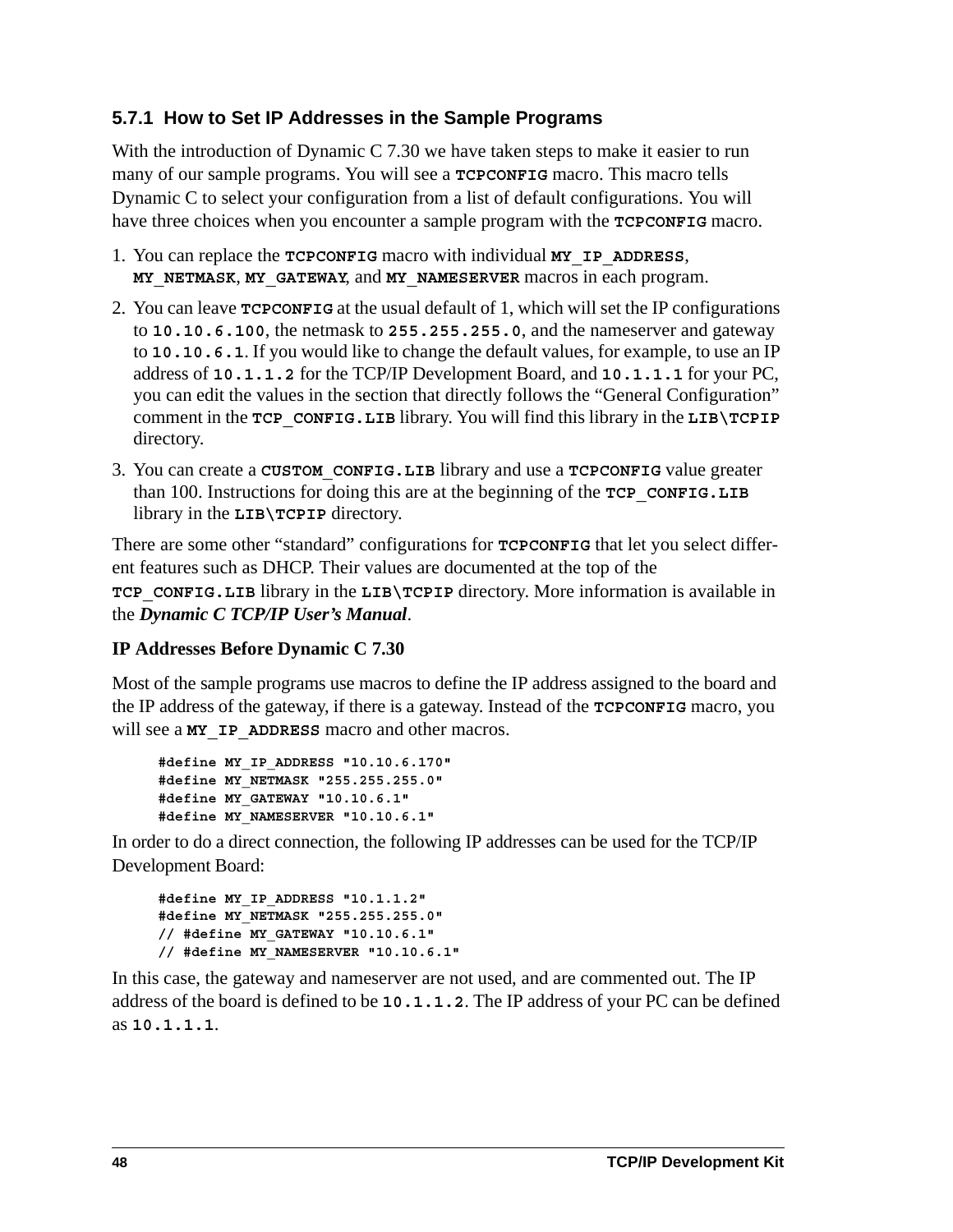## <span id="page-52-0"></span>**5.7.2 How to Set Up your Computer's IP Address for Direct Connect**

When your computer is connected directly to the TCP/IP Development Board via an Ethernet connection, you need to assign an IP address to your computer. To assign the PC the address **10.10.6.101** with the netmask **255.255.255.0**, do the following.

Click on **Start > Settings > Control Panel** to bring up the Control Panel, and then double-click the Network icon. Depending on which version of Windows you are using, look for the **TCP/IP Protocol**/**Network > Dial-Up Connections**/**Network** line or tab. Doubleclick on this line or select **Properties** or **Local Area Connection > Properties** to bring up the TCP/IP properties dialog box. You can edit the IP address and the subnet mask directly. (Disable "obtain an IP address automatically.") You may want to write down the existing values in case you have to restore them later. It is not necessary to edit the gateway address since the gateway is not used with direct connect.

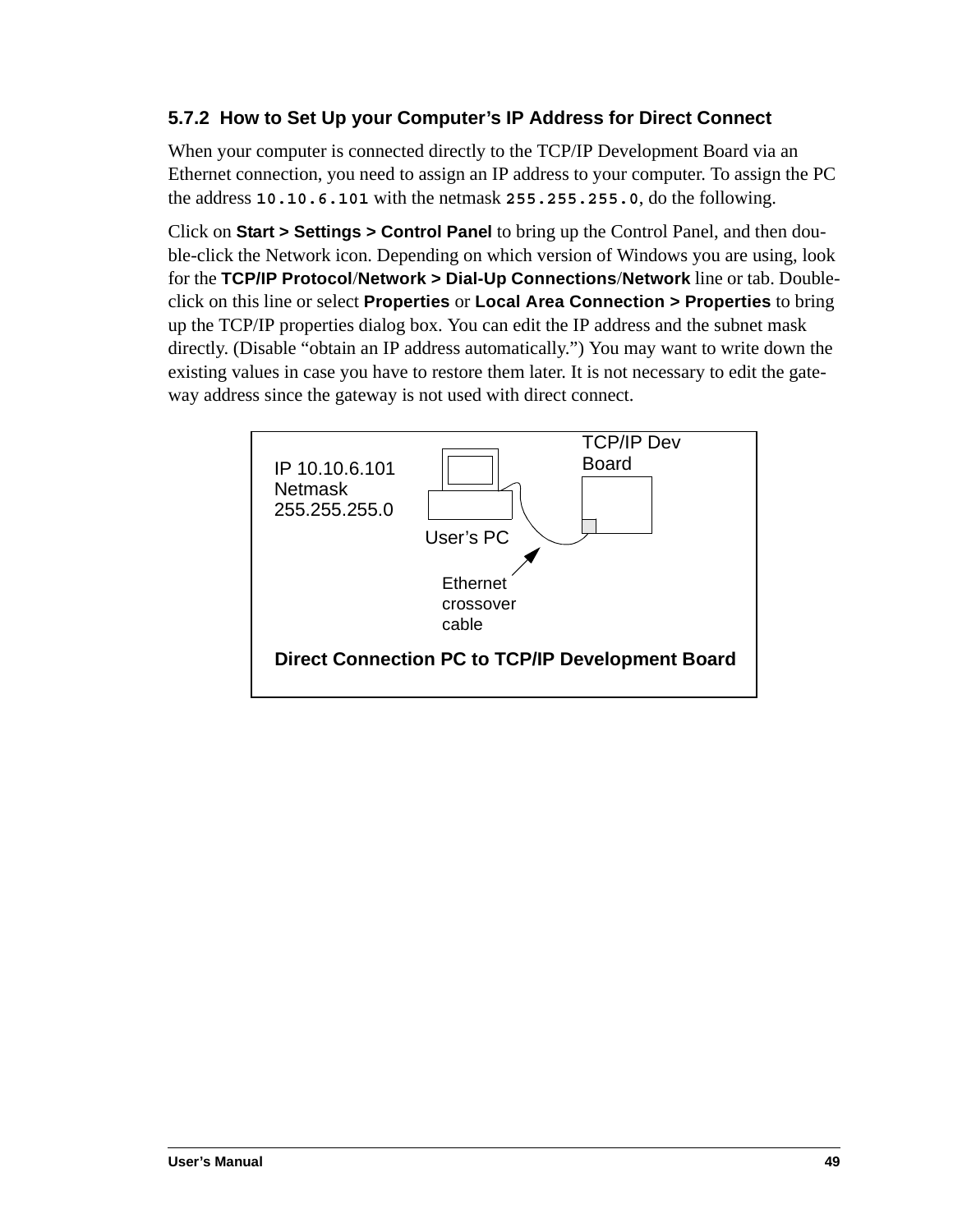# <span id="page-53-0"></span>**5.8 Run the PINGME.C Demo**

Connect the crossover cable from your computer's Ethernet port to the TCP/IP Development Board's RJ-45 Ethernet connector. Open the **PINGME.C** sample program from the **SAMPLES\TCPIP\ICMP** folder, compile the program, and start it running under Dynamic C. When the program starts running, the green **LNK** light on the TCP/IP Development Board should be on to indicate an Ethernet connection is made. (Note: If the **LNK** light does not light, you may not have a crossover cable, or if you are using a hub perhaps the power is off on the hub.)

The next step is to ping the board from your PC. This can be done by bringing up the MS-DOS window and running the ping program:

**ping 10.10.6.100**

or by **Start > Run**

and typing the command

**ping 10.10.6.100**

Notice that the red **ACT** light flashes on the TCP/IP Development Board while the ping is taking place indicating the transfer of data. The ping routine will ping the board four times and write a summary message on the screen describing the operation.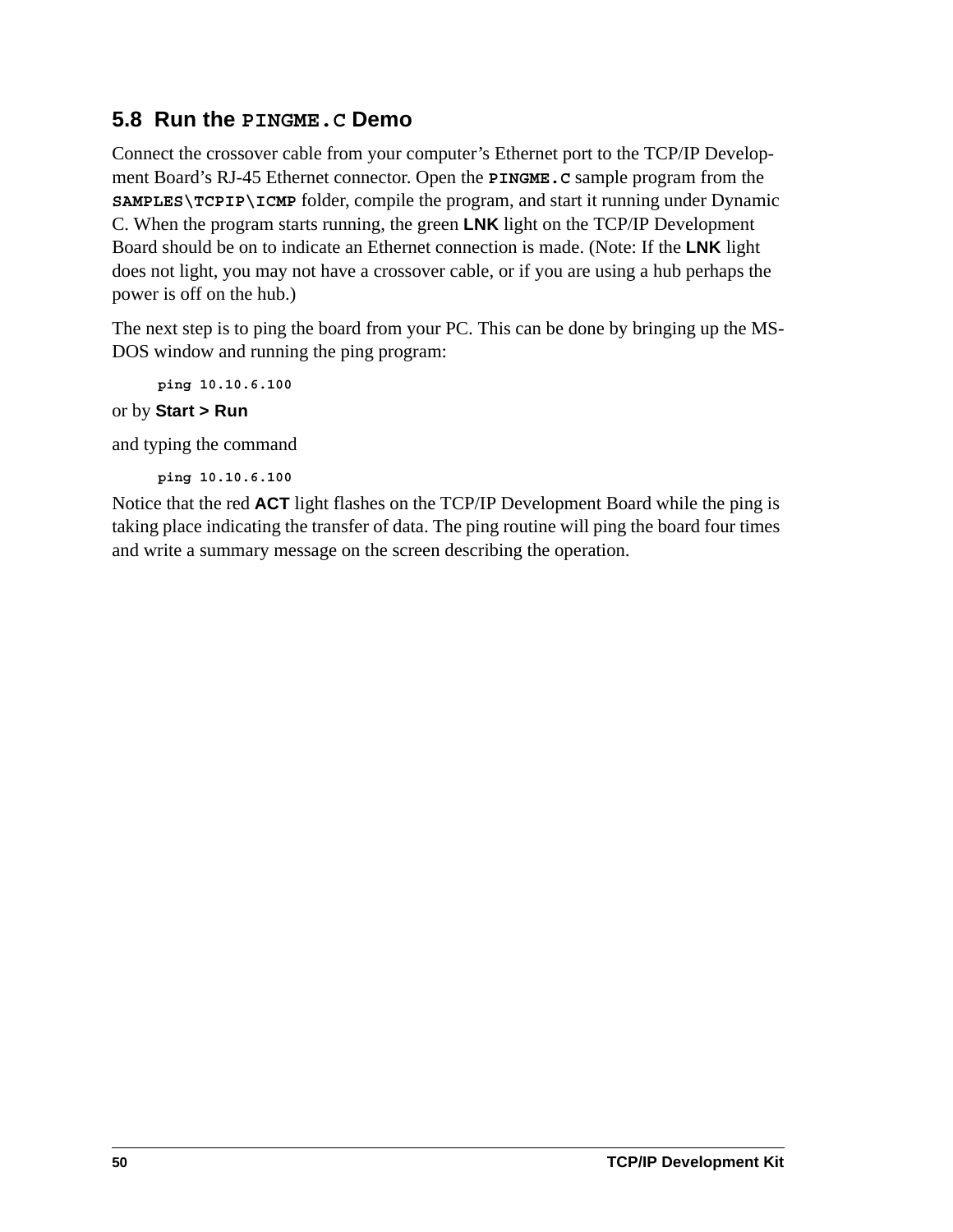# **5.9 Running More Sample Programs With Direct Connect**

<span id="page-54-0"></span>The programs **STATIC.C** and **SSI.C** (**SAMPLES\TCPIP\HTTP\**) demonstrate how to make the TCP/IP Development Board a Web server. This program allows you to turn the LEDs on an attached Demonstration Board from the Tool Kit on and off from a remote Web browser. As long as you have not modified the **TCPCONFIG** 1 macro in the sample program, enter the following server address in your Web browser to bring up the Web page served by the sample program.

http://10.10.6.100

Otherwise use the TCP/IP settings you entered in the **TCP\_CONFIG.LIB** library.

This should bring up the Web page served by the sample program. The demo program **STATIC.C** is a static Web page. The sample program **SSI.C** allows you to control the TCP/IP Development Board from the Web browser, turning the LED indicators on and off on the Demo Board attached to the main TCP/IP Development Board.

The sample program **RXSAMPLE.C** (**SAMPLES\TELNET\**) allows you to communicate with the TCP/IP Development Board using the Telnet protocol. To run this program, edit the IP address and compile it and start it running. Run the telnet program on your PC (**Start > Run telnet 10.10.6.100**). Each character you type will be printed in Dynamic C's **STDIO** window, indicating that the board is receiving the characters typed via TCP/IP.

## **5.10 Where Do I Go From Here?**

<span id="page-54-1"></span>**NOTE:** If you purchased your TCP/IP Development Board through a distributor or through a Rabbit partner, contact the distributor or partner first for technical support.

If there are any problems at this point:

- **•** Use the Dynamic C **Help** menu to get further assistance with Dynamic C.
- Check the Rabbit Technical Bulletin Board and forums at [www.rabbit.com/support/bb/](http://www.rabbit.com/support/bb/index.html) and at [www.rabbit.com/forums/](http://www.rabbitsemiconductor.com/forums/).
- **•** Use the Technical Support e-mail form at [www.rabbit.com/support/](http://www.rabbit.com/support/questionSubmit.shtml).

If the sample programs ran fine, you are now ready to go on.

Refer to the *Dynamic C TCP/IP User's Manual* to develop your own applications. *An Introduction to TCP/IP* provides background information on TCP/IP, and is included on the CD.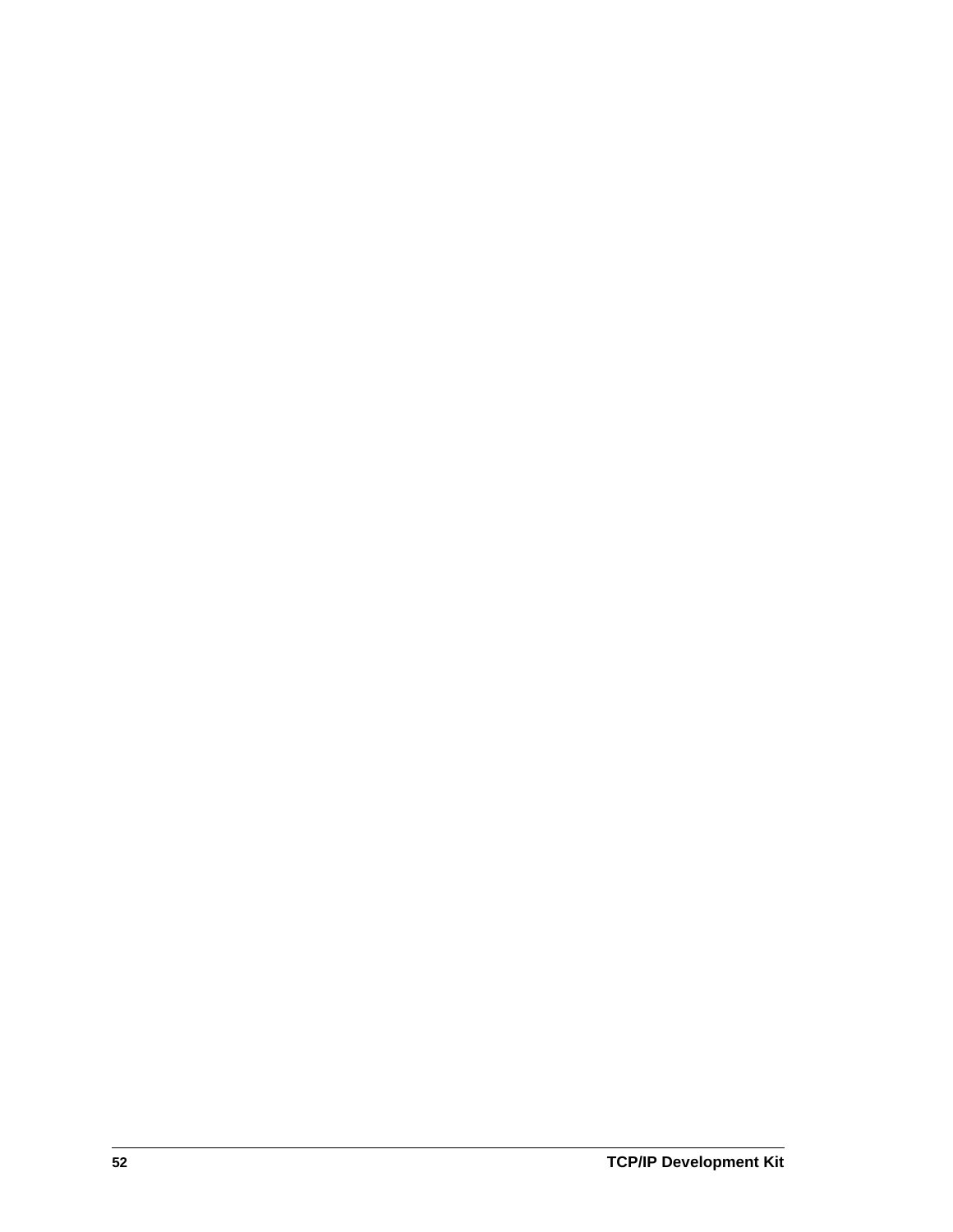# <span id="page-56-0"></span>**APPENDIX A. TCP/IP DEVELOPMENT BOARD SPECIFICATIONS**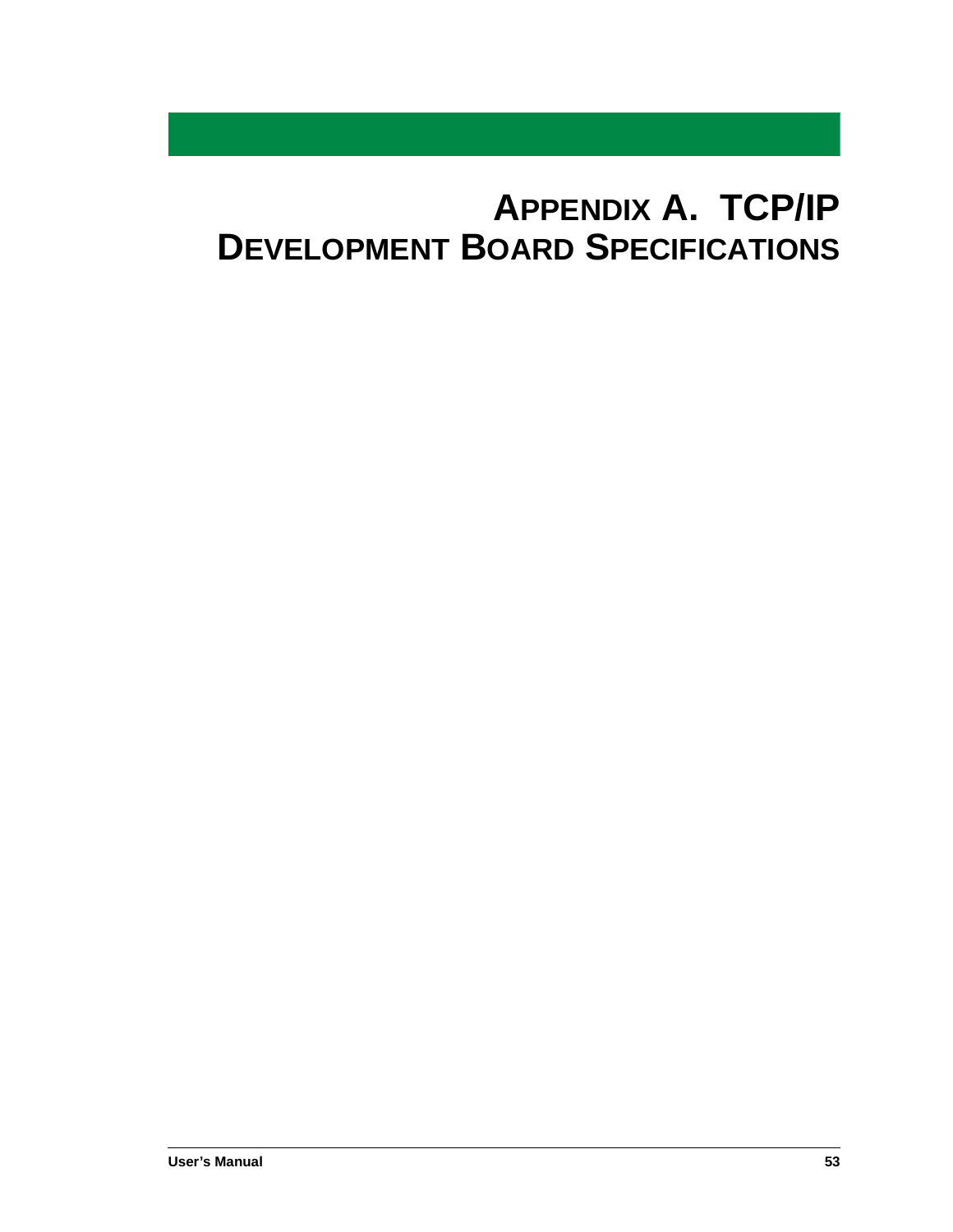# **A.1 Electrical and Mechanical Specifications**

<span id="page-57-2"></span>[Figure A-1](#page-57-0) shows the mechanical dimensions for the TCP/IP Development Board.

<span id="page-57-1"></span>

<span id="page-57-0"></span>*Figure A-1. TCP/IP Development Board Dimensions*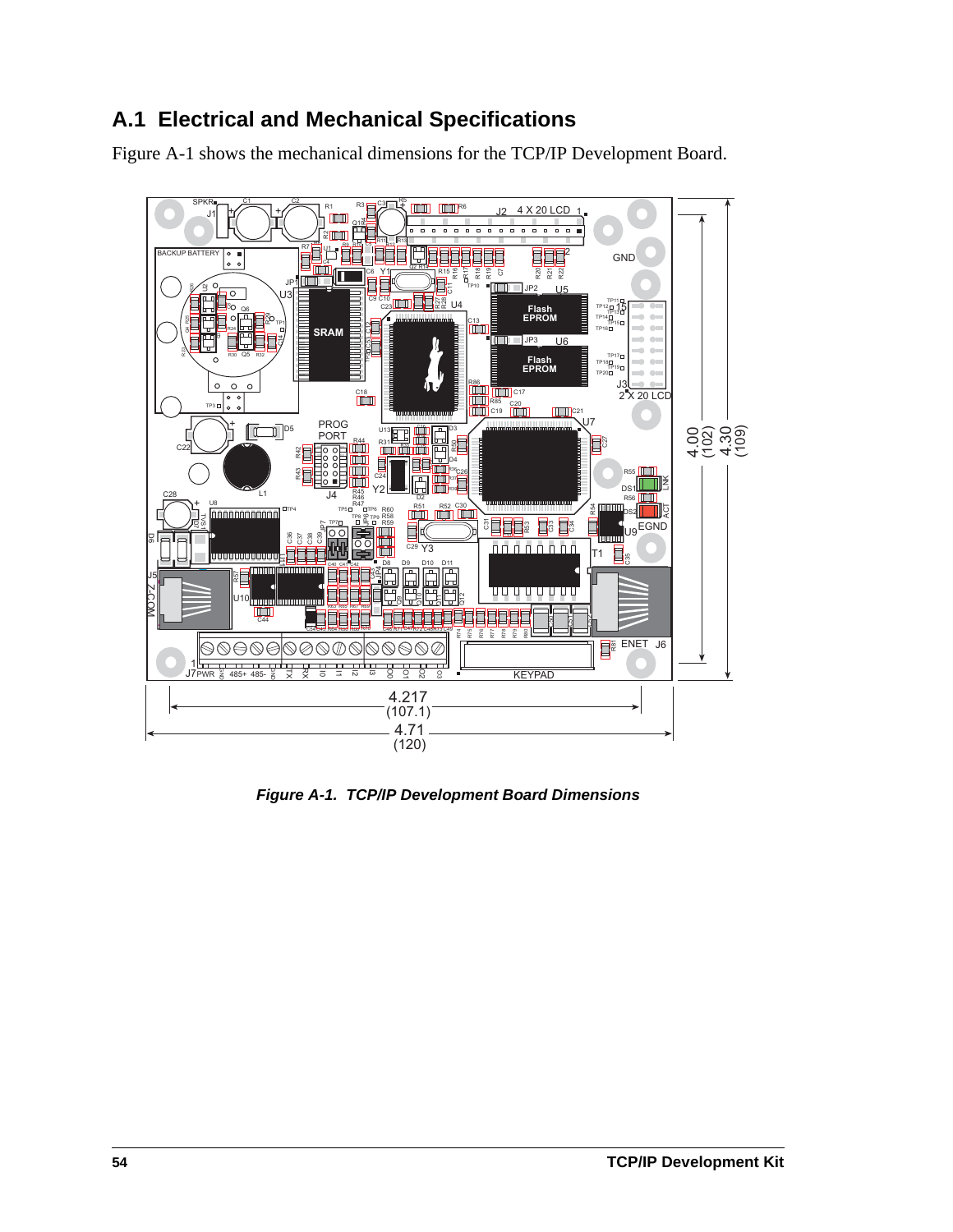[Table A-1](#page-58-0) lists the electrical, mechanical, and environmental specifications for the TCP/IP Development Board.

<span id="page-58-0"></span>

| <b>Feature</b>                            | <b>OP6600</b>                                                                                                                                                        | <b>OP6700</b> |  |
|-------------------------------------------|----------------------------------------------------------------------------------------------------------------------------------------------------------------------|---------------|--|
| Microprocessor                            | Rabbit 2000 <sup>®</sup> at 18.432 MHz                                                                                                                               |               |  |
| <b>Ethernet Port</b>                      | None<br>10Base-T, RJ-45                                                                                                                                              |               |  |
| <b>Flash EPROM</b>                        | 512K (2×256K)<br>256K                                                                                                                                                |               |  |
| <b>SRAM</b>                               | 128K (standard)                                                                                                                                                      |               |  |
| <b>Backup Battery</b>                     | On backup battery board, 3 V lithium coint-type,<br>1000 mA·h, supports RTC and SRAM                                                                                 |               |  |
| Keypad/Display                            | $2 \times 6$ domed tactile keypad with customizable legend,<br>supertwist $4 \times 20$ LCD with backlighting                                                        |               |  |
| Digital Inputs                            | 4 protected to $\pm$ 36 V DC                                                                                                                                         |               |  |
| <b>Digital Outputs</b>                    | 4 open collector, sinking (200 mA, 40 V DC max.)                                                                                                                     |               |  |
| <b>Speaker Output</b>                     | Software-adjustable volume and frequency                                                                                                                             |               |  |
| <b>Serial Ports</b>                       | 3 serial ports:<br>one 5 V CMOS-compatible programming port<br>• either two RS-232 (3-wire), one RS-485 and one RS-232<br>$(3\text{-wire})$ , or one RS-232 (5-wire) |               |  |
| Serial Rate                               | Max. burst rate = $CLK/32$<br>Max. sustained rate = $Burst/2$                                                                                                        |               |  |
| Connectors                                | 15 screw terminals, 1 RJ-12, and 1 RJ-45                                                                                                                             |               |  |
| Real-Time Clock                           | Yes                                                                                                                                                                  |               |  |
| <b>Timers</b>                             | 5 eight-bit timers (four cascadable from the first) and one<br>10-bit timer with two match registers                                                                 |               |  |
| Watchdog/Supervisor                       | Yes                                                                                                                                                                  |               |  |
| Power                                     | 9–40 V DC, 2.4 W (backlighting on)                                                                                                                                   |               |  |
| <b>Operating Temperature</b>              | $0^{\circ}$ C to +50 $^{\circ}$ C                                                                                                                                    |               |  |
| <b>Storage Temperature</b>                | $-20^{\circ}$ C to $+60^{\circ}$ C                                                                                                                                   |               |  |
| Humidity                                  | 5% to 95%, noncondensing                                                                                                                                             |               |  |
| Board Size (with backup<br>battery board) | $4.30'' \times 4.71'' \times 0.80''$<br>$(109 \text{ mm} \times 120 \text{ mm} \times 20.3 \text{ mm})$                                                              |               |  |
| <b>Enclosure Size</b>                     | $5.7" \times 6.7" \times 2.0"$<br>$(145 \text{ mm} \times 170 \text{ mm} \times 51 \text{ mm})$                                                                      |               |  |

<span id="page-58-1"></span>*Table A-1. TCP/IP Development Board Specifications*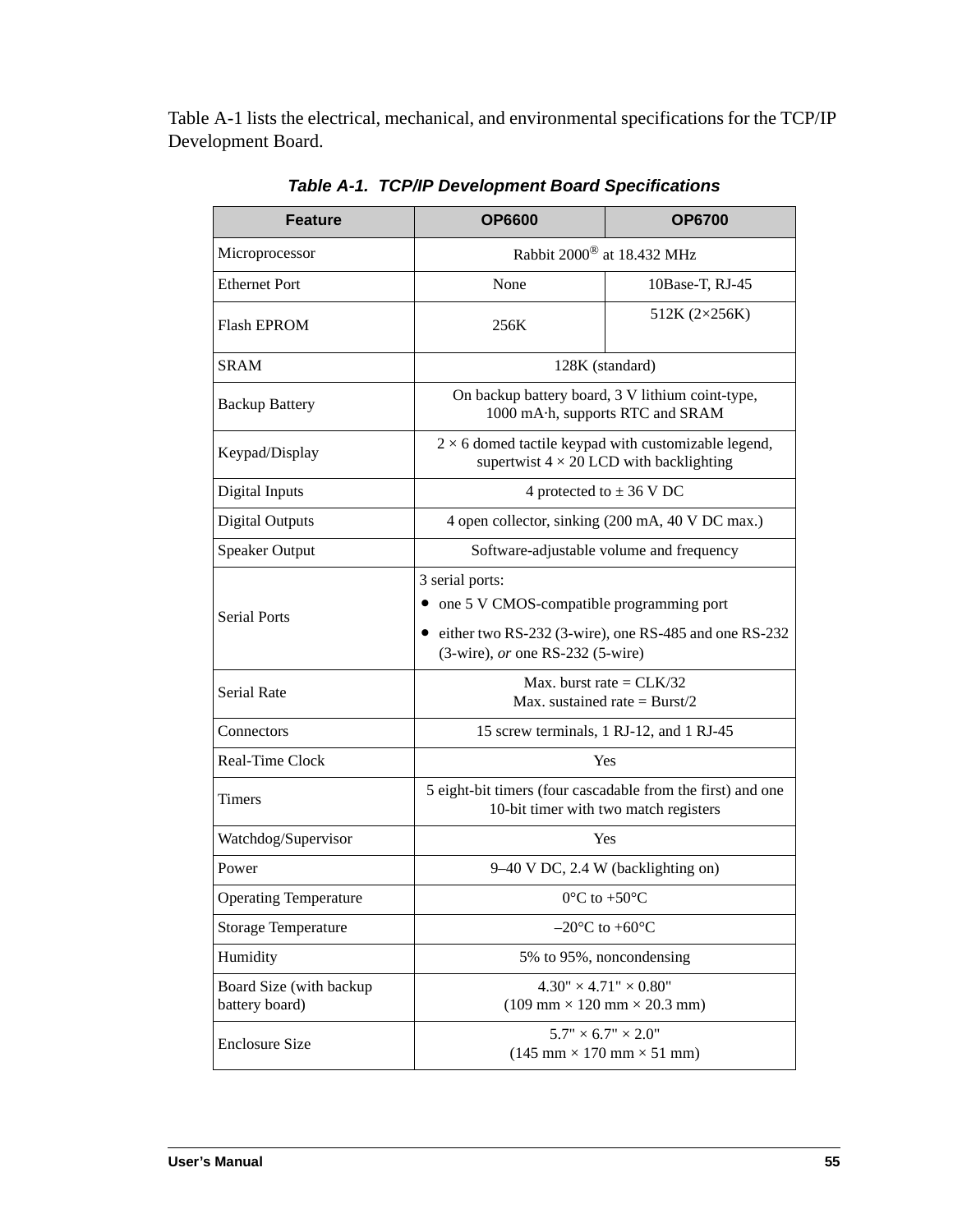# <span id="page-59-1"></span>**A.2 Jumper Configurations**

[Figure A-2](#page-59-0) shows the header locations used to configure the various TCP/IP Development Board options via jumpers.



<span id="page-59-2"></span><span id="page-59-0"></span>*Figure A-2. Location of TCP/IP Development Board Configurable Positions*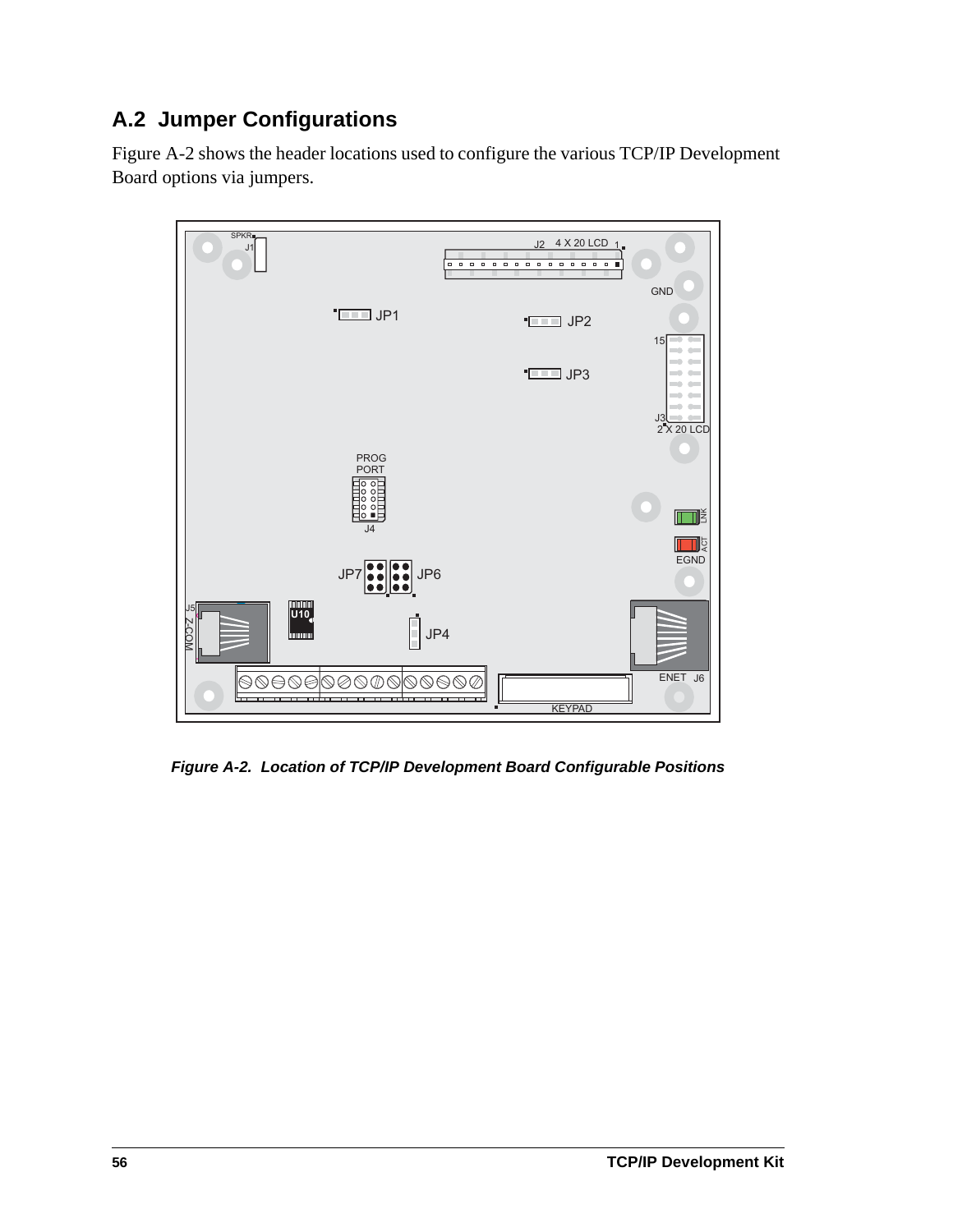<span id="page-60-1"></span><span id="page-60-0"></span>[Table A-2](#page-60-0) lists the configuration options.

<span id="page-60-5"></span><span id="page-60-4"></span><span id="page-60-3"></span><span id="page-60-2"></span>

| <b>Header</b>   | <b>Description</b>              |                    | <b>Pins Connected</b>                                     |          |
|-----------------|---------------------------------|--------------------|-----------------------------------------------------------|----------|
|                 |                                 | $1 - 2$            | 128K                                                      | $\times$ |
| JP1             | <b>SRAM Size</b>                | $2 - 3$            | 512K                                                      |          |
|                 |                                 | None               | 32K                                                       |          |
| JP2             | Flash 1 Memory Size (U5)        |                    | 128K/256K                                                 | $\times$ |
|                 |                                 | $2 - 3$            | 512K                                                      |          |
| JP3             | Flash 2 Memory Size (U6)        | $1 - 2$            | 128K/256K                                                 | X        |
|                 |                                 | $2 - 3$            | 512K                                                      |          |
| JP4             | Digital Input Pull-Up/Pull-Down | $1 - 2$            | Pulled up                                                 | $\times$ |
|                 | <b>Resistors</b>                | $2 - 3$            | Pulled down                                               |          |
| JP <sub>5</sub> | Flash Memory Bank Select        | $1 - 2$            | Normal Mode                                               | $\times$ |
|                 |                                 |                    | <b>Bank Mode</b>                                          |          |
| JP <sub>6</sub> | RS-485 Bias and Termination     | $1 - 2$<br>$5 - 6$ | Bias and termination resistors<br>connected               | $\times$ |
|                 | <b>Resistors</b>                | None               | Bias and termination resistors not<br>connected           |          |
|                 |                                 | $1 - 3$<br>$2 - 4$ | RS-232 TxB/RxB (also TxC/RxC<br>or RTS/CTS) signals on J7 |          |
| JP7             | RS-232/RS-485 Select            | $3 - 5$<br>$4 - 6$ | RS-232 TxC/RxC and<br>RS-485 signals on J7                | X        |
|                 |                                 | $1 - 5$<br>$2 - 6$ | RS-232 TxB/RxB signals on J5<br>(U10 must be removed)     |          |

*Table A-2. TCP/IP Development Board Jumper Configurations*

<span id="page-60-8"></span><span id="page-60-7"></span><span id="page-60-6"></span>**NOTE:** Only headers JP6 and JP7 use actual jumpers. The other connections are made using  $0 \Omega$  surface-mounted resistors.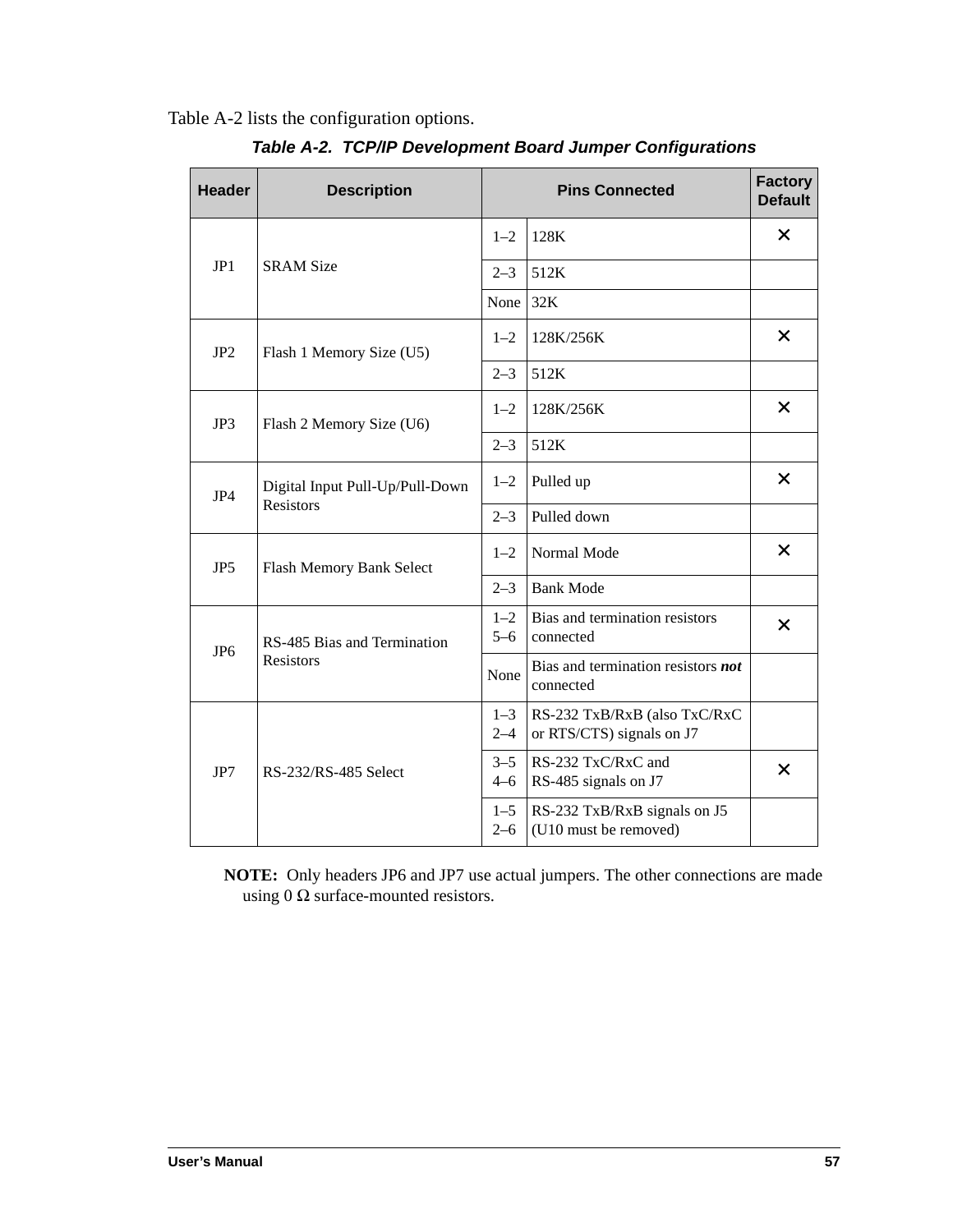# **A.3 Conformal Coating**

The areas around the crystal oscillator and the battery-backup circuit on the TCP/IP Development Board have had the Dow Corning silicone-based 1-2620 conformal coating applied. The conformally coated areas are shown in [Figure A-3.](#page-61-0) The conformal coating protects these high-impedance circuits from the effects of moisture and contaiminants over time.



*Figure A-3. TCP/IP Development Board Areas Receiving Conformal Coating*

<span id="page-61-0"></span>Any components in the conformally coated area may be replaced using standard soldering procedures for surface-mounted components. A new conformal coating should then be applied to offer continuing protection against the effects of moisture and contaminants.

**NOTE:** For more information on conformal coatings, refer to Technical Note 303, *Conformal Coatings*.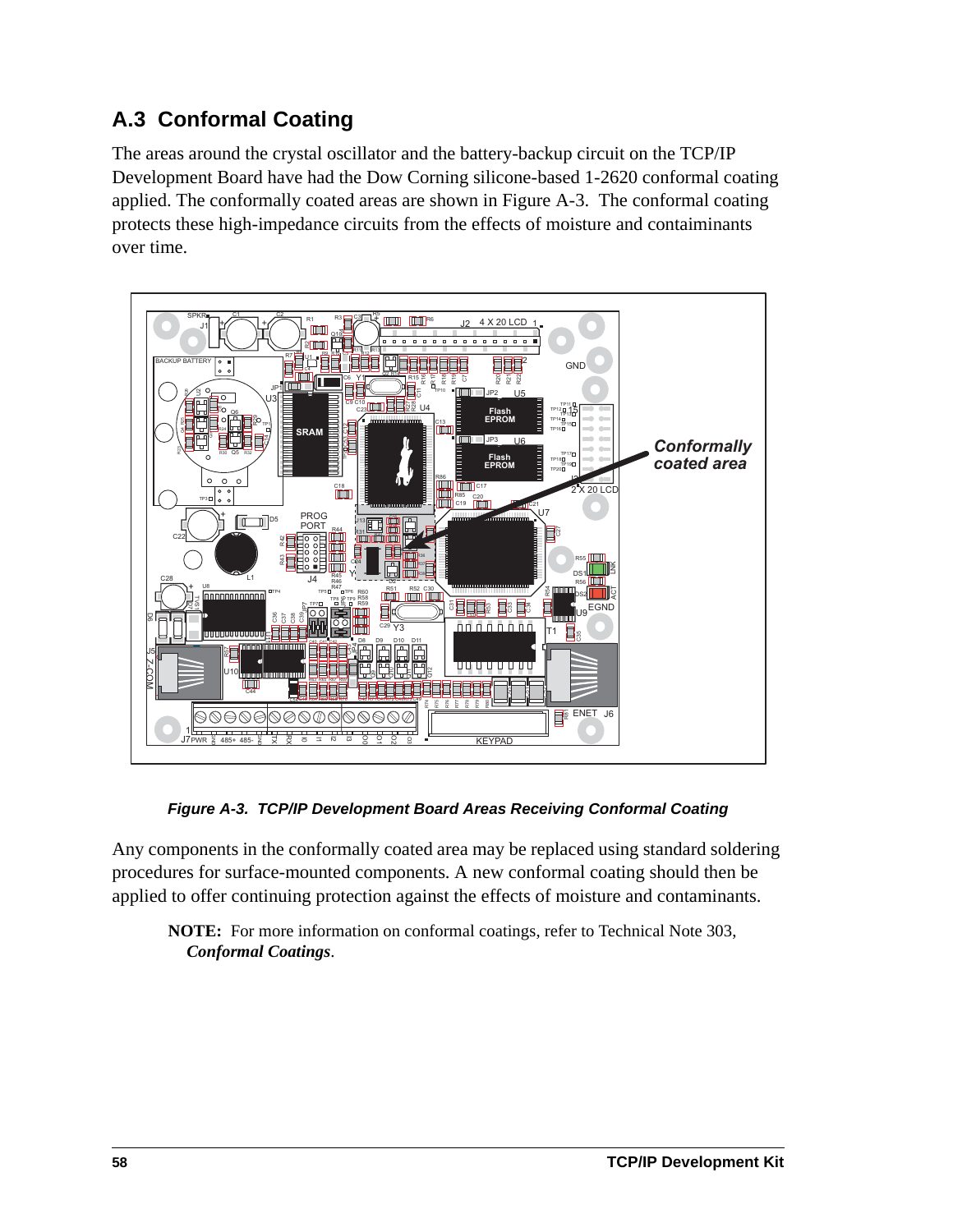# <span id="page-62-1"></span>**APPENDIX B. POWER MANAGEMENT**

Appendix B describes the power circuitry distributed on the TCP/IP Development Board.

## <span id="page-62-2"></span>**B.1 Power Supplies**

Power is supplied to the TCP/IP Development Board from an external source either through header J7 or from another TCP/IP Development Board through header J5, the RJ-12 jack.

The TCP/IP Development Board itself is protected against reverse polarity by Shottky diodes at D6 and D7 as shown in [Figure B-1](#page-62-0). The Shottky diode has a low forward voltage drop, 0.3 V, which keeps the minimum DCIN required to power the TCP/IP Development Board lower than a normal silicon diode would allow.



*Figure B-1. TCP/IP Development Board Power Supply Schematic*

<span id="page-62-0"></span>Capacitor C28 provides surge current protection for the voltage regulator, and allows the external power supply to be located some distance away from the TCP/IP Development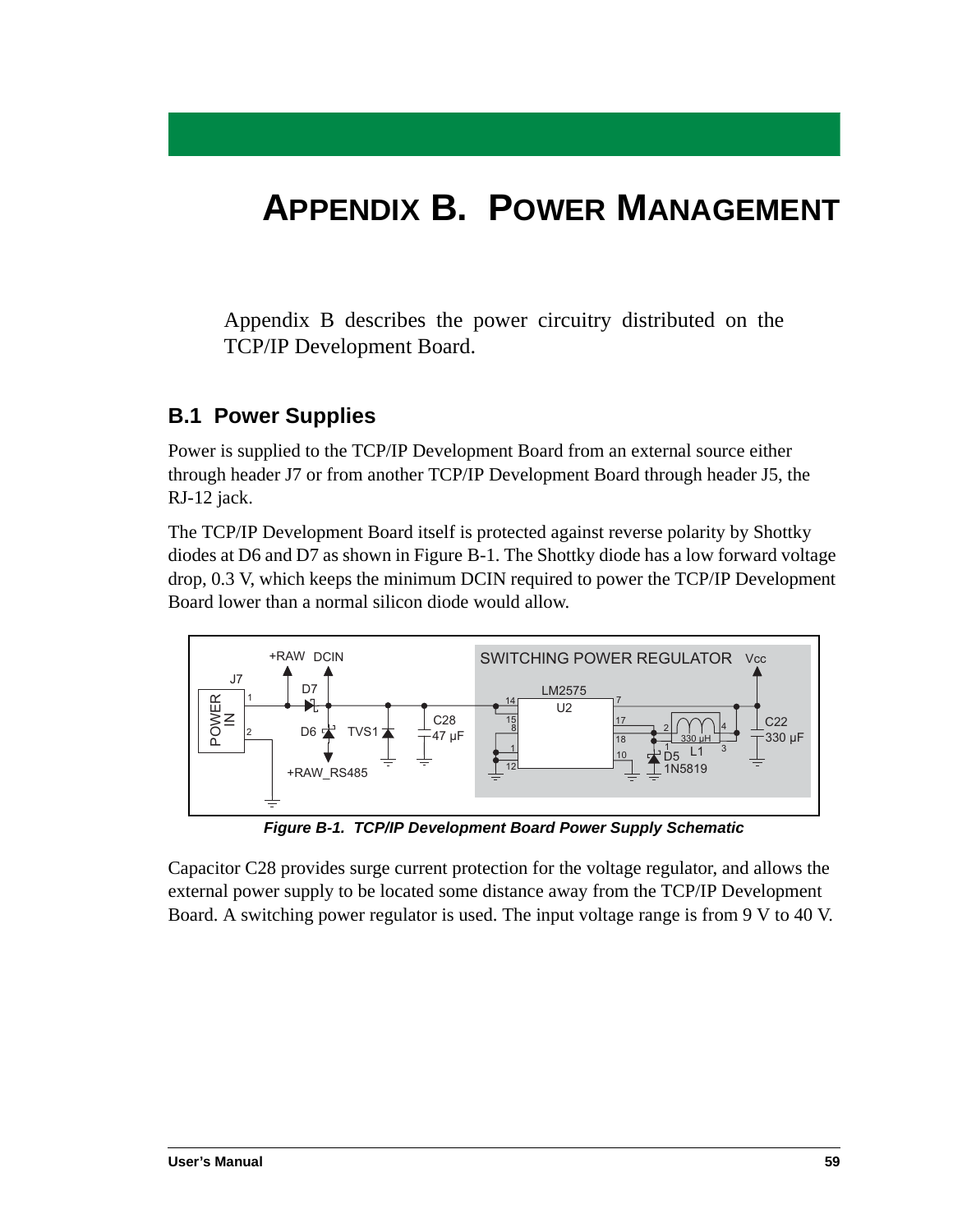# <span id="page-63-1"></span>**B.2 Batteries and External Battery Connections**

A battery board with a 1000 mA·h lithium coin cell is available to provide power to the real-time clock and SRAM when external power is removed from the circuit. This allows the TCP/IP Development Board to continue to keep track of time and preserves the SRAM memory contents.

[Figure B-2](#page-63-0) shows the battery-board circuit.



*Figure B-2. Battery-Board Circuit*

<span id="page-63-0"></span>Alternatively, starting with the 175-0206 version of the TCP/IP Development Board, there is provision to add a soldered-in battery directly on the TCP/IP Development Board.

The drain on the battery is typically less than  $20 \mu A$  when there is no external power applied. The battery can last more than 5 years:

$$
\frac{1000 \text{ mA} \cdot \text{h}}{20 \text{ }\mu\text{A}} = 5.7 \text{ years}.
$$

The drain on the battery is typically less than 4 µA when external power *is* applied. The battery can last for its full shelf life:

<span id="page-63-2"></span>
$$
\frac{1000 \text{ mA} \cdot \text{h}}{4 \text{ }\mu\text{A}} = 28.5 \text{ years (shell life} = 10 \text{ years}).
$$

Since the shelf life of the battery is 10 years, the battery can last for its full shelf life when external power is applied to the TCP/IP Development Board.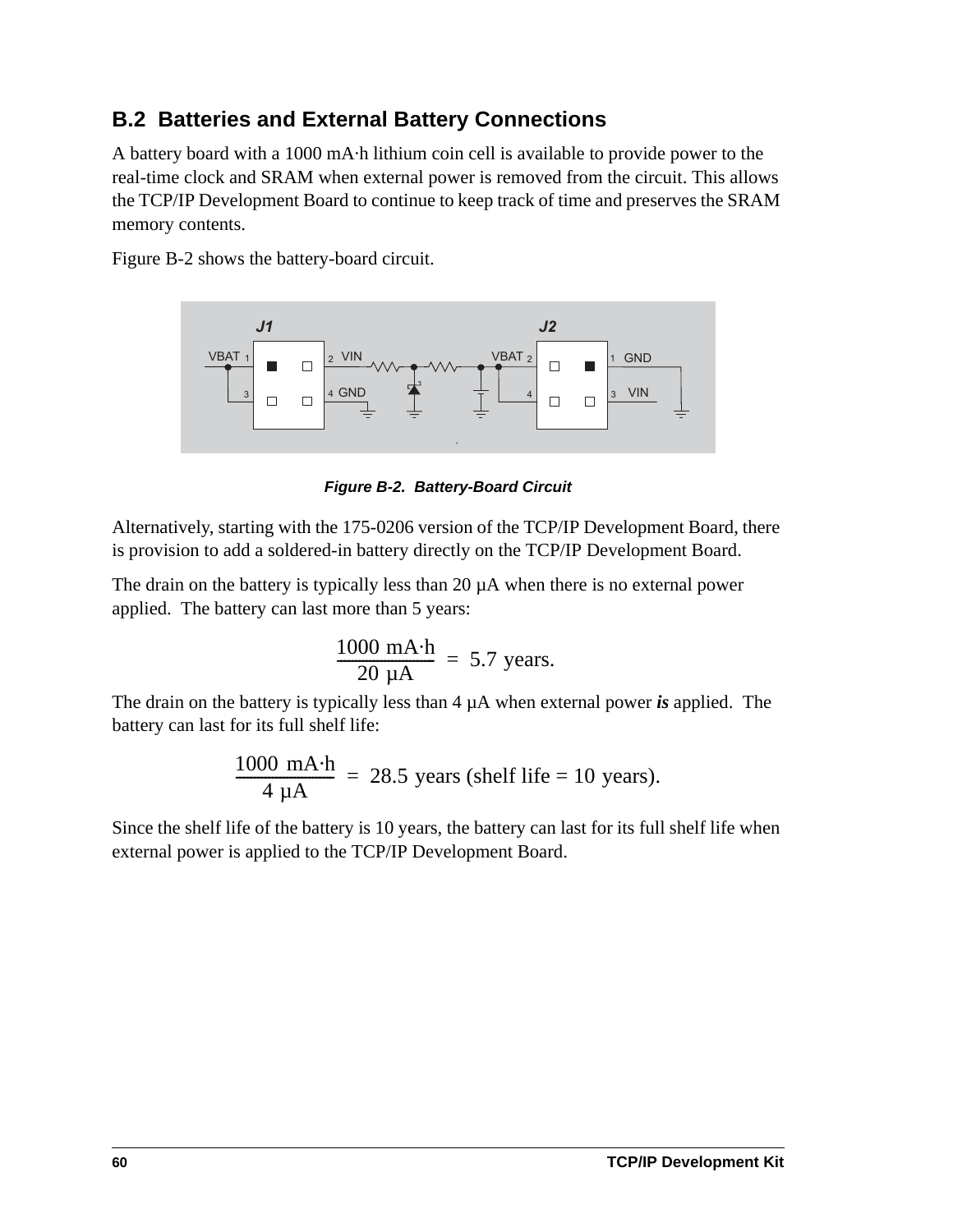## <span id="page-64-1"></span>**B.2.1 Battery-Backup Circuit**

[Figure B-3](#page-64-0) shows the battery-backup circuitry on the TCP/IP Development Board.



*Figure B-3. TCP/IP Development Board Battery Backup Circuit*

<span id="page-64-0"></span>The battery-backup circuit serves three purposes:

- It reduces the battery voltage to the SRAM and to the real-time clock, thereby limiting the current consumed by the real-time clock and lengthening the battery life.
- **•** It ensures that current can flow only *out* of the battery to prevent charging the battery.
- A voltage, VOSC, is supplied to U13, which keeps the 32.768 kHz oscillator working when the voltage begins to drop.

VRAM and Vcc are nearly equal (<100 mV, typically 10 mV) when power is supplied to the TCP/IP Development Board. VRAM is also available on pin 34 of header J2 to facilitate battery backup of the external circuit. Note that the recommended minimum resistive load at VRAM is 100 kΩ, and new battery life calculations should be done to take external loading into account.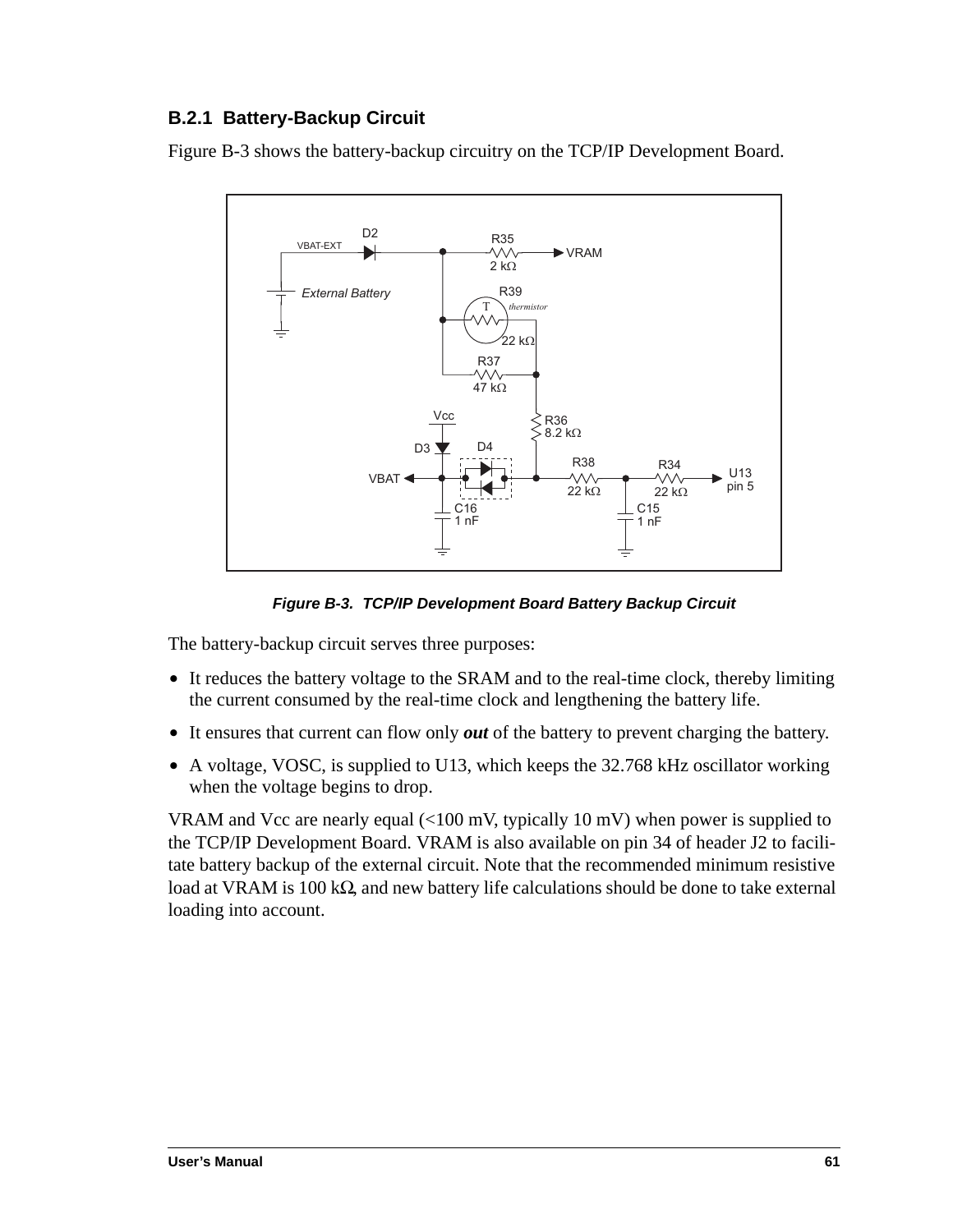## <span id="page-65-1"></span>**B.2.2 Power to VRAM Switch**

The VRAM switch, shown in [Figure B-4,](#page-65-0) allows the battery backup to provide power when the external power goes off. The switch provides an isolation between Vcc and the battery when Vcc goes low. This prevents the Vcc line from draining the battery.



*Figure B-4. VRAM Switch*

<span id="page-65-0"></span>Transistor Q3 is needed to provide a very small voltage drop between Vcc and VRAM  $\left($  <100 mV, typically 10 mV) so that the processor lines powered by Vcc will not have a significantly different voltage than VRAM.

When the TCP/IP Development Board is *not* resetting (pin 2 on U4 is high), the /RES line will be high. This turns on Q4, causing its collector to go low. This turns on Q3, allowing VRAM to nearly equal Vcc.

When the TCP/IP Development Board *is* resetting, the /RES line will go low. This turns off Q3 and Q4, providing an isolation between Vcc and VRAM.

The battery backup circuit keeps VRAM from dropping below 2 V.

## <span id="page-65-2"></span>**B.2.3 Reset Generator**

The TCP/IP Development Board uses a reset generator, U2, to reset the Rabbit 2000 microprocessor when the voltage drops below the voltage necessary for reliable operation. The reset occurs between 4.50 V and 4.75 V, typically 4.63 V.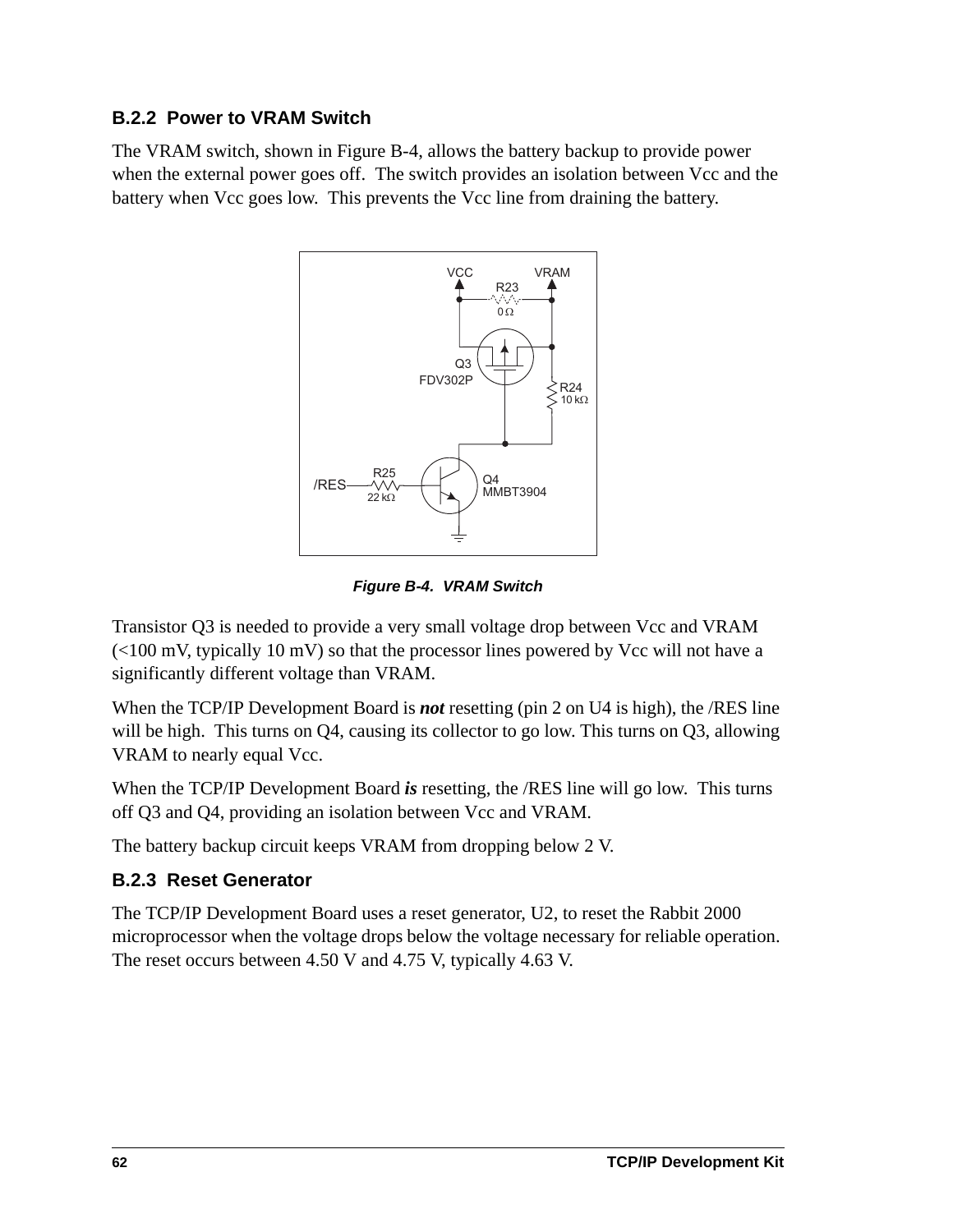## <span id="page-66-1"></span>**B.2.4 Installing/Replacing the Backup-Battery Board**

An optional pluggable backup-battery board is available from Rabbit.

To install the backup-battery board, align the battery board over the outline as shown in [Figure B-5](#page-66-0), and plug it in. Be careful to align the connectors and the backup battery board. Fasten the backup board using a  $4-40 \times 3/16$  screw and lockwasher.

**NOTE:** Before replacing the backup-battery board, make sure that the TCP/IP Development Board is receiving power from the standard power supply. This makes sure that data in RAM are not lost when the battery backup board is removed temporarily.

To replace the backup-battery board, remove the screw and unplug the old battery board. Then install a replacement backup-battery board.



*Figure B-5. Installing Backup Battery Board*

<span id="page-66-0"></span>Do *not* attempt to recharge the old battery and do *not* dispose of it in regular trash to avoid any risk of explosion or fire. You may either return the old backup battery board to Rabbit for recycling or send the battery yourself to an approved recycling facility.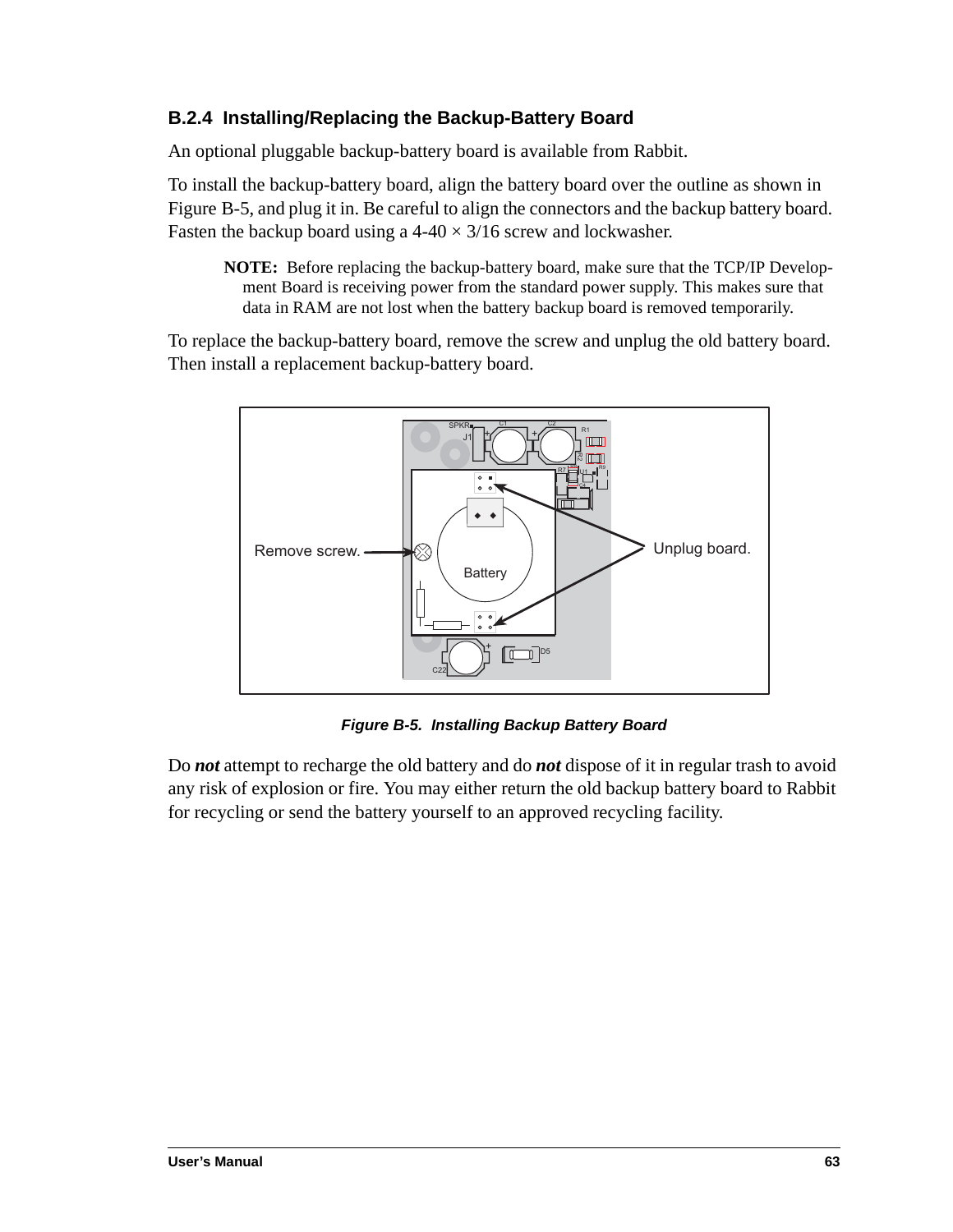# <span id="page-67-1"></span>**B.3 Chip Select Circuit**

[Figure B-6](#page-67-0) shows a schematic of the chip select circuit.



*Figure B-6. Chip Select Circuit*

<span id="page-67-0"></span>The current drain on the battery in a battery-backed circuit must be kept at a minimum. When the TCP/IP Development Board is not powered, the battery keeps the SRAM memory contents and the real-time clock (RTC) going. The SRAM has a powerdown mode that greatly reduces power consumption. This powerdown mode is activated by raising the chip select (CS) signal line. Normally the SRAM requires Vcc to operate. However, only 2 V is required for data retention in powerdown mode. Thus, when power is removed from the circuit, the battery voltage needs to be provided to both the SRAM power pin and to the CS signal line. The CS control circuit accomplishes this task for the CS signal line.

In a powered-up condition, the CS control circuit must allow the processor's chip select signal /CS1 to control the SRAM's CS signal /CSRAM. So, with power applied, /CSRAM must be the same signal as /CS1, and with power removed, /CSRAM must be held high (but only needs to be battery voltage high). Q5 and Q6 are MOSFET transistors with opposing polarity. They are both turned on when power is applied to the circuit. They allow the CS signal to pass from the processor to the SRAM so that the processor can periodically access the SRAM. When power is removed from the circuit, the transistors will turn off and isolate /CSRAM from the processor. The isolated /CSRAM line has a 100 kΩ pullup resistor to VRAM (R29). This pullup resistor keeps /CSRAM at the VRAM voltage level (which under no power condition is the backup battery's regulated voltage at a little more than 2 V).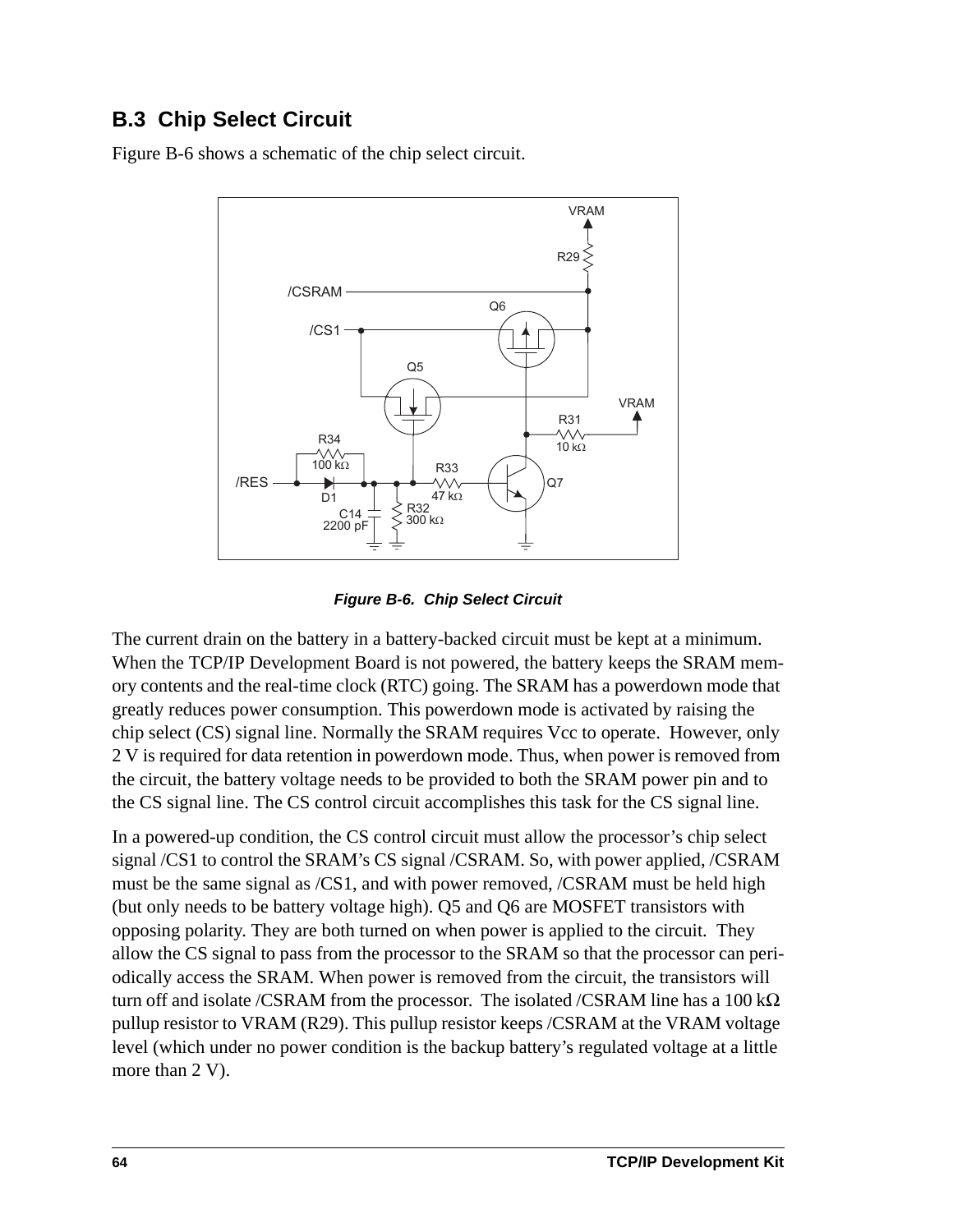Transistors Q5 and Q6 are of opposite polarity so that a rail-to-rail voltage can be passed. When the /CS1 voltage is low, Q5 will conduct. When the /CS1 voltage is high, Q6 will conduct. It takes time for the transistors to turn on, creating a propagation delay. This delay is typically very small, about 10 ns to 15 ns.

The signal that turns the transistors on is a high on the processor's reset line, /RES. When the TCP/IP Development Board is not in reset, the reset line will be high, turning on nchannel Q5 and Q7. Q7 is a simple inverter needed to turn on Q6, a p-channel MOSFET. When a reset occurs, the /RES line will go low. This will cause C14 to discharge through R32 and R34. This small delay (about  $160 \,\mu s$ ) ensures that there is adequate time for the processor to write any last byte pending to the SRAM before the processor puts itself into a reset state. When coming out of reset, CS will be enabled very quickly because D1 conducts to charge capacitor C14.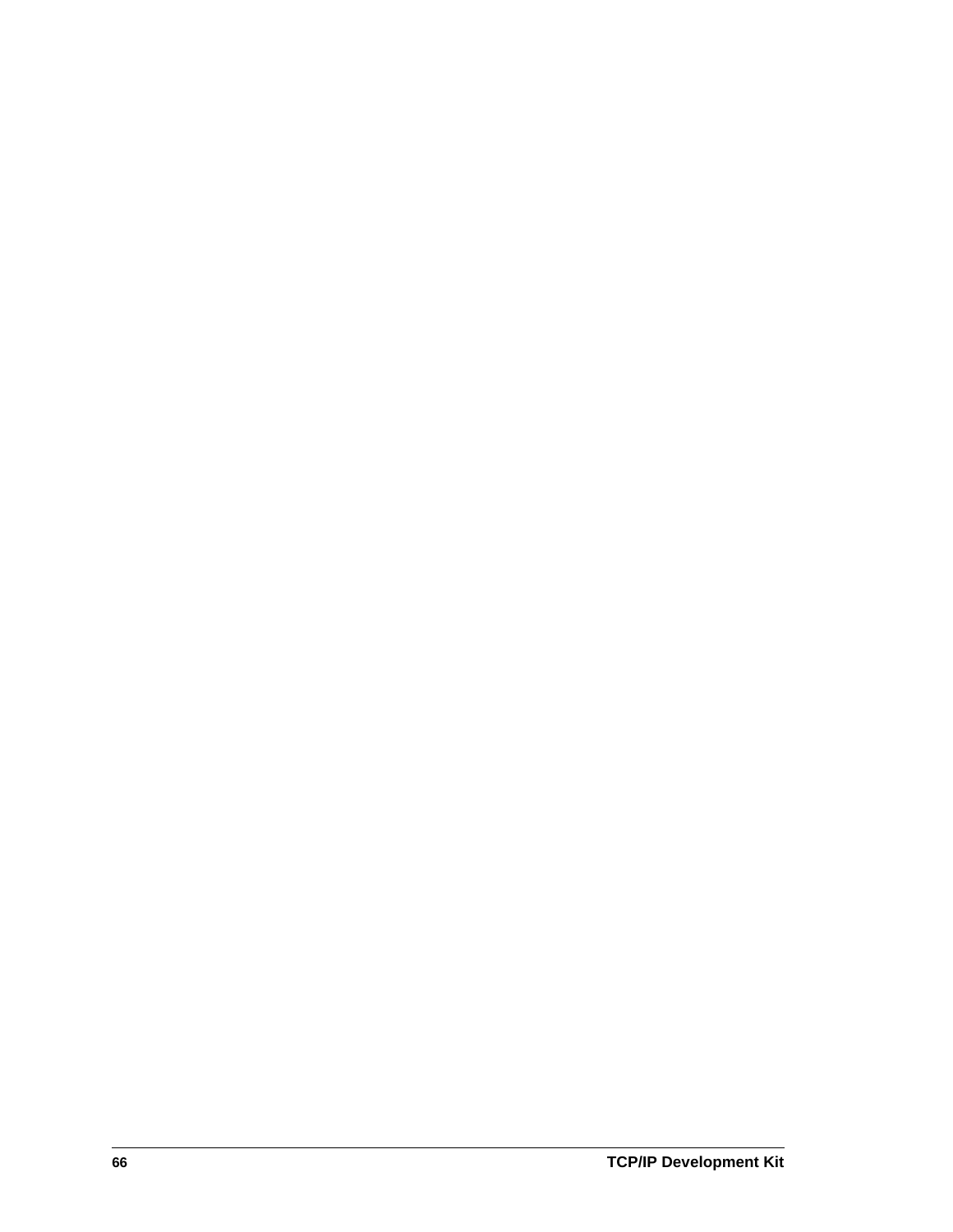# **INDEX**

## **B**

| backup battery board  63   |  |
|----------------------------|--|
|                            |  |
| battery backup circuit  61 |  |
| battery connections  60    |  |
|                            |  |
|                            |  |

# **C**

| CE compliance |
|---------------|
|               |
|               |
|               |
| connections   |
|               |

# **D**

| Development Kit                 |
|---------------------------------|
| Demonstartion Board  9          |
|                                 |
| digital I/O                     |
| function calls                  |
|                                 |
|                                 |
| sample programs 37              |
|                                 |
| pullup/pulldown configura-      |
|                                 |
|                                 |
|                                 |
| dimensions                      |
| <b>TCP/IP Development Board</b> |
|                                 |

| debugging features  15    |  |
|---------------------------|--|
| Dynamic C modules  17     |  |
| standard features         |  |
| debugging  16             |  |
|                           |  |
| telephone-based technical |  |
|                           |  |
| upgrades and patches  17  |  |
|                           |  |

# **E** EMI

| spectrum spreader feature . 25 |
|--------------------------------|
| Ethernet connections  39, 41   |
|                                |
| MAC addresses  44              |
|                                |
|                                |

## **F**

| flash memory               |  |
|----------------------------|--|
| liefetime write cycles  15 |  |

# **H**

| headers |  |  |  |
|---------|--|--|--|
| JP1     |  |  |  |

# **I**

| how to set PC IP address  49 |  |
|------------------------------|--|

## **J**

| jumper configurations  56, 57    |
|----------------------------------|
| JP1 (RS-485 bias and termina-    |
| tion resistors)  32              |
| JP1 (SRAM size)  57              |
| JP2 (flash memory size)  57      |
| JP3 (flash memory size)  57      |
| JP4 (digital input pull-up/pull- |
| down resistors)  57              |
| JP5 (flash memory bank se-       |
|                                  |
| JP6 (RS-485 bias and termina-    |
|                                  |
| JP7 (RS-232/RS-485 select)       |
|                                  |
|                                  |
|                                  |

# **M**

|--|--|

## **P**

| power management  59       |  |
|----------------------------|--|
|                            |  |
|                            |  |
| battery backup circuit  61 |  |
|                            |  |
| chip select circuit  64    |  |
|                            |  |
| programming                |  |
|                            |  |
| programming port  32       |  |
|                            |  |

## **R**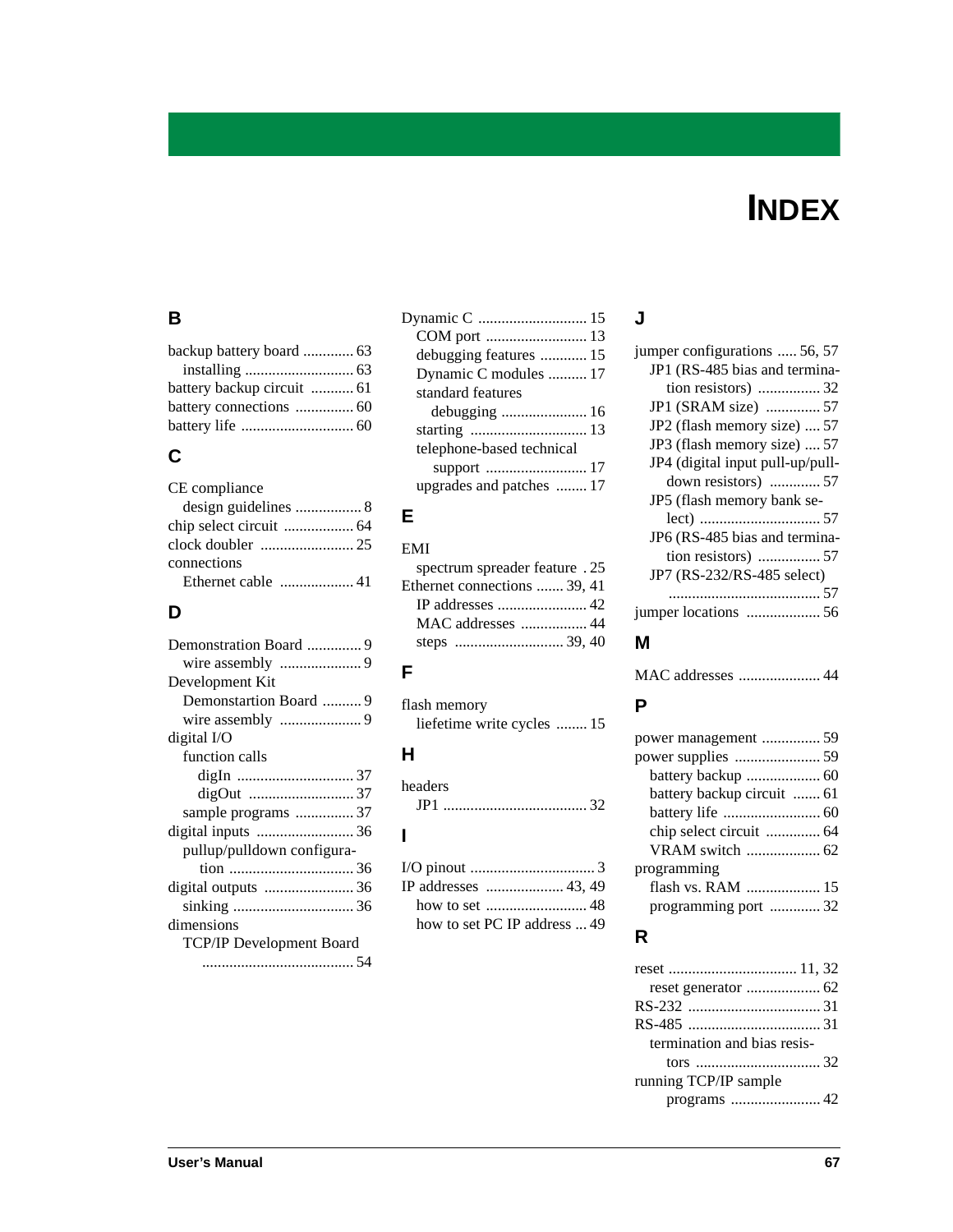### **S**

sample programs [how to set IP address .........48](#page-51-0) [PONG.C ............................14](#page-17-0) [running TCP/IP sample pro](#page-45-1)grams .............................42 [TCP/IP ...............................47](#page-50-0) [DISPLAY\\_MAC.C .......44](#page-47-1) [PINGME.C ....................50](#page-53-0) [SSI.C ..............................51](#page-54-0) [serial communication ............28](#page-31-0) function calls [serB485Rx .....................33](#page-36-0) [serB485Tx .....................33](#page-36-1) [serMode .........................33](#page-36-2) [programming port ..............32](#page-35-2) [RS-232 description ............31](#page-34-2) [RS-232/RS-485 options ....28,](#page-31-1)  [29,](#page-32-0) [30](#page-33-0) [RS-485 description ............31](#page-34-1) [RS-485 network .................31](#page-34-3) [common power supply ..31](#page-34-3) [RS-485 termination and bias](#page-35-4)  resistors .........................32 [sample programs .........34,](#page-37-1) [35](#page-38-1) [serial communication pinout ...3](#page-6-0) software libraries [PACKET.LIB ................33](#page-36-3) [RS232.LIB .....................33](#page-36-4) [specifications .........................53](#page-56-0) [electrical ............................55](#page-58-1) [mechanical dimensions .....54](#page-57-2) [temperature ........................55](#page-58-1) [spectrum spreader .................25](#page-28-2)

## **T**

| TCP/IP connections 39, 41 |  |
|---------------------------|--|
|                           |  |
| additional resources 51   |  |
| Ethernet cables 42        |  |
|                           |  |
|                           |  |
| TCP/IP primer 42          |  |
|                           |  |

## **U**

[USB/serial port converter ......10](#page-13-1) [Dynamic C settings ...........13](#page-16-2)